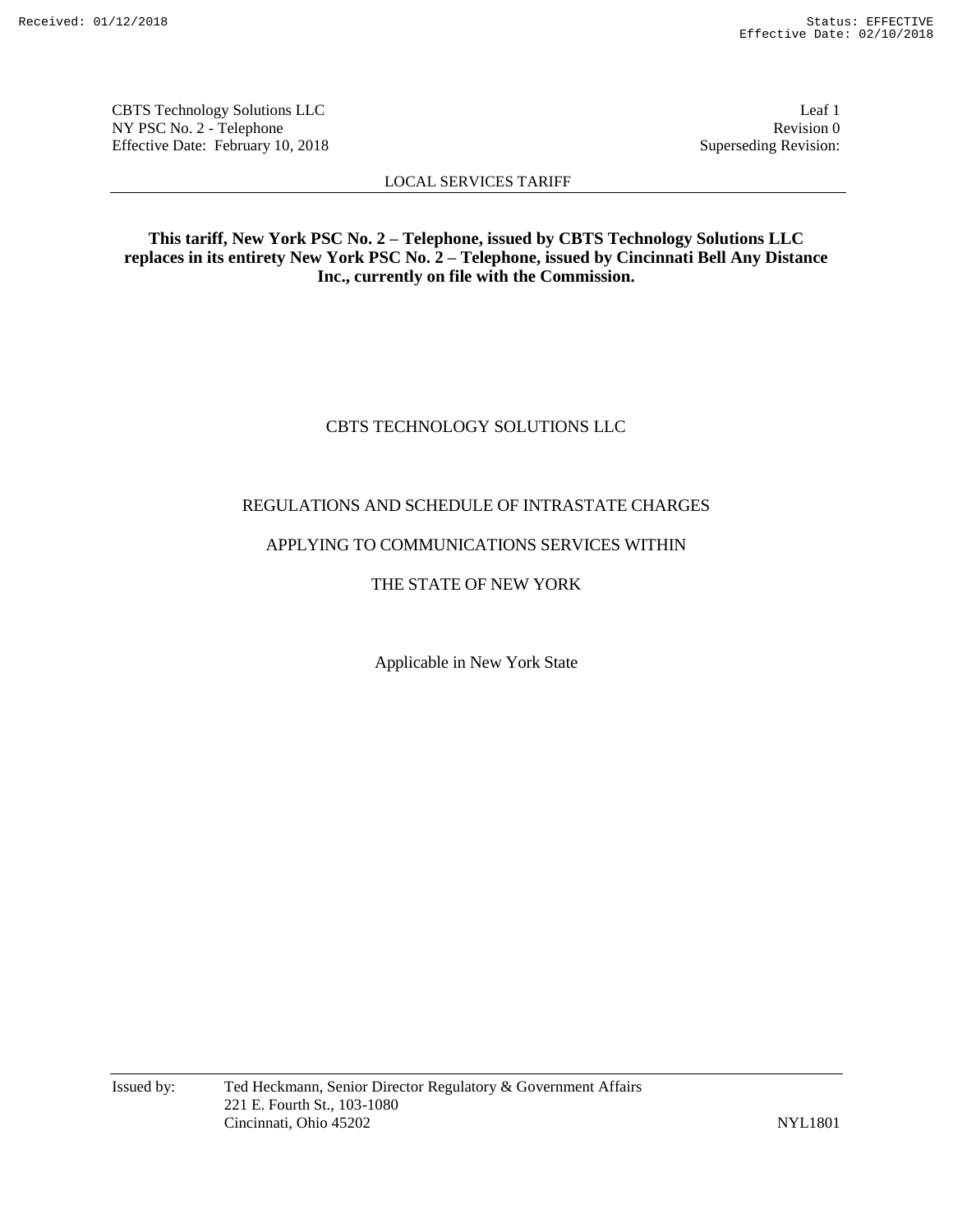CBTS Technology Solutions LLC<br>
NY PSC No. 2 - Telephone<br>
Revision 0 NY PSC No. 2 - Telephone Revision 0<br>Effective Date: February 10, 2018 Superseding Revision: Effective Date: February 10, 2018

# LOCAL SERVICES TARIFF

# TABLE OF CONTENTS

|                                                          | Page |
|----------------------------------------------------------|------|
| <b>TITLE PAGE</b>                                        | 1    |
| <b>TABLE OF CONTENTS</b>                                 | 2    |
| <b>INDEX</b>                                             | 3    |
| <b>EXPLANATION OF SYMBOLS</b>                            | 5    |
| CONTACTING THE PUBLIC SERVICE COMMISSION                 | 5    |
| <b>SECTION 1 - Application of Tariff and Definitions</b> | 6    |
| <b>SECTION 2 - Regulations</b>                           | 14   |
| <b>SECTION 3 - Directory Listings</b>                    | 44   |
| <b>SECTION 4 - Directory Assistance Service</b>          | 48   |
| <b>SECTION 5 - Operator Assistance</b>                   | 49   |
| <b>SECTION 6 - Business Exchange Service</b>             | 50   |
| <b>SECTION 7 - PRI Service</b>                           | 54   |
| <b>SECTION 8 - Exchange Areas</b>                        | 59   |
| <b>SECTION 9 - Promotions</b>                            | 60   |
| SECTION 10 - Special Services and Programs               | 61   |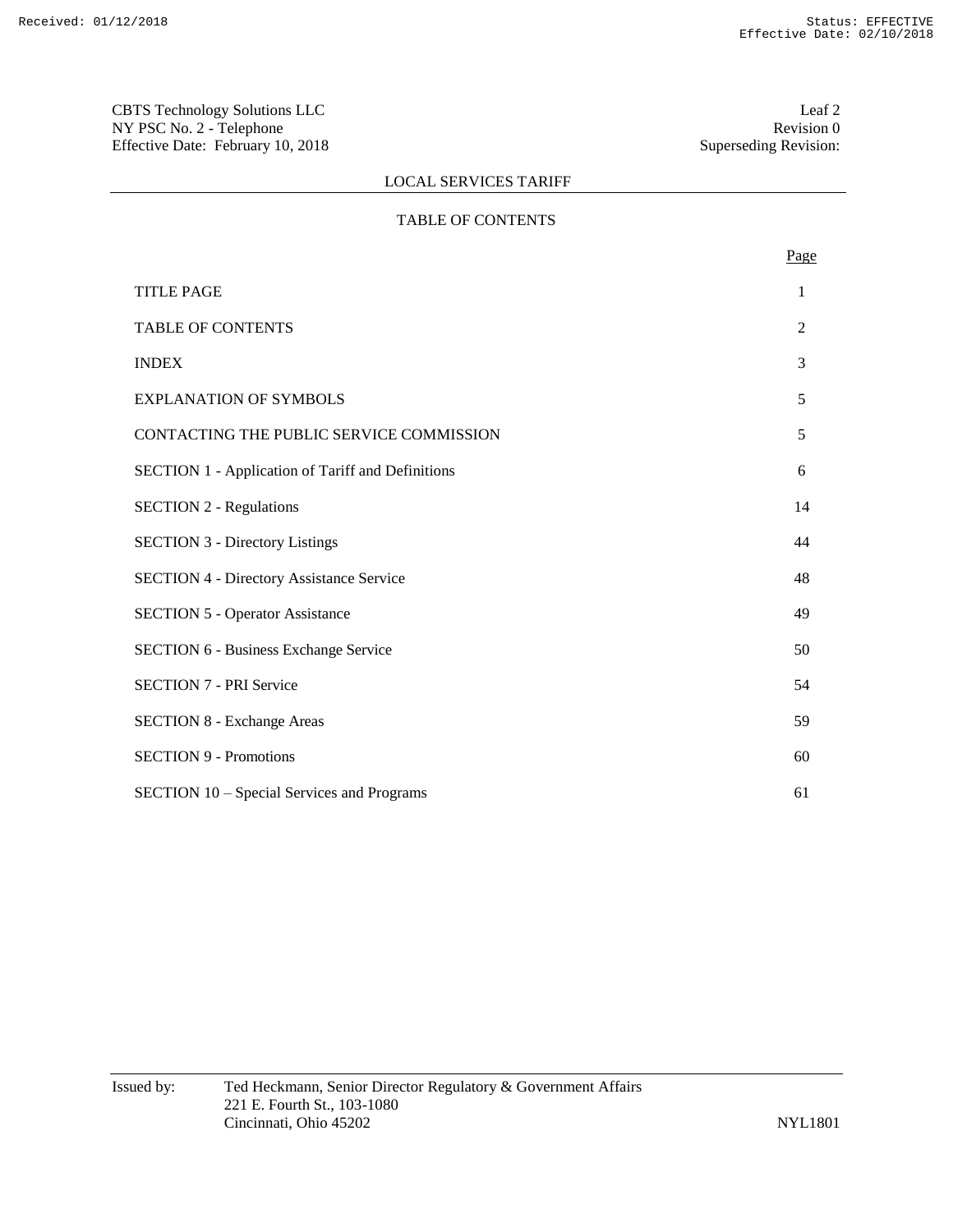CBTS Technology Solutions LLC NY PSC No. 2 - Telephone Effective Date: February 10, 2018

Leaf 3 Revision 0 Superseding Revision:

# LOCAL SERVICES TARIFF

#### $\ensuremath{\mathsf{INDEX}}$

# Page

| Subject                                                                          | Page |
|----------------------------------------------------------------------------------|------|
|                                                                                  |      |
|                                                                                  |      |
|                                                                                  |      |
|                                                                                  |      |
|                                                                                  |      |
|                                                                                  |      |
| Connections of Customer-Provided Terminal Equipment and Communications Systems17 |      |
|                                                                                  |      |
|                                                                                  |      |
|                                                                                  |      |
|                                                                                  |      |
|                                                                                  |      |
|                                                                                  |      |
|                                                                                  |      |
|                                                                                  |      |
|                                                                                  |      |
|                                                                                  |      |
|                                                                                  |      |
|                                                                                  |      |
|                                                                                  |      |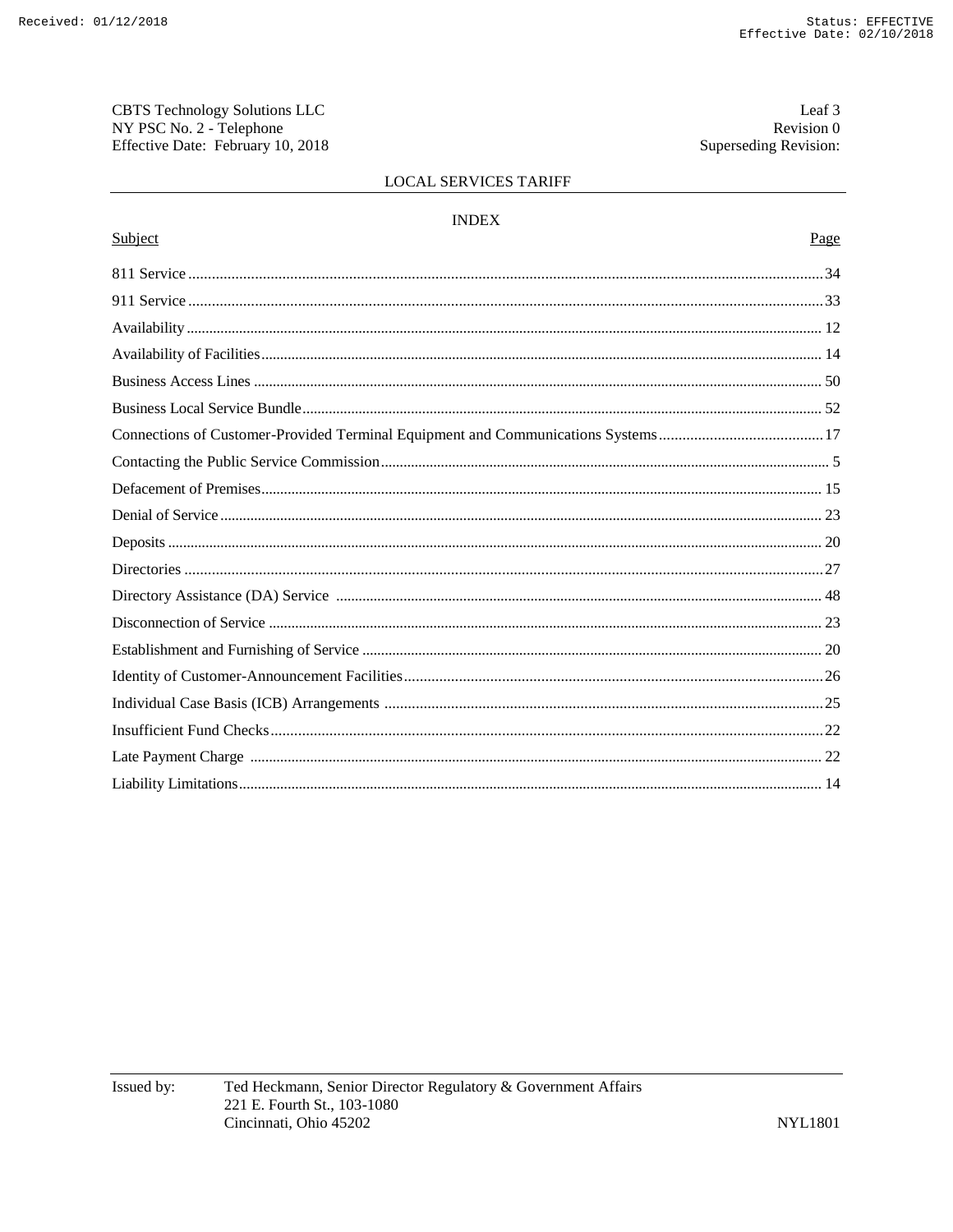CBTS Technology Solutions LLC NY PSC No. 2 - Telephone Effective Date: February 10, 2018

Leaf 4 Revision 0 Superseding Revision:

# LOCAL SERVICES TARIFF

# $\ensuremath{\mathsf{INDEX}}$

# Subject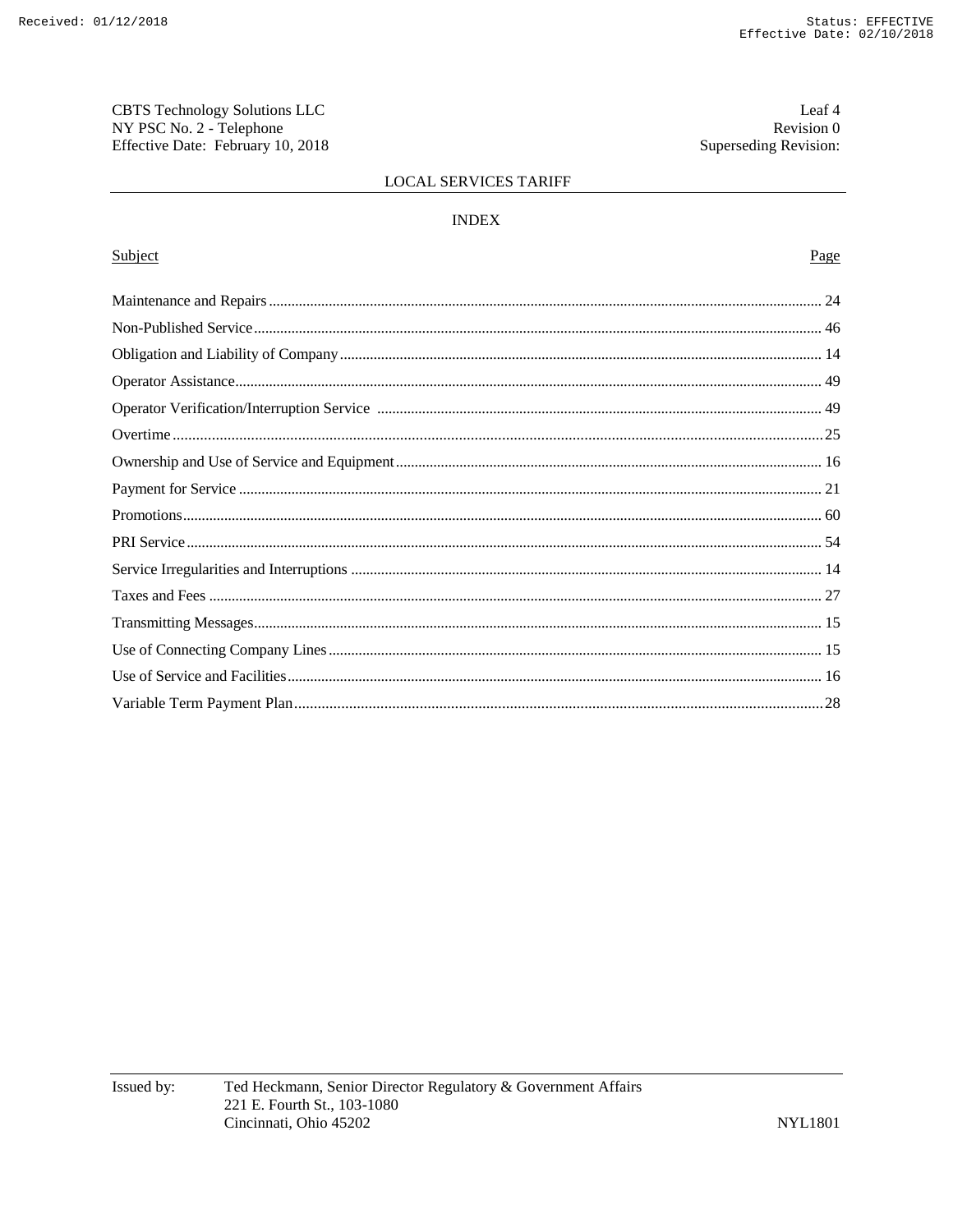CBTS Technology Solutions LLC Leaf 5 NY PSC No. 2 - Telephone Revision 0 Effective Date: February 10, 2018 Superseding Revision:

# LOCAL SERVICES TARIFF

# EXPLANATION OF SYMBOLS USED IN THIS TARIFF

The following symbols are used in this tariff for the purpose indicated below:

- C To signify changed regulation.
- D To signify discontinued rate or regulation.
- I To signify increased rate.
- M To signify a move in the location of text.
- N To signify new rate or regulation.
- R To signify reduced rate.
- T To signify a change in text but no change in rate or regulation.

# CONTACTING THE PUBLIC SERVICE COMMISSION

In the case of a dispute between the Customer and the Company which cannot be resolved with mutual satisfaction, the Customer may file a complaint by contacting the New York State Department of Public Service by phone, online or by mail.

1. By Phone:

Helpline (for complaints/inquiries): 1-800-342-3377 for Continental United States or 1-800-662-1220 for Hearing/Speech Impaired: TDD or, 518-472-8502 for fax

2. Online:

http://www.dps.ny.gov/complaints.html or,

3. By Mail:

NYS Department of Public Service Office of Consumer Services 3 Empire State Plaza Albany, NY 12223-1350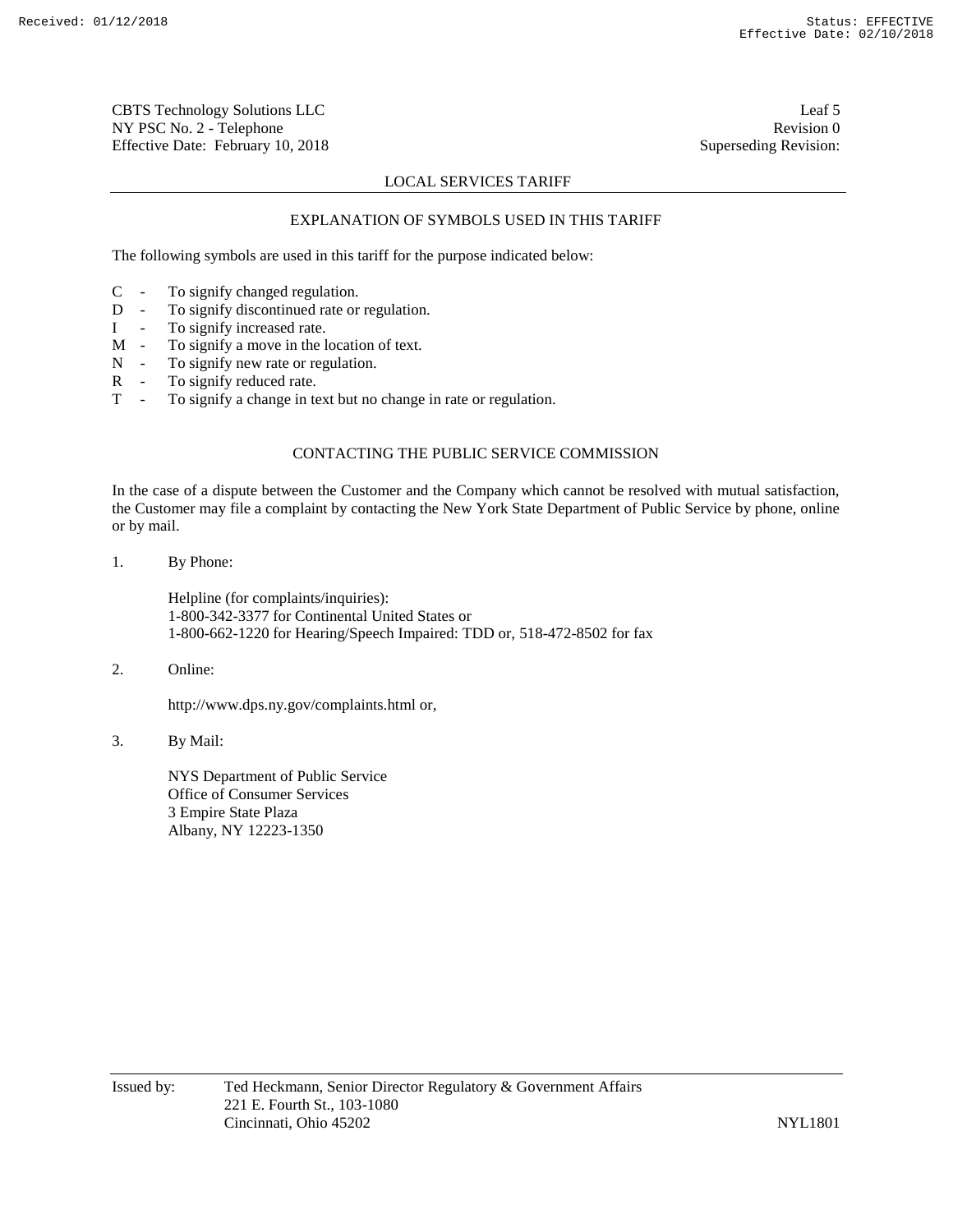CBTS Technology Solutions LLC Leaf 6 NY PSC No. 2 - Telephone Revision 0 Effective Date: February 10, 2018 Superseding Revision:

### LOCAL SERVICES TARIFF

#### SECTION 1 - APPLICATION OF TARIFF AND DEFINITIONS

# 1.1 APPLICATION OF TARIFF

This tariff sets forth the service offerings, rates, terms and conditions applicable to the furnishing of intrastate communications service by CBTS Technology Solutions LLC to customers within the State of New York. Local exchange business services will be provided in the service areas of the facilities-based Carriers with whom a resale agreement exists between such Carrier and CBTS Technology Solutions LLC. The services in this tariff are only provided on a resale basis.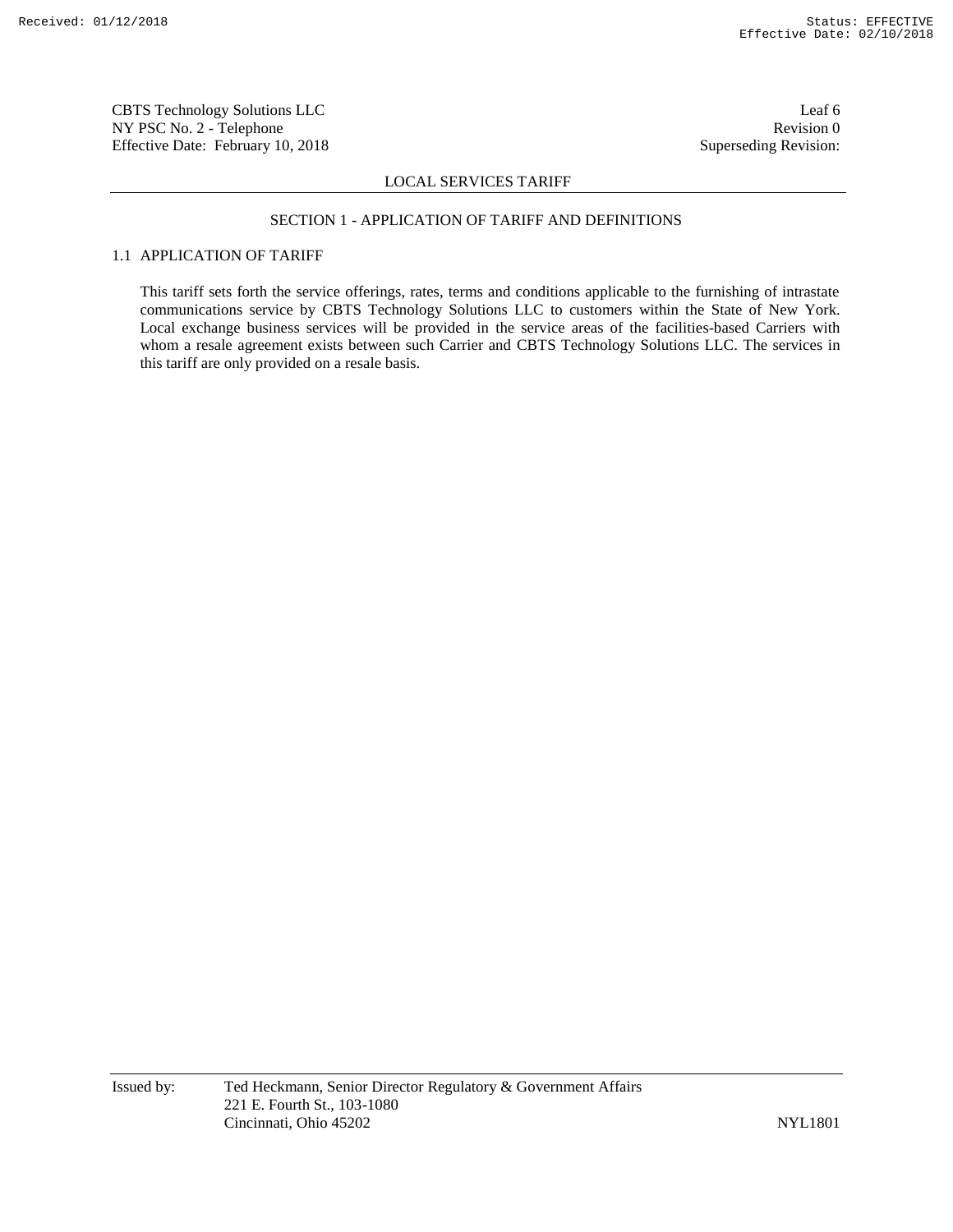CBTS Technology Solutions LLC Leaf 7 NY PSC No. 2 - Telephone Revision 0 Effective Date: February 10, 2018 Superseding Revision:

# LOCAL SERVICES TARIFF

# SECTION 1 - APPLICATION OF TARIFF AND DEFINITIONS, (CONT'D.)

# 1.2 DEFINITIONS

Certain terms used generally throughout this tariff are defined as follows.

1.2.1 Carrier

Refers to the underlying provider whose facilities CBTS uses to furnish service.

1.2.2 Central Office

A switching unit in a telecommunications system providing service to the general public, that has the necessary equipment and operating arrangements for terminating and interconnecting lines and trunks.

1.2.3 Central Office Line

A circuit used within a central office to connect to an individual line or any type of trunk.

1.2.4 Company

CBTS Technology Solutions LLC (CBTS) which is the issuer of this tariff. Also refers to the underlying provider whose facilities CBTS uses to furnish service.

1.2.5 Communication-Impaired Person

For purposes of this tariff, the definition of impaired refers to persons with communication impairments, including hearing impaired, deaf, deaf/blind, or speech impaired persons whose impairment prevents them from communicating over the telephone without the aid of a telecommunications device for the deaf or text telephone (TDD/TTY).

1.2.6 Commission

The New York State Public Service Commission.

1.2.7 Contract

The agreement between a customer and the Company under which facilities for the customer's use are furnished, in accordance with the provisions of this tariff.

1.2.8 Customer

The person, firm, corporation or other entity that orders service and is responsible for the payment of charges and for compliance with the Company's tariff regulations.

Issued by: Ted Heckmann, Senior Director Regulatory & Government Affairs 221 E. Fourth St., 103-1080 Cincinnati, Ohio 45202 NYL1801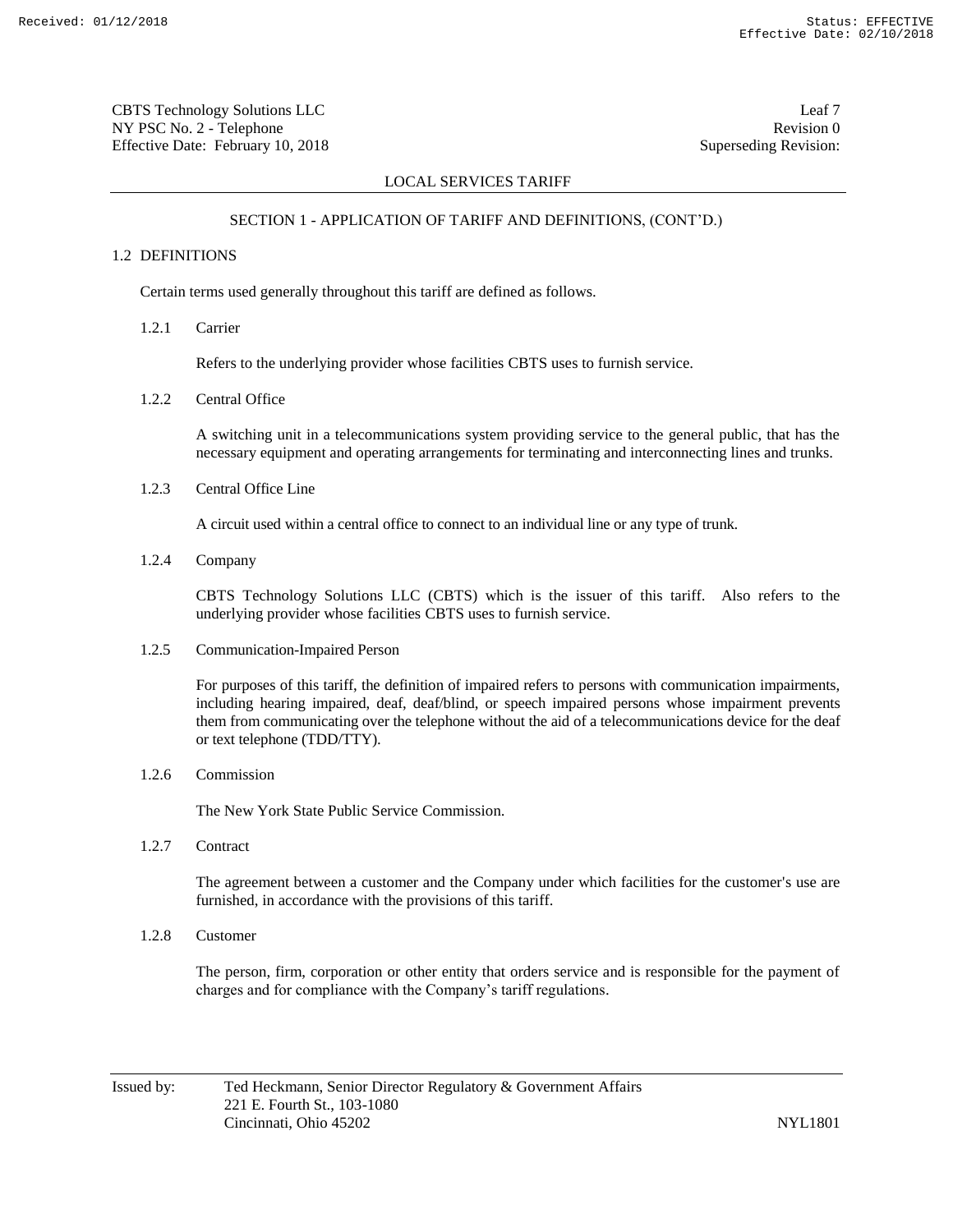CBTS Technology Solutions LLC Leaf 8 NY PSC No. 2 - Telephone Revision 0 Effective Date: February 10, 2018 Superseding Revision:

# LOCAL SERVICES TARIFF

### SECTION 1 - APPLICATION OF TARIFF AND DEFINITIONS, (CONT'D.)

# 1.2 DEFINITIONS, (CONT'D.)

1.2.9 Demarcation Point (Network Interface)

The point of demarcation and/or interconnection between Company communications facilities and terminal equipment, protective apparatus or wiring at a customer's premises. Company-installed facilities at or constituting the demarcation point will consist of wire or a jack conforming to Subpart F of Part 68 of the FCC's rules. "Premises" as used in this section generally means a dwelling unit, other building or a legal unit of real property such as a lot on which a dwelling unit is located, as determined by the Company's reasonable and nondiscriminatory standard operating practices. The "minimum point of entry" as used in this section will be either (1) the closest practicable point to where the wiring crosses a property line or (2) the closest practicable point to where the wiring enters a multiunit building or buildings.

The Company's reasonable and nondiscriminatory standard operating practices will determine which of (1) or (2) will apply. The Company is not precluded from establishing reasonable classifications of multiunit premises for purposes of determining which of (1) or (2) above will apply. Multiunit premises include, but are not limited to, commercial, shopping center and campus situations.

a. Single Unit Installations

For single unit installations existing as of December 27, 1991, and installations installed after that date, the demarcation point will be a point within twelve inches of the protector or, where there is no protector, within twelve inches of where the telephone wire enters the customer's premises.

- b. Multiunit Installations
	- 1. In multiunit premises existing as of December 27, 1991, the demarcation point will be determined in accordance with the Company's reasonable and nondiscriminatory standard operating practices; provided, however, that where there are multiple demarcation points within the multiunit premises, a demarcation point for a customer will not be further inside the customer's premises than a point twelve inches from where the wiring enters the customer's premises.
	- 2. In multiunit premises in which wiring is installed after December 27, 1991, including additions, modifications and rearrangements of wiring existing prior to that date, the multiunit premises owner will determine the location of the demarcation point or points. The multiunit premises owner will determine whether there will be a single demarcation point location for all customers or separate locations for each customer; provided, however, that where there are multiple demarcation points within the multiunit premises, a demarcation point for a customer will not be further inside the customer's premises than a point twelve inches from where the wiring enters the customer's premises.

Issued by: Ted Heckmann, Senior Director Regulatory & Government Affairs 221 E. Fourth St., 103-1080 Cincinnati, Ohio 45202 NYL1801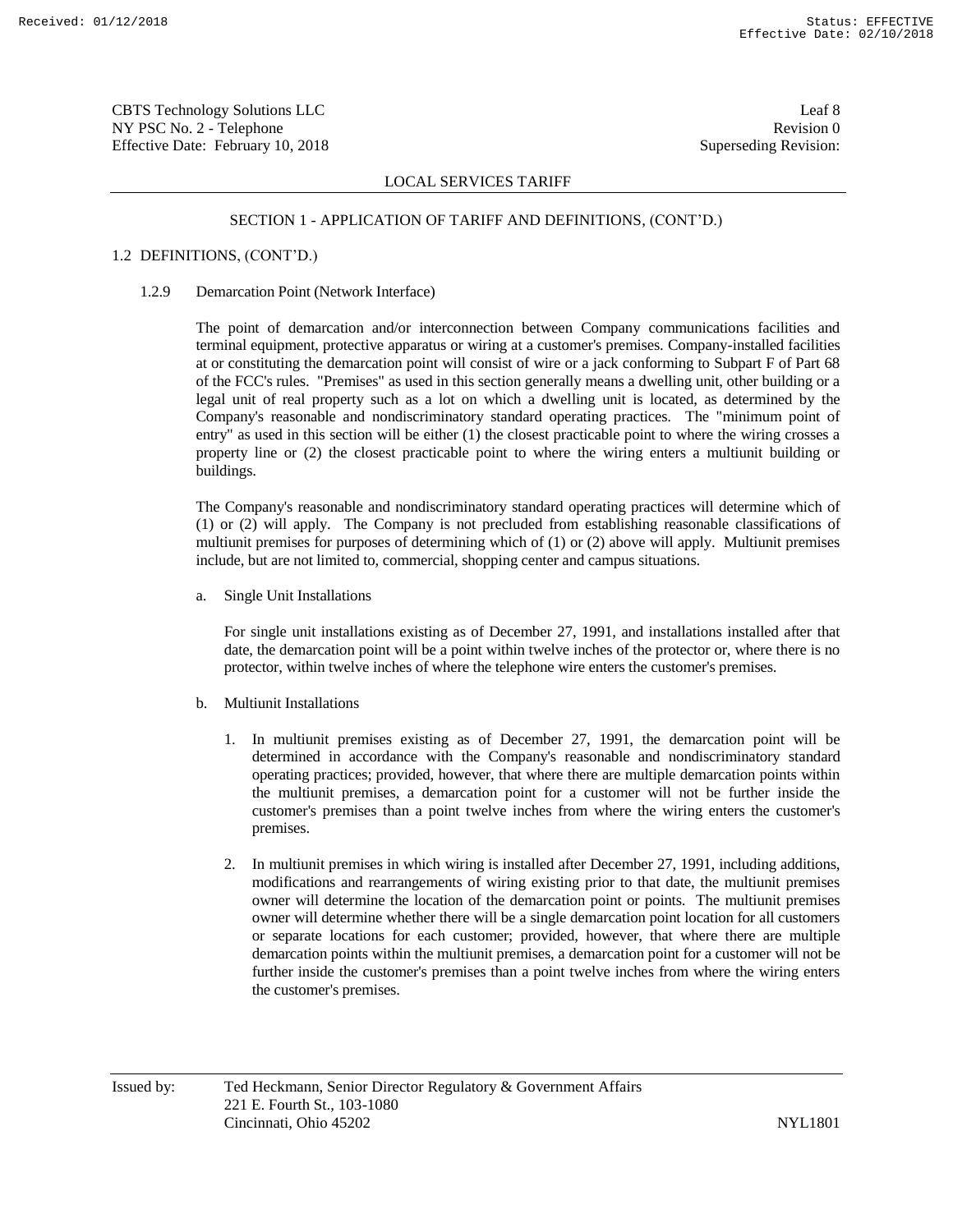CBTS Technology Solutions LLC Leaf 9 NY PSC No. 2 - Telephone Revision 0 Effective Date: February 10, 2018 Superseding Revision:

# LOCAL SERVICES TARIFF

#### SECTION 1 - APPLICATION OF TARIFF AND DEFINITIONS, (CONT'D.)

# 1.2 DEFINITIONS, (CONT'D.)

1.2.10 Direct Inward Dialing (DID)

A service attribute that routes incoming calls directly to stations, bypassing a central answering point.

1.2.11 Directory Listing

The publication in the alphabetical directory of information pertaining to a customer's telephone number.

1.2.12 Exchange

A unit established for the administration of telecommunications service in a specified area, which usually embraces a city, town, or village and its environs. It consists of one or more central offices together with the associated plant used in furnishing telecommunications service within that area.

1.2.13 Handicapped Person

A person who is legally blind, visually handicapped or physically handicapped, under the following definitions from the Federal Register (Vol. 35 #126 dated June 30, 1970).

Legally Blind - a person whose visual acuity is 20/200 or less in the better eye with correcting glasses, or whose widest diameter of visual field subtends an angular distance no greater than 20 degrees.

Visually Handicapped - a person whose visual disability, with correction and regardless of optical measurement with respect to legal blindness, are certified as unable to read normal printed material.

Physically Handicapped - a person who is certified by competent authority as unable to read or use ordinary printed materials as a result of physical limitation, or a person whose disabling condition causes difficulty with hand and finger coordination and use of a coin telephone.

The term "Handicapped Person", when used in connection with a person having a speech or hearing impairment which requires that they communicate over telephone facilities by means other than voice is defined below: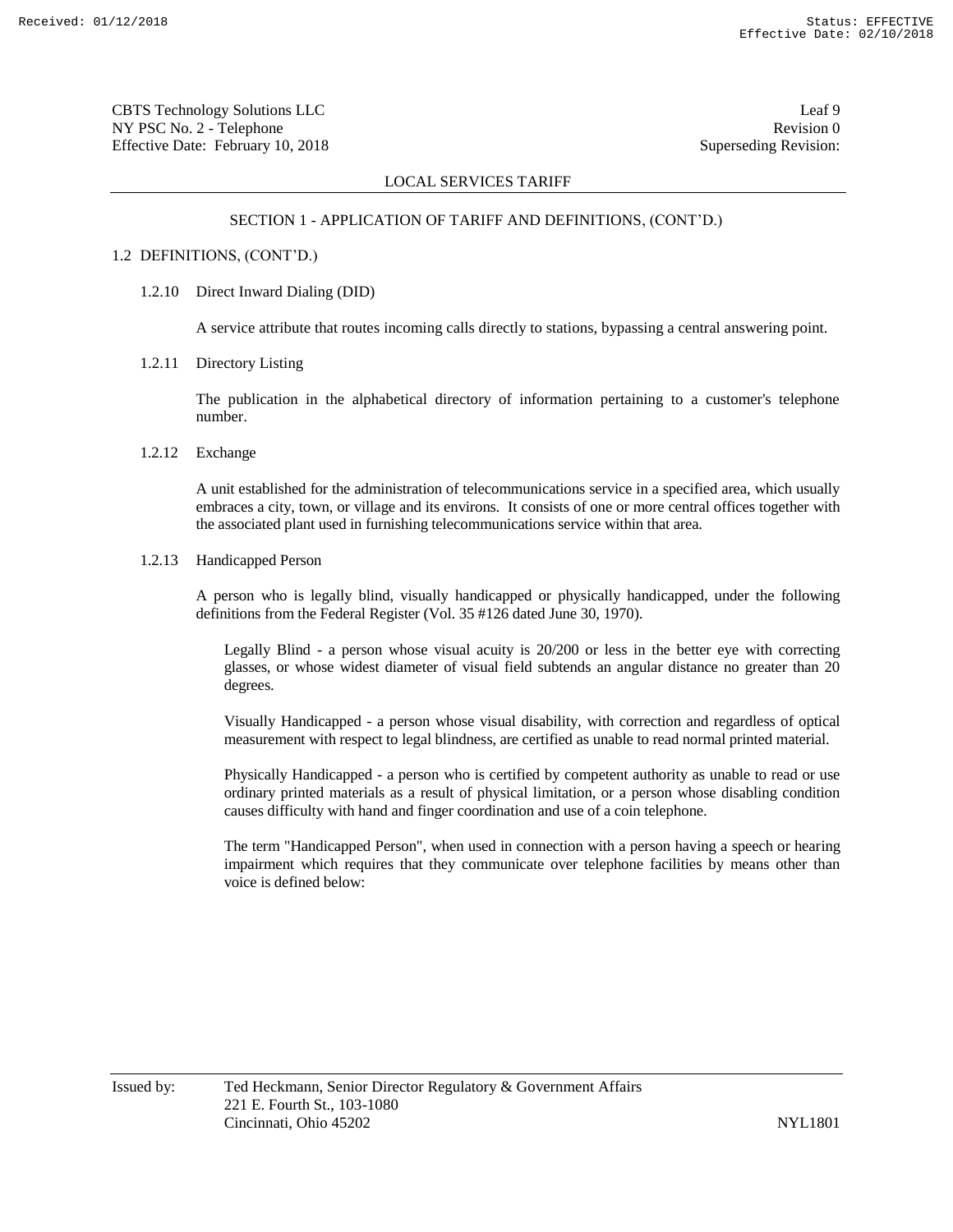CBTS Technology Solutions LLC Leaf 10 NY PSC No. 2 - Telephone Revision 0 Effective Date: February 10, 2018 Superseding Revision:

# LOCAL SERVICES TARIFF

#### SECTION 1 - APPLICATION OF TARIFF AND DEFINITIONS, (CONT'D.)

## 1.2 DEFINITIONS, (CONT'D.)

1.2.13 Handicapped Person (Cont'd.)

Hearing - a person with binaural hearing impairment of 60% or higher on the basis of the procedure developed by the American Academy of Otolaryngology (A.A.0.) as set forth in "Guide for Conservation of Hearing in Noise" 38-43, A.A.0., 1973; "guides to the Evaluation of Permanent Impairment" 103-107, American Medical Association, 1971.

Speech - a person with 65% or higher of impairment on the basis of the procedure recommended by the American Medical Association's Committee on Rating of Mental and Physical Impairment to evaluate speech impairment as to three categories: audibility, intelligibility and functional efficiency, as set forth in "Guides to the Evaluation of Permanent Impairment" 109-III, American Medical Association, 1971.

1.2.14 Individual Case Basis (ICB)

A service arrangement in which the regulations, rates and charges are developed based on the specific circumstances of the customer's situation

1.2.15 Initial Service Period

The minimum length of time a customer is obligated to pay for service whether or not the customer retains the service for the minimum length of time. Unless stated otherwise in this tariff, the minimum period is 30 days.

1.2.16 Local Calling

A completed call or telephonic communication between a calling station and any other station within the local service area of the calling station.

1.2.17 Local Exchange Service

Telephone service furnished between points located within an area where there is no toll charge. Unless otherwise specified, local calling areas in this tariff shall be the same as the local calling areas of the facilities-based Carriers with whom a resale agreement exists between such Carrier and CBTS Technology Solutions LLC

1.2.18 Network Interface Device (NID)

A jack conforming to Sub-part F of Part 68 of the FCC's rules provided by the Company as part of the LEC network. It will be located on the customer's premises and is considered to be the termination of the LEC network if installed by the Company. (See Demarcation Point)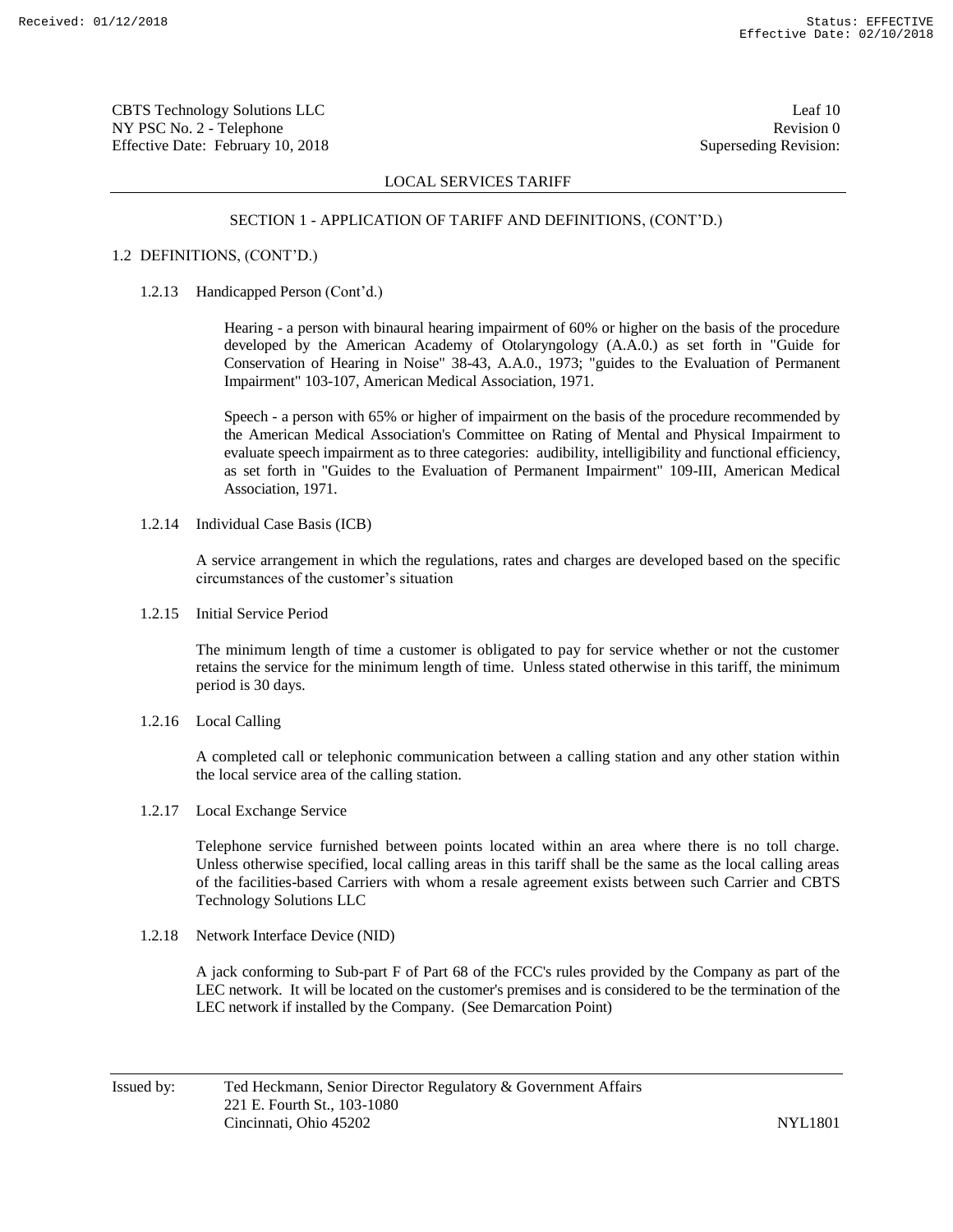CBTS Technology Solutions LLC Leaf 11 NY PSC No. 2 - Telephone Revision 0 Effective Date: February 10, 2018 Superseding Revision:

# LOCAL SERVICES TARIFF

#### SECTION 1 - APPLICATION OF TARIFF AND DEFINITIONS, (CONT'D.)

# 1.2 DEFINITIONS, (CONT'D.)

#### 1.2.19 Nonrecurring Charges

The one-time initial charges for service or facilities, including but not limited to charges for construction, installation, or special fees.

1.2.20 Private Branch Exchange (PBX)

An arrangement of equipment consisting of switchboards, dial switching equipment, wiring, telephone station apparatus, or a combination thereof. It provides for the interconnection of service lines associated with switching equipment located on a premises or extended to another premises relating to the same customer.

#### 1.2.21 Recurring Charges

The monthly charges to the customer for services, facilities and equipment, which continue on the agreed upon duration of the service.

1.2.22 Resale of Services

Resale of services is available only to carriers which are certified by the Commission to provide intrastate local exchange services.

1.2.23 Service Commencement Date

The first day following the date on which the Company notifies the customer that the requested service or facility is available for use. This will be no later than five days following the request, unless extended by the customer's refusal to accept service which does not conform to standards set forth in the service order or this tariff, in which case the Service Commencement Date is the date of the customer's acceptance of service. The parties may mutually agree on a substitute Service Commencement Date.

# 1.2.24 Termination Charge

A charge applied to a customer when service is terminated before the expiration of the initial service period, or a charge applied where a basic termination charge is specified.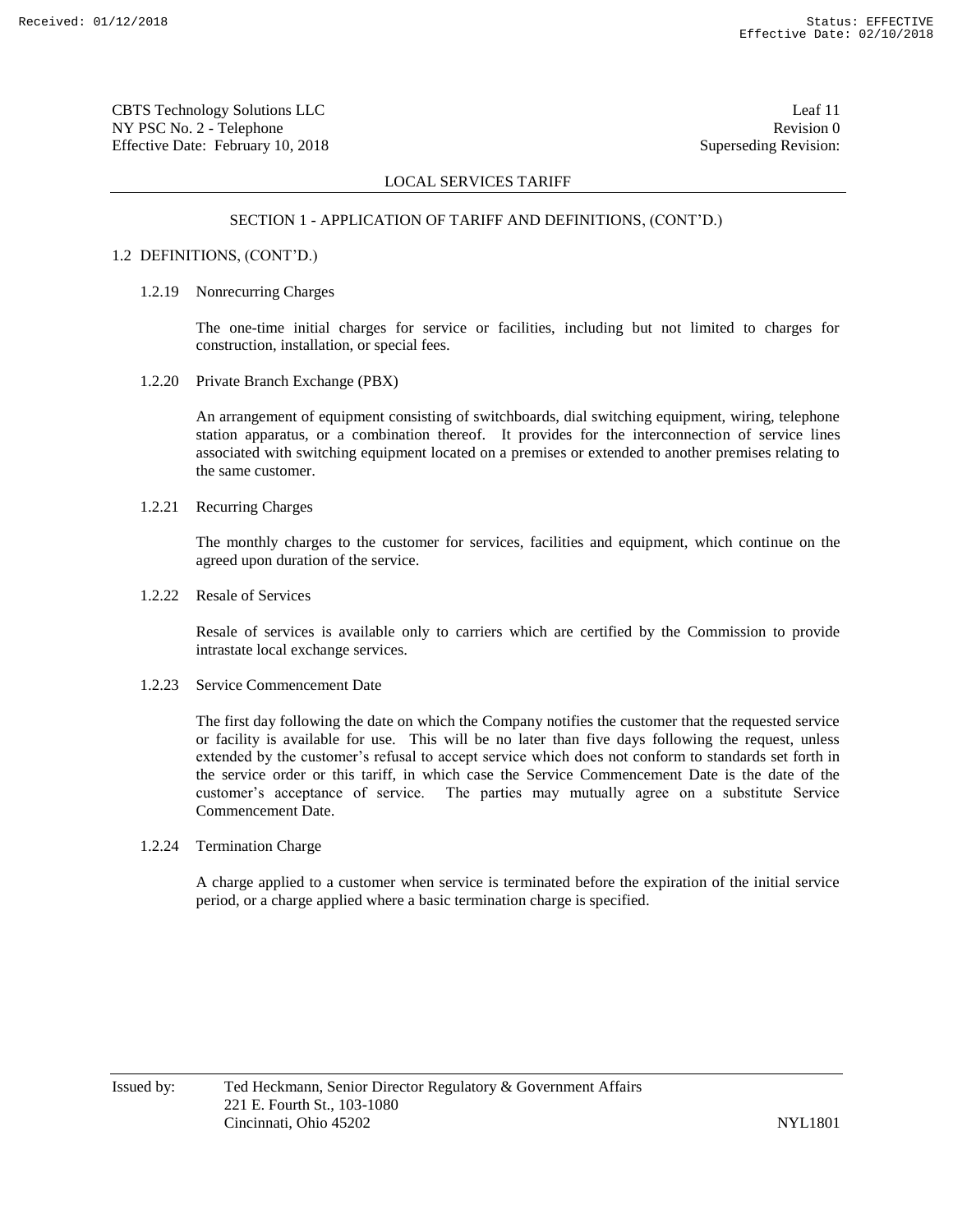CBTS Technology Solutions LLC Leaf 12 NY PSC No. 2 - Telephone Revision 0 Effective Date: February 10, 2018 Superseding Revision:

# LOCAL SERVICES TARIFF

#### SECTION 1 - APPLICATION OF TARIFF AND DEFINITIONS, (CONT'D.)

# 1.3 AVAILABILITY

The furnishing of service under this tariff is subject to the availability on a continuing basis of all the necessary facilities and is limited to the capacity of the Company's facilities to furnish service from time to time as required at the sole discretion of the Company.

The Company shall not be liable for any act or omission of any other company or companies furnishing a portion of the service, or for damages associated with service, channels, or equipment which it does not furnish, or for damages which result from the operation of Customer-provided systems, equipment, facilities or services which are interconnected with Company services.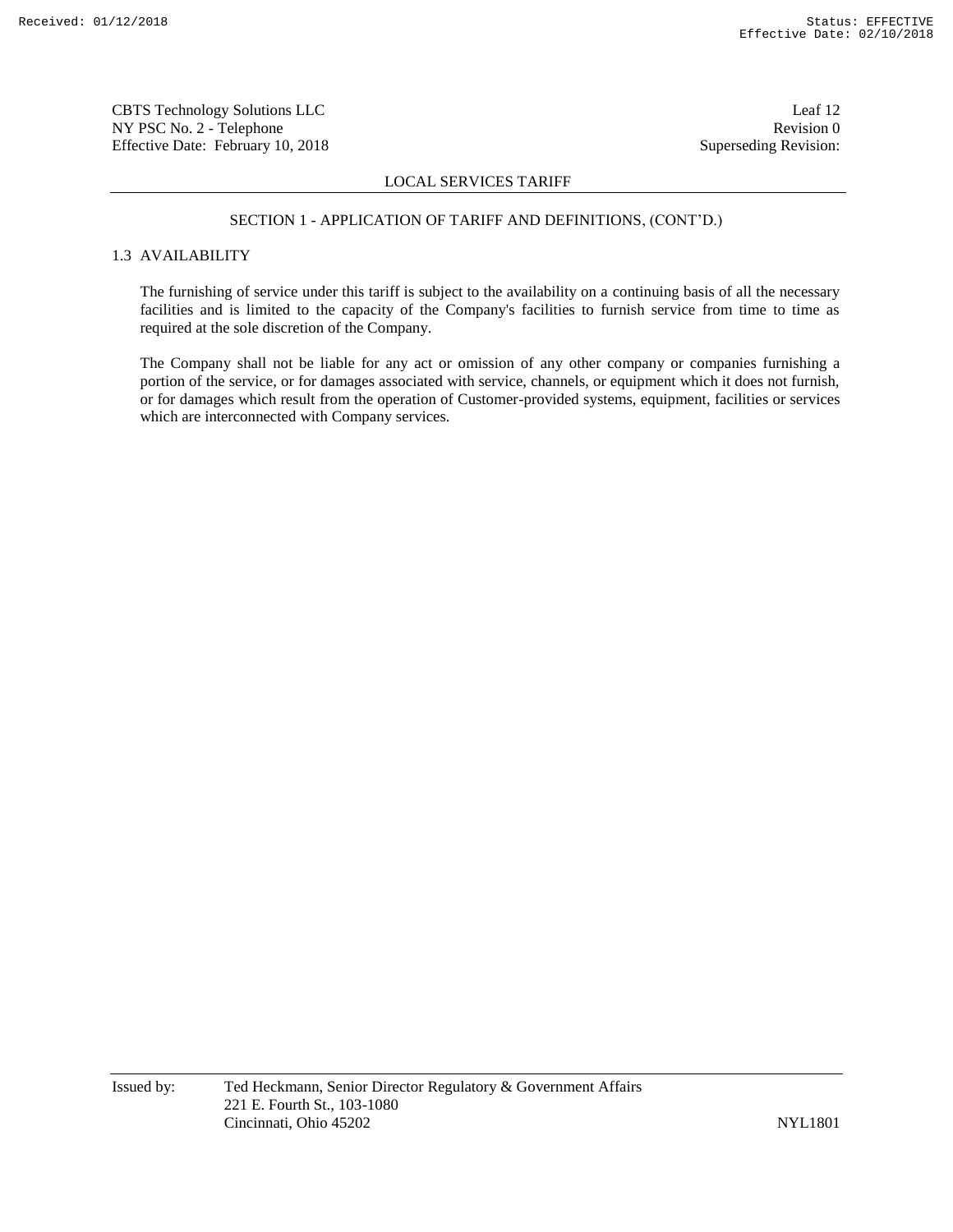CBTS Technology Solutions LLC Leaf 13 NY PSC No. 2 - Telephone Revision 0 Effective Date: February 10, 2018 Superseding Revision:

# LOCAL SERVICES TARIFF

# SECTION 2 - REGULATIONS

# 2.1 GENERAL

- 2.1.1 The regulations in Section 2 apply to all services contained within this tariff unless otherwise noted.
- 2.1.2 Revisions to this tariff which affect neither the service to subscribers (customers) nor the rate, classification, or charge to subscribers (customers) are authorized without further Order of the Commission. These revisions will be made in accordance with the Order granting such authority.

Such revisions include:

- a. Additions, deletions, corrections or rearrangements of items listed under Table of Contents, Index, Explanation of Symbols, and Explanation of Abbreviations;
- b. Rearrangements or corrections in paragraph references, headings, or numerical designations; and
- c. Changes to reflect revisions in names of other companies and in the names of exchanges of other companies approved by this Commission in connection with applications filed by other telephone companies.

Each revision will be effective on the date to be shown on the revised tariff sheets covering the changes, the effective date to be one day after the date of filing copies of the revised sheets with the Commission.

2.1.3 A move to a different continuous property is charged for as new installation of service. A new initial period applies at the new location and a termination charge applies at the old location, except as provided for elsewhere in this tariff, if the move occurs prior to the expiration of the initial service period.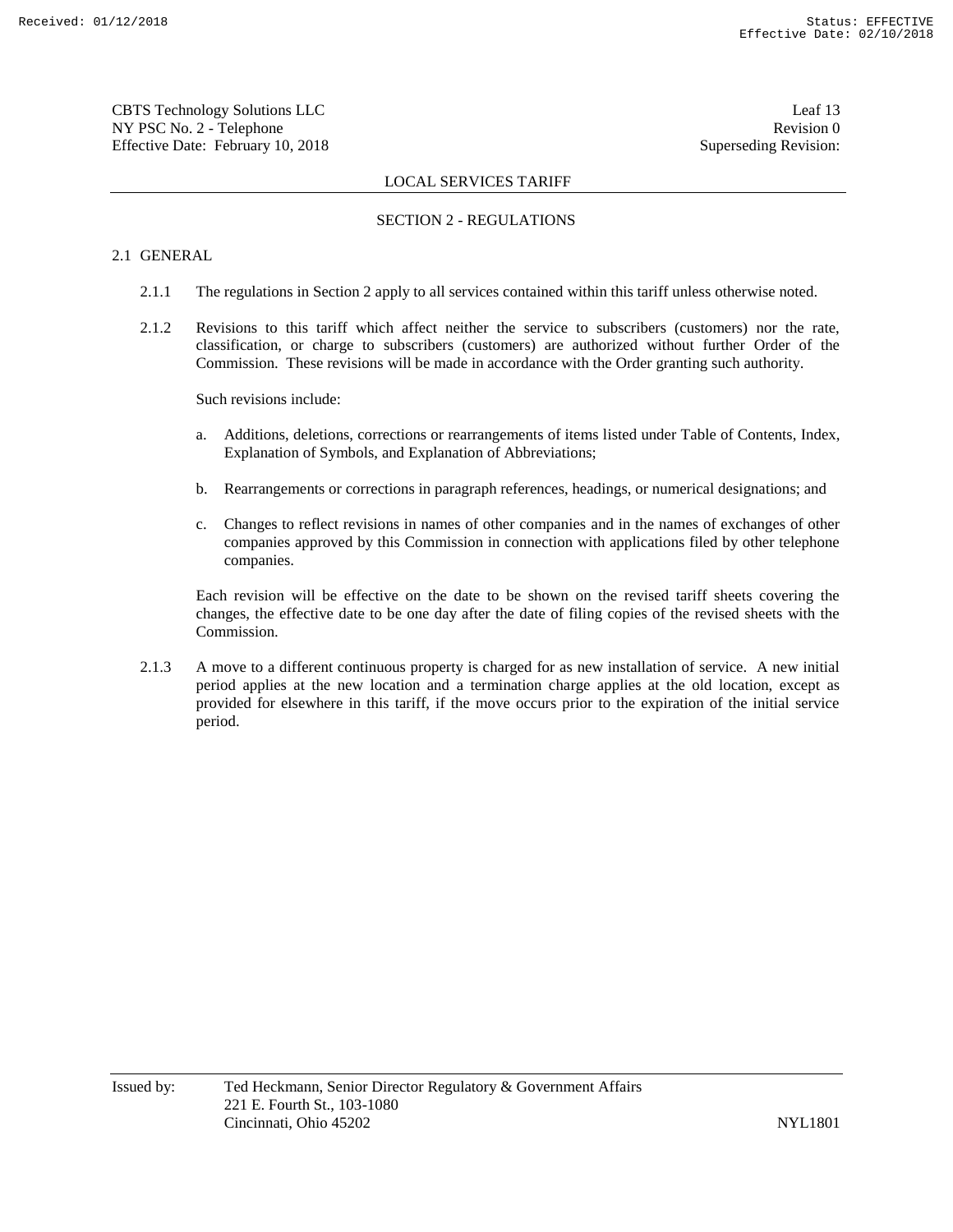CBTS Technology Solutions LLC Leaf 14 NY PSC No. 2 - Telephone Revision 0 Effective Date: February 10, 2018 Superseding Revision:

### LOCAL SERVICES TARIFF

#### SECTION 2 – REGULATIONS, (CONT'D.)

## 2.2 OBLIGATION AND LIABILITY OF COMPANY

#### 2.2.1 Liability Limitations

Approval of language contained in this tariff by the Commission does not constitute a determination by the Commission that the limitation of liability imposed by the Company should be upheld in a court of law. Approval by the Commission merely recognizes that since it is a court's responsibility to adjudicate negligence and consequent damage claims, it is also the court's responsibility to determine the validity of any exculpatory clauses.

# 2.2.2 Availability of Facilities

The Company's obligation to furnish service or to continue to furnish service is dependent on its ability to obtain, retain, and maintain without unreasonable expense suitable rights and facilities, and to provide for the installation of those facilities required incident to the furnishing and maintenance of that service.

#### 2.2.3 Service Irregularities and Interruptions

In the event of an interruption to service which is not due to the negligence or willful act of the customer, there will be allowed a prorata adjustment of the monthly charges involved, for the service and facilities rendered useless and inoperative by reason of the interruption, during the time said interruption continues in excess of twenty-four hours from the time it is reported to the Telephone Company or detected by the Company. For the purpose of administering this regulation, every month is considered to have thirty days.

For the purpose of applying this provision, the word "interruption" shall mean the inability to complete calls; incoming, outgoing, or both. "Interruption" does not include and no credit allowance shall be given for service difficulties such as slow dial tone, busy circuits, or other network and/or switching capacity shortages. Nor shall the credit allowance apply where service is interrupted by the negligence or willful act of the customer or the failure of facilities provided by the customer, or unlawful or improper use of the facilities or service.

No credit allowance will be made for interruptions due to electric power failure, where by the provisions of this tariff, the customer is responsible for providing electric power.

The liability of the Company for damages arising out of mistakes, omissions, interruptions, delays or errors, or defects in transmission occurring in the course of furnishing service or facilities, and not caused by the negligence of the customer, or of the Company in failing to maintain proper standards of maintenance and operation and to exercise reasonable supervision, will in no event exceed an amount equivalent to the proportionate charge to the customer for the period of service during which the mistake, omission, interruption, delay or error, or defect in transmission occurs.

Issued by: Ted Heckmann, Senior Director Regulatory & Government Affairs 221 E. Fourth St., 103-1080 Cincinnati, Ohio 45202 NYL1801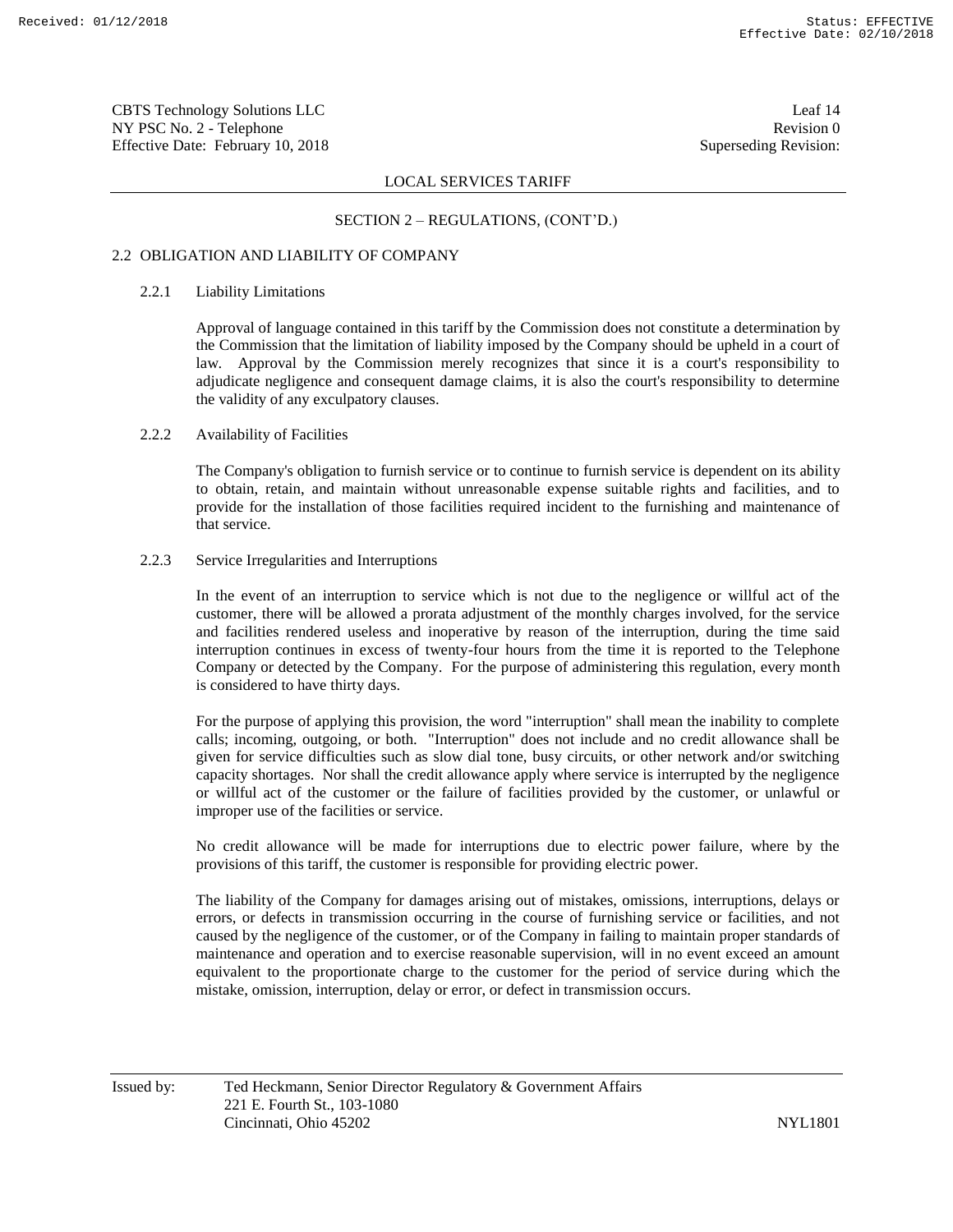CBTS Technology Solutions LLC Leaf 15 NY PSC No. 2 - Telephone Revision 0 Effective Date: February 10, 2018 Superseding Revision:

### LOCAL SERVICES TARIFF

### SECTION 2 – REGULATIONS, (CONT'D.)

# 2.2 OBLIGATION AND LIABILITY OF COMPANY, (CONT'D.)

#### 2.2.3 Service Irregularities and Interruptions, (Cont'd.)

The customer indemnifies and saves the Company harmless against claims for libel, slander, or infringement of copyright arising from the material transmitted over its facilities; against claims for infringement of patents arising from combining with, or using in connection with, facilities of the Company, apparatus and systems of the customer; and against all other claims arising out of any act or omission of the customer in connection with the facilities provided by the Company; and against any and all losses from damage to the customer's facilities or equipment attached or connected to facilities furnished by the Company.

# 2.2.4 Transmitting Messages

The Company does not undertake to transmit messages but offers the use of its facilities for communications between its customers.

# 2.2.5 Use of Connecting Company Lines

When the lines of other companies are used in establishing connections to points not reached by the Company's lines, the Company is not liable for any act or omission of the other company or companies.

# 2.2.6 Defacement of Premises

The Company is not liable for any defacement or damage to the customer's premises resulting from the existence of the Company's equipment and associated wiring on such premises, or from the installation or removal thereof, when such defacement or damage is not the result of the Company's negligence.

When the customer is a tenant and requests an installation that could, in the opinion of the Company, result in damage to the property of the owner, the customer must obtain, prior to installation, a written release from the owner or his authorized agent absolving the Company of liability.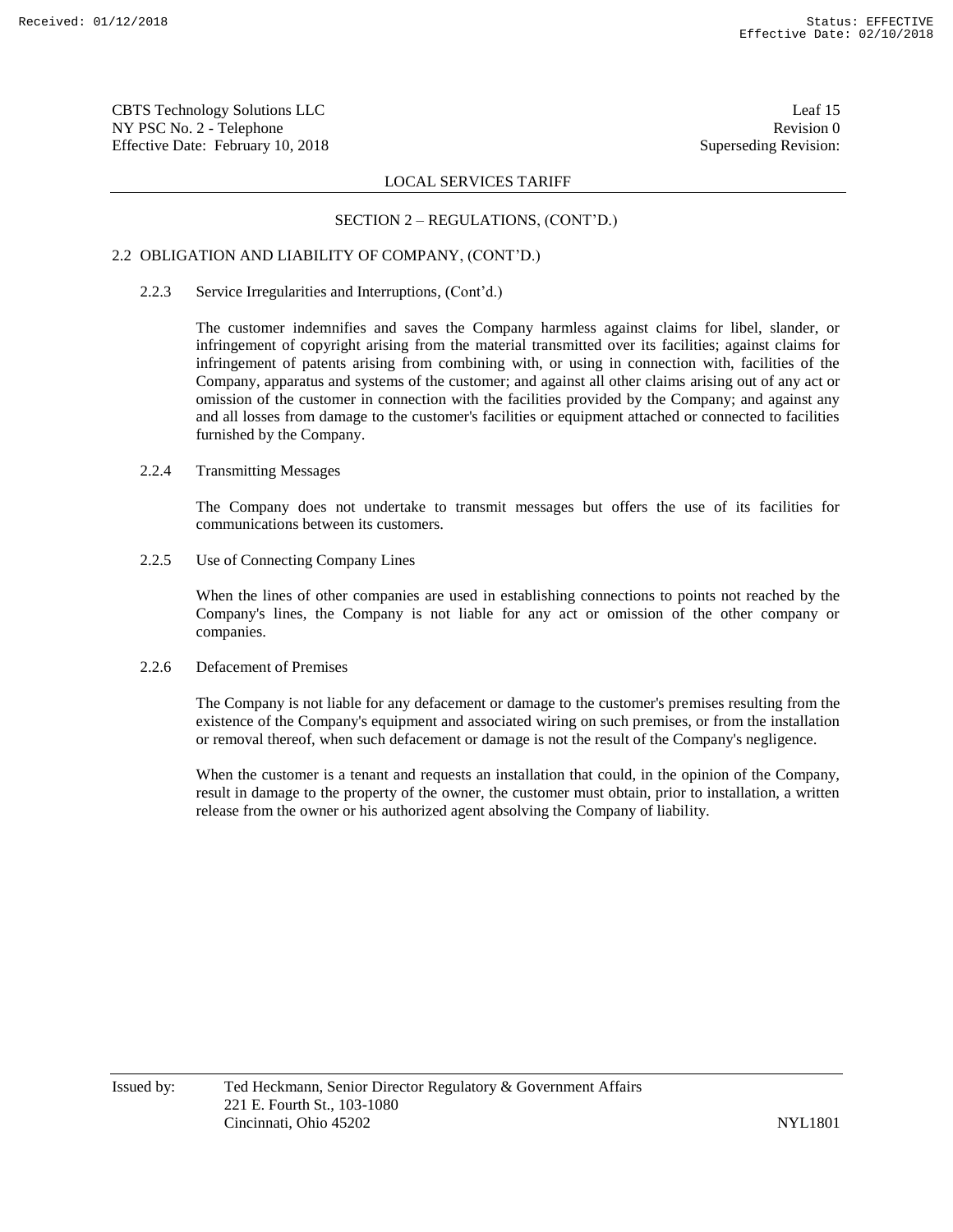CBTS Technology Solutions LLC Leaf 16 NY PSC No. 2 - Telephone Revision 0 Effective Date: February 10, 2018 Superseding Revision:

### LOCAL SERVICES TARIFF

#### SECTION 2 – REGULATIONS, (CONT'D.)

# 2.3 USE OF SERVICE AND FACILITIES

#### 2.3.1 Ownership and Use of Service and Equipment

A. General

Equipment and lines furnished by the Company on the premises of a customer are the property of the Company, whose agents and employees have the right to enter the premises at any reasonable hour for the purpose of installing, inspecting, maintaining, or repairing the equipment and lines, or upon termination of the service, for the purpose of removing the equipment or lines.

Equipment furnished by the Company must, upon termination of service for any cause whatsoever, be returned to it in good condition, except for reasonable wear and tear.

Customer-provided equipment or protective circuitry may be connected to the telecommunications network in accordance with provisions of the Federal Communications Commission's registration program, as are now in effect or may become effective.

B. Resale

All services in this tariff are available for resale by Commission certified Competitive Local Exchange Carriers (CLECs) on a non-discriminatory basis at the rates and charges shown in this tariff, unless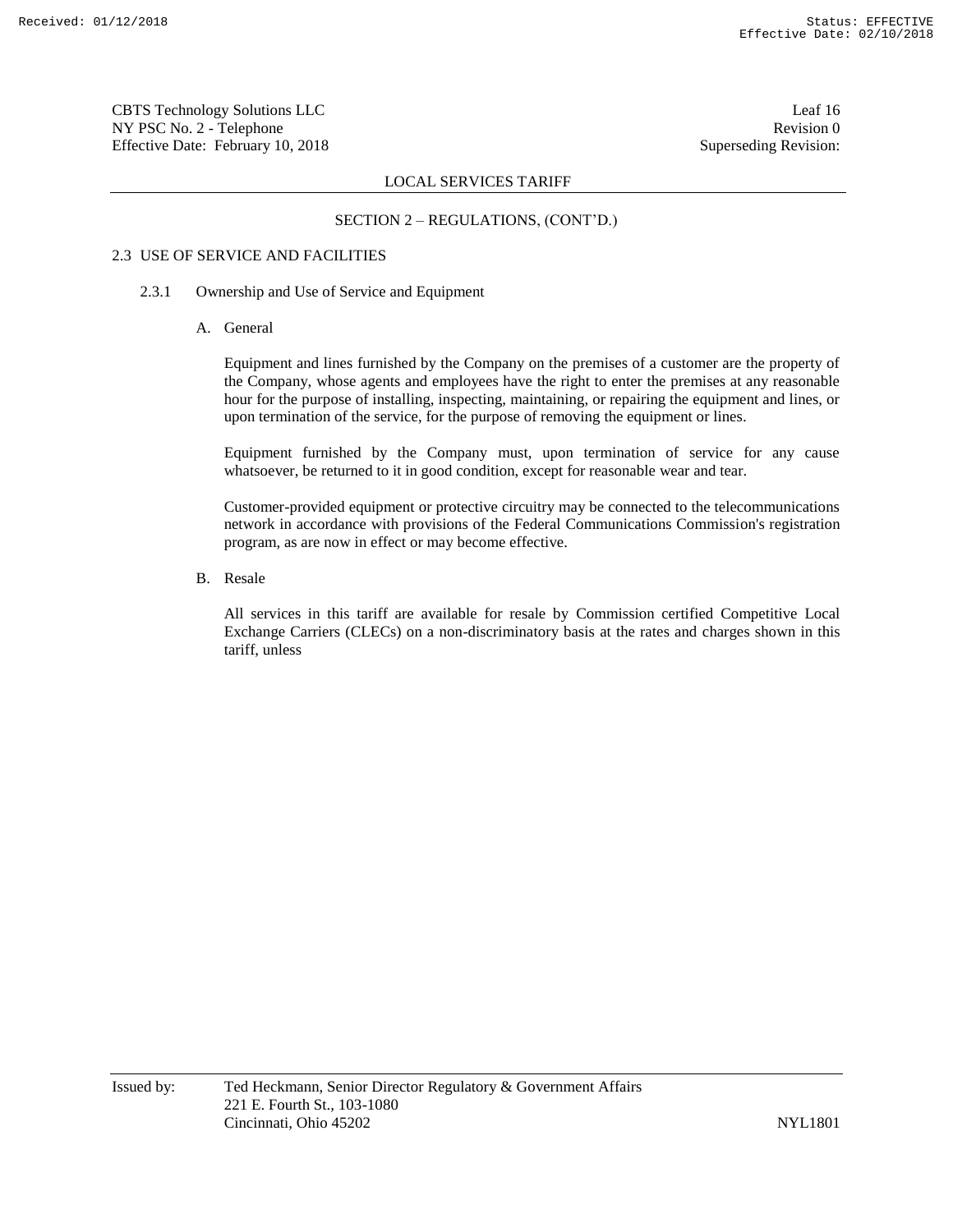CBTS Technology Solutions LLC Leaf 17 NY PSC No. 2 - Telephone Revision 0 Effective Date: February 10, 2018 Superseding Revision:

### LOCAL SERVICES TARIFF

#### SECTION 2 – REGULATIONS, (CONT'D.)

# 2.3 USE OF SERVICE AND FACILITIES, (CONT'D.)

#### 2.3.2 Connections of Customer-Provided Terminal Equipment and Communications Systems

- A. General Provisions
	- 1. General

Customer-provided terminal equipment and communications systems may be connected at the customer's premises to telecommunications services furnished by the Company, where the connections are made in accordance with the provisions of Part 68 of the Federal Communications Commission's (FCC's) Rules and Regulations, and any Company tariffs.

2. Responsibility of the Customer

The customer is responsible for the installation, operation and maintenance of any customerprovided terminal equipment or communications system. No customer-provided terminal equipment or communications systems or combinations thereof may require change in or alteration of the equipment or services of the Company, cause electrical hazards to Company personnel, damage to Company equipment, malfunction of Company billing equipment, or degradation of service to persons other than the user of the subject terminal equipment or communications system, the calling or called party. Upon notice from the Company that customer-provided terminal equipment or communications system is causing such a hazard, damage, malfunction or degradation of service, the customer must make whatever changes are necessary to remove or prevent the hazard, damage, malfunction or degradation of service.

The customer is responsible for the payment of a Maintenance of Service Charge as provided in Section 2, Paragraph 6 of this tariff for visits by a Company employee to the customer's premises when a service difficulty or trouble report results from the use of customer-provided terminal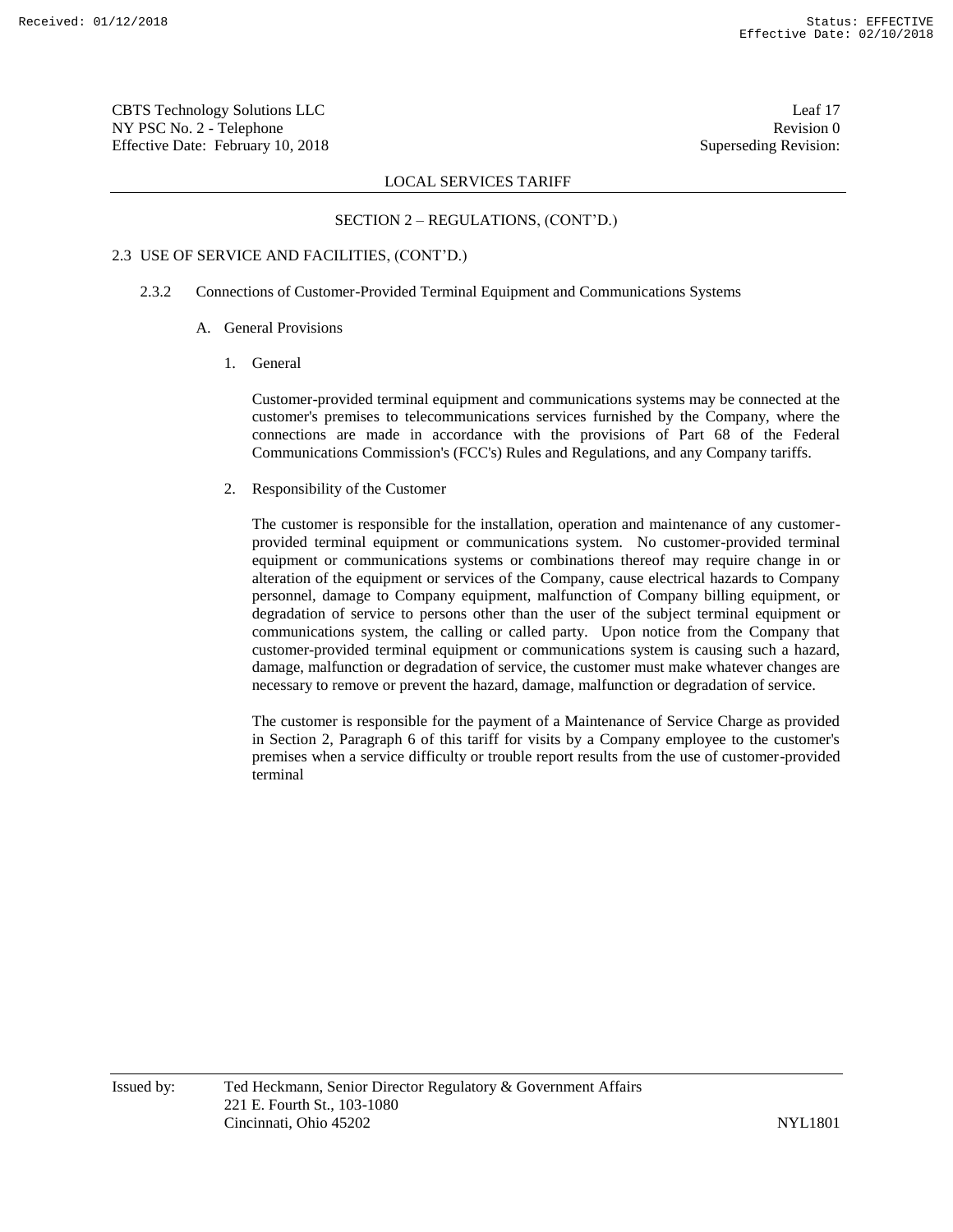CBTS Technology Solutions LLC Leaf 18 NY PSC No. 2 - Telephone Revision 0 Effective Date: February 10, 2018 Superseding Revision:

### LOCAL SERVICES TARIFF

#### SECTION 2 – REGULATIONS, (CONT'D.)

# 2.3 USE OF SERVICE AND FACILITIES, (CONT'D.)

- 2.3.2 Connections of Customer-Provided Terminal Equipment and Communications Systems, (Cont'd.)
	- A. General Provisions, (Cont'd.)
		- 3. Responsibility of The Company

Telecommunications services are not represented as adapted to the use of customer-provided terminal equipment or communications systems. Where customer-provided terminal equipment or communications systems are used with telecommunications services, the responsibility of the Company is limited to furnishing service components suitable for telecommunications services and to the maintenance and operation of service components in a proper manner for those services. Subject to this responsibility, the Company is not responsible for (1) the through-transmission of signals generated by the customer-provided terminal equipment or communications systems, or for the quality of, or defects in this transmission; or (2) the reception of signals by customer-provided terminal equipment or communications systems; or (3) address signaling, where this signaling is performed by customer-provided signaling equipment.

At the customer's request, the Company will provide the interface parameters needed to permit customer-provided terminal equipment to operate properly with the Company's telecommunications services.

The Company may make changes in its telecommunications services, equipment, operations or procedures, where these changes are consistent with Part 68 of the FCC's Rules and Regulations. If changes made by the Company can be reasonably expected to render any customer's communications system or terminal equipment incompatible with telecommunications services, or require modification or alteration of the customer-provided communications systems or terminal equipment, or otherwise materially affect its use or performance, the customer will be given adequate notice of the changes in writing, to allow the customer an opportunity to maintain uninterrupted service.

4. Recording of Two-Way Telephone Conversations

The recording of two-way telephone conversations is governed by state and federal laws and regulations.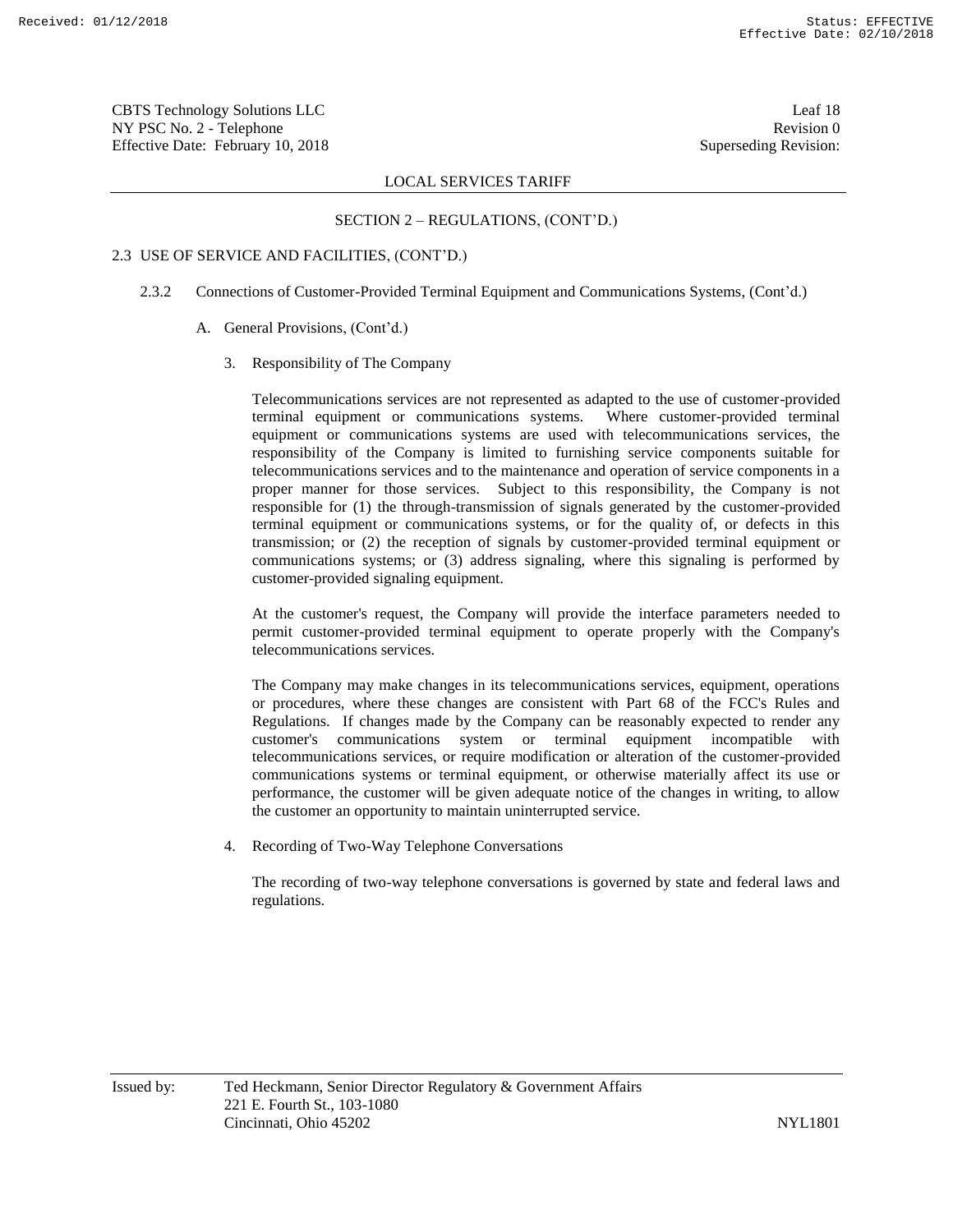CBTS Technology Solutions LLC Leaf 19 NY PSC No. 2 - Telephone Revision 0 Effective Date: February 10, 2018 Superseding Revision:

### LOCAL SERVICES TARIFF

#### SECTION 2 – REGULATIONS, (CONT'D.)

#### 2.3 USE OF SERVICE AND FACILITIES, (CONT'D.)

- 2.3.2 Connections of Customer-Provided Terminal Equipment and Communications Systems, (Cont'd.)
	- A. General Provisions, (Cont'd.)
		- 5. Violation of Regulations

When any customer-provided terminal equipment or communications system is used with telecommunications services in violation of any of the provisions in this Section 2, part C.2, the Company will take whatever immediate action is necessary for the protection of the telecommunications network and Company employees, and will promptly notify the customer of the violation.

The customer must discontinue use of the terminal equipment or communications system or correct the violation and must confirm in writing to the Company within 10 days, following the receipt of written notice from the Company, that such use has ceased or that the violation has been corrected. Failure of the customer to discontinue such use or to correct the violation and to give the required written confirmation to the Company within the time stated above will result in suspension of the customer's service until the customer complies with the provisions of this tariff.

B. Connections of Registered Equipment

The term "Registered Equipment" denotes equipment which complies with and has been approved within the registration provisions of FCC Part 68.

Customer-provided registered terminal equipment, registered protective circuitry, and registered communications systems may be directly connected to the telecommunications network at the customer premises, subject to FCC Part 68.

C. Premises Wiring Associated With Registered Communications Systems

Premises wiring is wiring which connects separately-housed equipment entities or system components to one another, or wiring which connects an equipment entity or system component with the telephone network interface or demarcation point not within an equipment housing. All premises wiring, whether fully protected or unprotected, must be installed in compliance with FCC Part 68.

Customers who intend to connect premises wiring other than fully protected to the telephone network must give advance notice to the Company in accordance with the procedures specified in FCC Part 68 or as otherwise authorized by the FCC.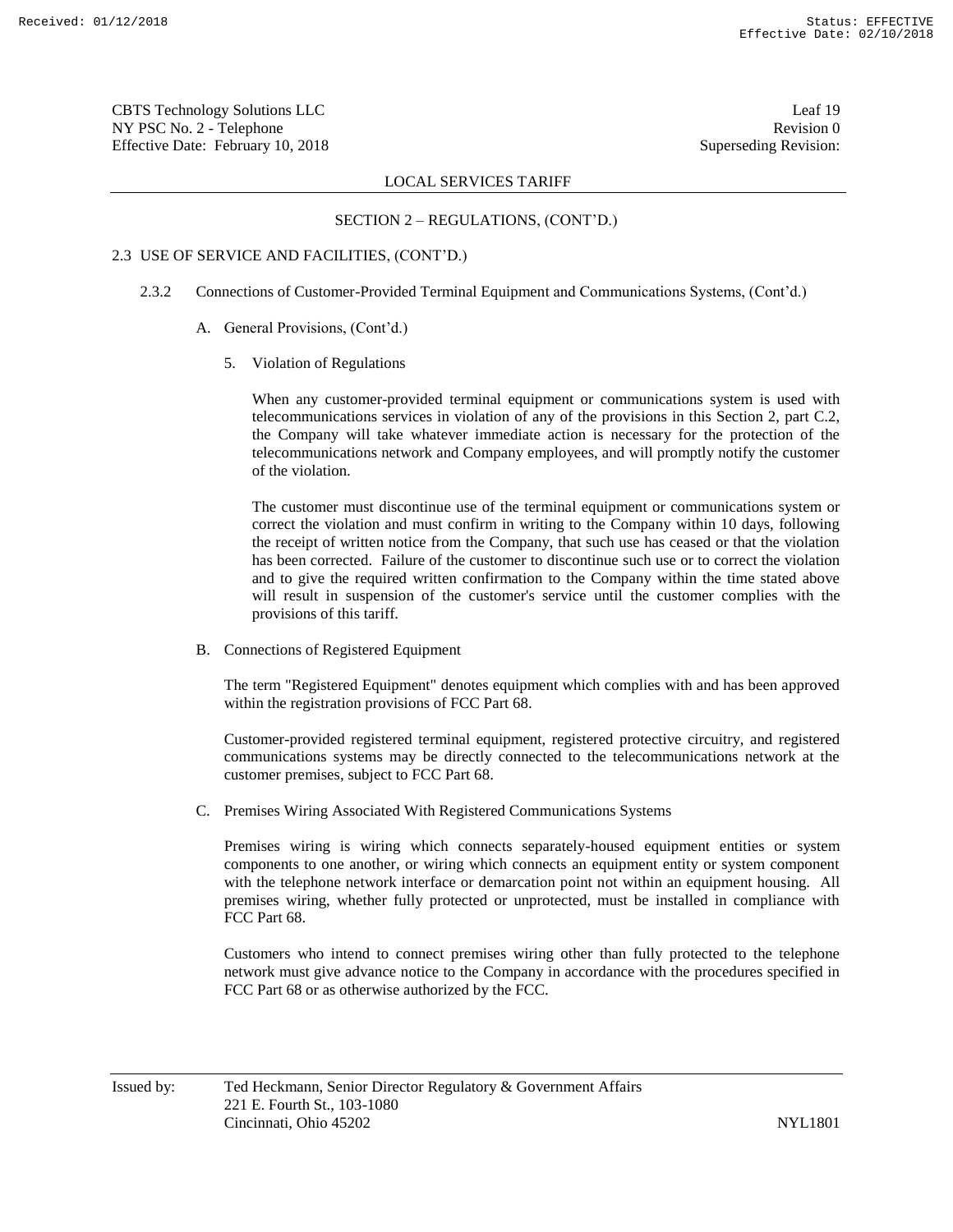CBTS Technology Solutions LLC Leaf 20 NY PSC No. 2 - Telephone Revision 0 Effective Date: February 10, 2018 Superseding Revision:

# LOCAL SERVICES TARIFF

#### SECTION 2 – REGULATIONS, (CONT'D.)

## 2.4 ESTABLISHMENT AND FURNISHING OF SERVICE

# 2.4.1 Application for Service

The Company may refuse an application for service if objection is made by or on behalf of any governmental authority to furnishing the service.

An application for service becomes a contract upon the establishment of service. Neither the contract nor any rights acquired under it may be assigned or transferred in any manner except as specifically provided for in this tariff. Requests for additional service, when established, become a part of the original contract, except that each item of additional service is furnished subject to payment of applicable charges.

If an applicant has an outstanding account with the Company, the Company reserves the right to reject application for service until the amount due for local services included in this tariff has been paid in full.

A contract for service may be transferred to another individual, partnership, association, or corporation. No billing adjustment for local exchange service previously furnished will be made and the new customer must assume all outstanding indebtedness of the original customer. No charge applies to service transferred in accordance with these provisions.

#### 2.4.2 Deposits

Applicants or customers whose financial condition is not acceptable to the Company or is not a matter of general knowledge, may be required to make, at any time, a cash deposit up to an amount equaling two times (2x) one (1) month's actual or estimated charges for the purpose of guaranteeing final payment for service, in accordance with the rules of the Commission. Interest on cash deposits will be payable per the deposit rules and regulations prescribed by the Commission for the period during which the deposit is held. Such deposit will be refunded or credited to the customer upon termination or after one year of prompt payment for service.

#### 2.4.3 Telephone Numbers

The customer has no property right in the telephone number which is assigned by the Company, or any right to continuance of service through any particular central office, and the Company reserves the right to change the telephone number or the central office designation, or both, of a customer whenever it deems it necessary to do so in the conduct of its business.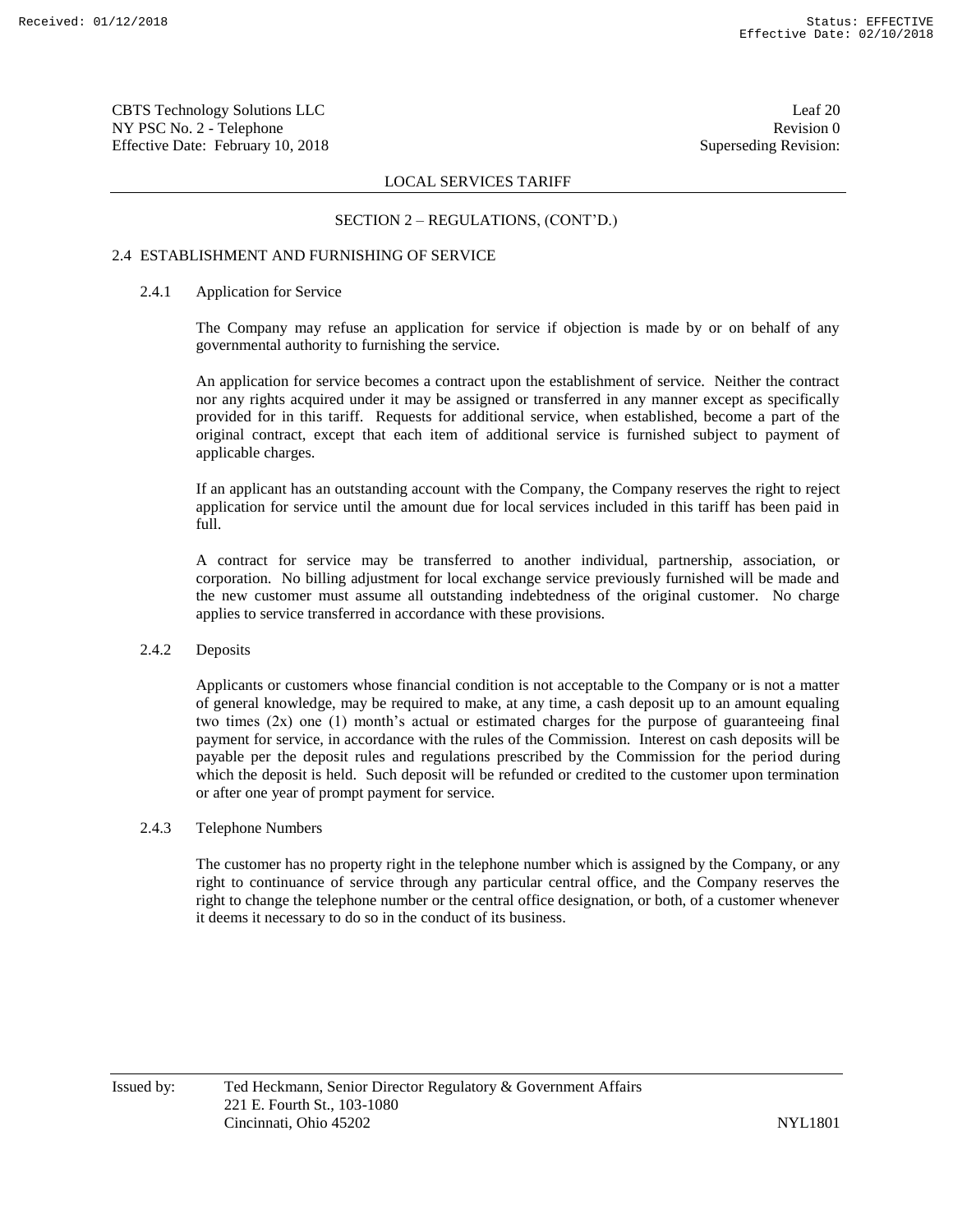CBTS Technology Solutions LLC Leaf 21 NY PSC No. 2 - Telephone Revision 0 Effective Date: February 10, 2018 Superseding Revision:

# LOCAL SERVICES TARIFF

# SECTION 2 – REGULATIONS, (CONT'D.)

# 2.4 ESTABLISHMENT AND FURNISHING OF SERVICE, (CONT'D.)

### 2.4.4 Payment for Service

- A. The customer is responsible for payment; monthly, or on demand, of all charges for facilities and services furnished the customer, including charges for services originated, or charges accepted, at such facilities. Charges are payable at the Telephone Company's Business offices or at any agency authorized to receive such payments.
- B. Bills are rendered monthly and include charges for local service for the current service month.
- C. Prior written notice will be given if service is to be temporarily denied or the contract terminated for the non-payment of any sum due in accordance with Paragraph D.5. following. Service will not be denied prior to five days from the date contained on said notice.
- D. All service, provided to the same customer as one business service, regardless of the tariff under which the service is provided, is considered one service for payment purposes. All service may be disconnected for non-payment even though payment is current for service provided under one or more tariffs.
- E. Where the Company provides billing inquiry service, customer inquiries relative to toll charges will be responded to promptly by the Company.
- F. Where the inquiry service is provided by an IXC or its designated agent, the IXC or agent will be responsible for notifying the Company immediately regarding any bona fide dispute over outstanding toll charges, so that service will not be terminated during the investigation of the dispute.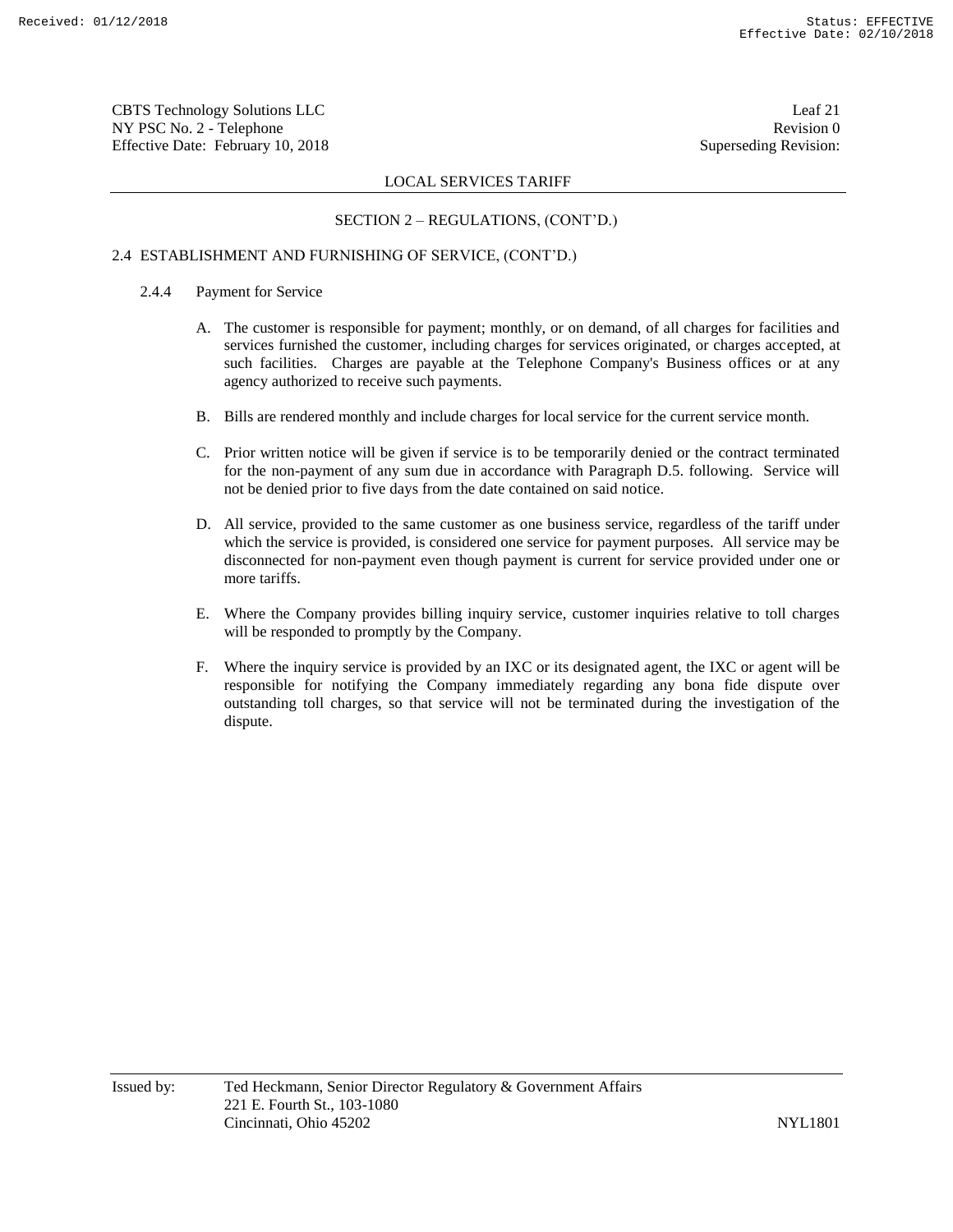CBTS Technology Solutions LLC Leaf 22 NY PSC No. 2 - Telephone Revision 0 Effective Date: February 10, 2018 Superseding Revision:

# LOCAL SERVICES TARIFF

#### SECTION 2 – REGULATIONS, (CONT'D.)

## 2.4 ESTABLISHMENT AND FURNISHING OF SERVICE, (CONT'D.)

- 2.4.4 Payment for Service, (Cont'd.)
	- G. A subscriber who orders service or equipment installations, moves, or changes prior to the date of any increase in the one time charge applicable to such work will be subject to the one time charge in effect at the time the subscriber's order was received by the Company, provided the work is completed within the Company's normal installation interval in effect at the time the order was placed. However, if subsequent to the effective date of the increase in the one time charge, the completion of such work is delayed beyond the Company's normal installation interval and the delay is not caused by the Company, the subscriber will then be subject to the one-time charge in effect at the time the work is completed by the Company.
	- H. Insufficient Fund Checks

Customers will be charged on all checks issued to the Company which are returned due to insufficient funds. At the discretion of the Company, the insufficient funds check charge may be waived under appropriate circumstances (e.g. a bank error).

| Minimum | Maximum |
|---------|---------|
| \$10.00 | \$20.00 |

I. Late Payment Charge

Customers will be charged a late payment penalty in the amount of 1.5% per month on all delinquent amounts owed to the Company.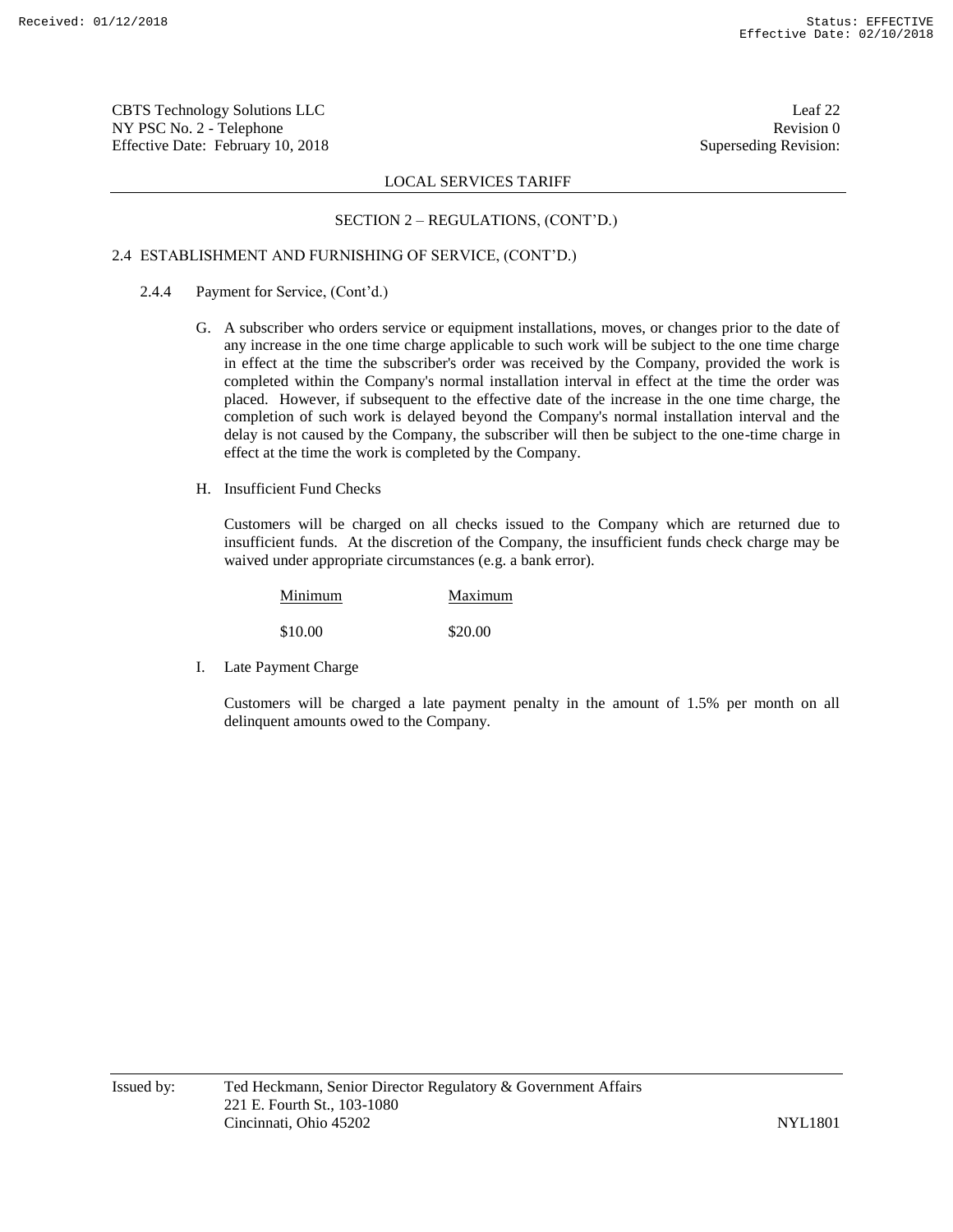CBTS Technology Solutions LLC Leaf 23 NY PSC No. 2 - Telephone Revision 0 Effective Date: February 10, 2018 Superseding Revision:

# LOCAL SERVICES TARIFF

# SECTION 2 – REGULATIONS, (CONT'D.)

# 2.4 ESTABLISHMENT AND FURNISHING OF SERVICE, (CONT'D.)

- 2.4.5 Denials or Disconnection and Restoral of Service
	- A. Upon five (5) days written notice, the Company may discontinue service or cancel an application for service without incurring any liability for any of the following reasons:
		- 1. Non-payment of any sum due to the Company for service for more than thirty days beyond the date of rendition of the bill for such service;
		- 2. Violation of any regulation governing the service under this tariff;
		- 3. Violation of any law, rule, or regulation of a government authority having jurisdiction over the service; or
		- 4. The Company is prohibited from furnishing services by order of a court or other government authority having jurisdiction.
		- 5. Customer uses equipment in such a manner as to adversely affect the Company's equipment or service to others.
	- B. The Company reserves the right to discontinue or refuse service because of abuse or fraudulent use of service. Abuse or fraudulent use of service includes the use of service or facilities of the Company to transmit a message or to locate a person or otherwise to give or obtain information without payment of appropriate charges, or violation of any law or regulation pertaining to telecommunications service.
	- C. Service may not be refused, denied or disconnected for any of the following reasons:
		- 1. Delinquency in payment for service by a previous occupant at the premises to be served;
		- 2. Failure to pay any amount which, according to established payment dispute and resolution procedures, is in bona fide dispute;
		- 3. Failure to pay directory advertising charges or any other non-regulated service charges including 900/700 or any "dial-it"-like service charges.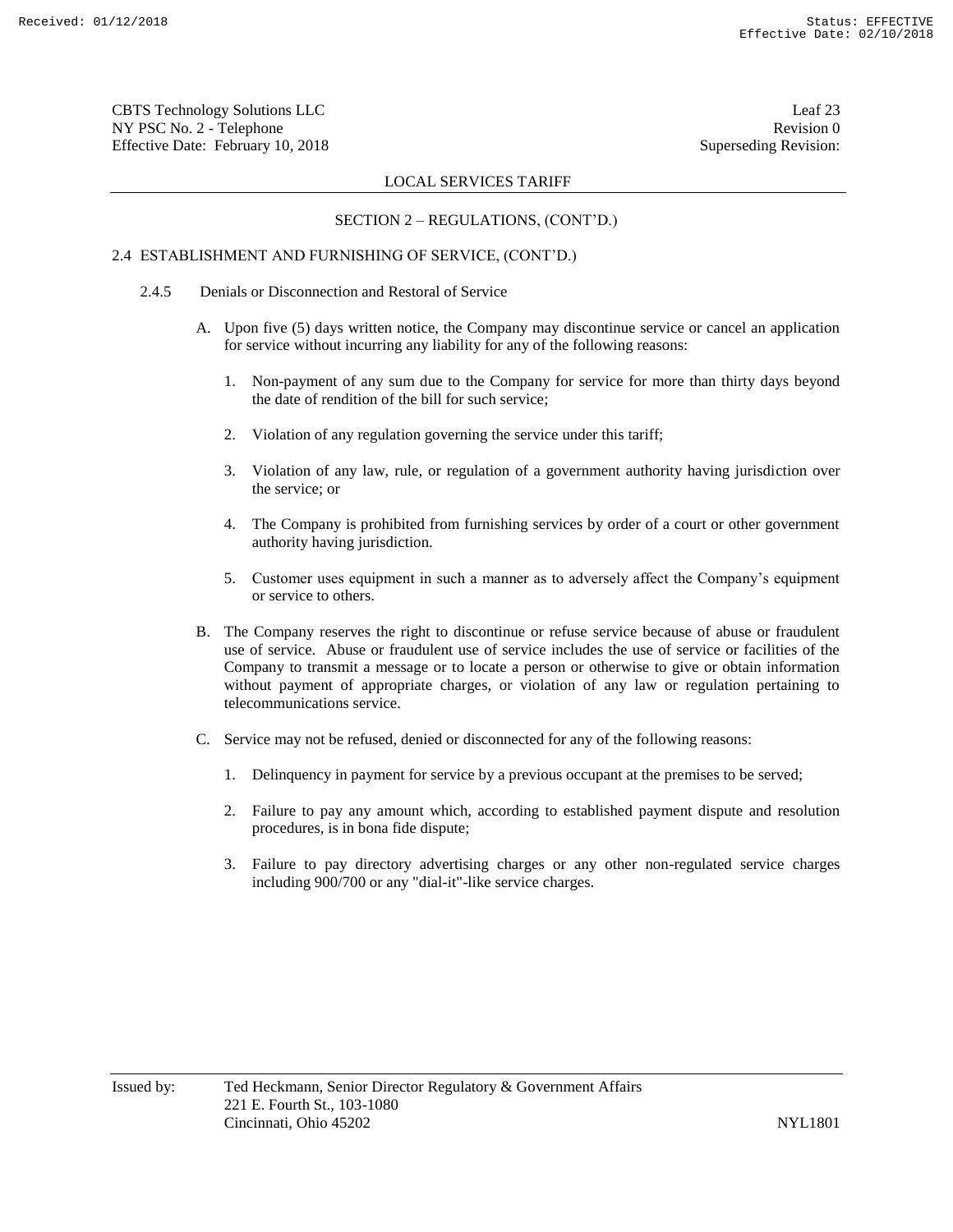CBTS Technology Solutions LLC Leaf 24 NY PSC No. 2 - Telephone Revision 0 Effective Date: February 10, 2018 Superseding Revision:

### LOCAL SERVICES TARIFF

#### SECTION 2 – REGULATIONS, (CONT'D.)

#### 2.4 ESTABLISHMENT AND FURNISHING OF SERVICE, (CONT'D.)

#### 2.4.6 Maintenance and Repairs

The Company undertakes to maintain and repair the equipment and facilities which it furnishes to customers pursuant to its tariffs. The customer is responsible for damages to equipment or facilities of the Company caused by the negligence or willful act of the customer.

The customer may not rearrange, disconnect, remove, or attempt to repair, or permit others to rearrange, disconnect, remove, or attempt to repair any equipment or facilities which the Company maintains or repairs pursuant to its tariffs, without the express consent of the Company.

If trouble develops and the customer has any equipment or facilities which the Company does not maintain or repair, the customer will make appropriate tests to determine whether that equipment or facility is the cause of the trouble before reporting an out-of-service or other trouble condition to the Company.

Customers will be required to pay the maintenance of service charges, for visits made by the Company to the customer's premises, when a service difficulty or trouble report results from equipment or facilities not maintained or repaired by the Company. The customer will be advised, before a visit to his premises, of the possibility of a maintenance of service charge.

Maintenance of Service Charge:

|                                                | Minimum  | Maximum  |
|------------------------------------------------|----------|----------|
| (1) During Normal Working Hours,<br>per visit  | \$200.00 | \$400.00 |
| (2) Outside Normal Working Hours,<br>per visit | \$350.00 | \$500.00 |

Normal Working Hours are defined as Monday to Friday, 7am to 7pm in the time zone of the customer's location of the dispatch. If a visit begins and/or ends outside this period, it is considered Outside of Normal Working Hours.

Any dispatch that begins or ends from 12:01 am to 12:00 am the following day the time zone of the customer's location of the dispatch. If a visit begins and/or ends outside this period, it is considered Outside of Normal Working Hours. Any dispatch that begins or ends from 12:01 am to 12:00 am the following day the time zone of the Customer's Premises on these holiday's will also be considered "Outside of Normal Working Hours":

| New Year's Day         | Memorial Day    | Martin Luther King Jr. Day |
|------------------------|-----------------|----------------------------|
| Independence Day       | Labor Day       | Thanksgiving Day           |
| Day after Thanksgiving | Presidents' Day | Christmas Day              |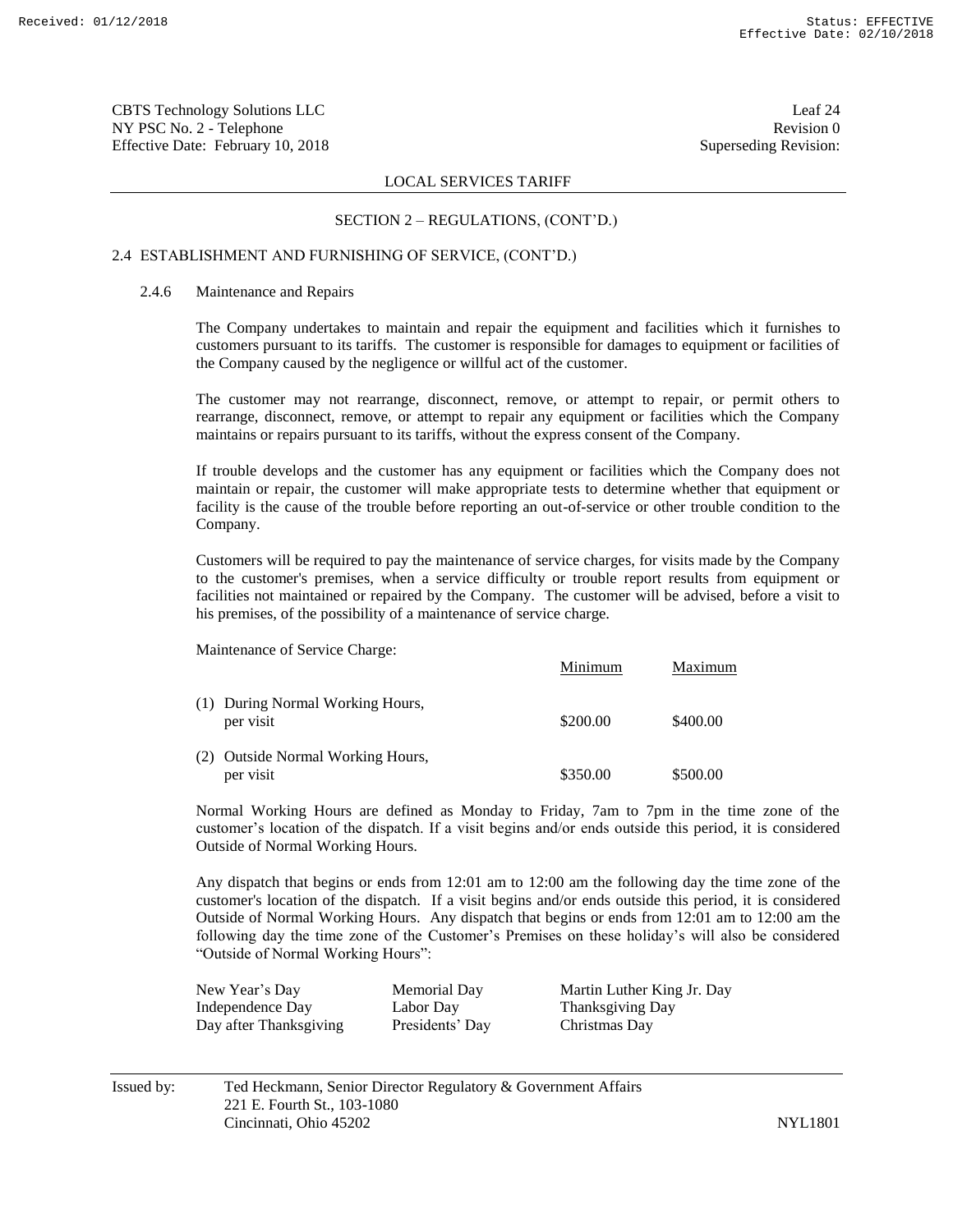CBTS Technology Solutions LLC Leaf 25 NY PSC No. 2 - Telephone Revision 0 Effective Date: February 10, 2018 Superseding Revision:

# LOCAL SERVICES TARIFF

### SECTION 2 – REGULATIONS, (CONT'D.)

# 2.4 ESTABLISHMENT AND FURNISHING OF SERVICE, (CONT'D.)

#### 2.4.7 Special Equipment and Arrangements

Special equipment and arrangements requested by customers and not otherwise provided for in this tariff may be furnished where possible, if not detrimental to any of the services furnished by the Company, at charges that are in addition to other applicable charges.

#### 2.4.8 Overtime

For work performed outside the normal working hours of the Company at the request of the customer, the additional expense incurred by the Company is charged to the customer in addition to other charges which are applicable. In such cases, charges based on the cost of labor, materials, and other costs incurred by or charged to the Company will apply. The customer will be notified in advance if such charges may apply.

#### 2.4.9 Individual Case Basis (CB) Arrangements

Rates for ICB arrangements will be developed on a case-by-case basis in response to a bona fide request from a customer or prospective customer for service which varies from tariffed arrangements. Rates quoted in response to such requests may be different from the tariffed rates specified for such services. ICB rates will be made available to similarly situated customers.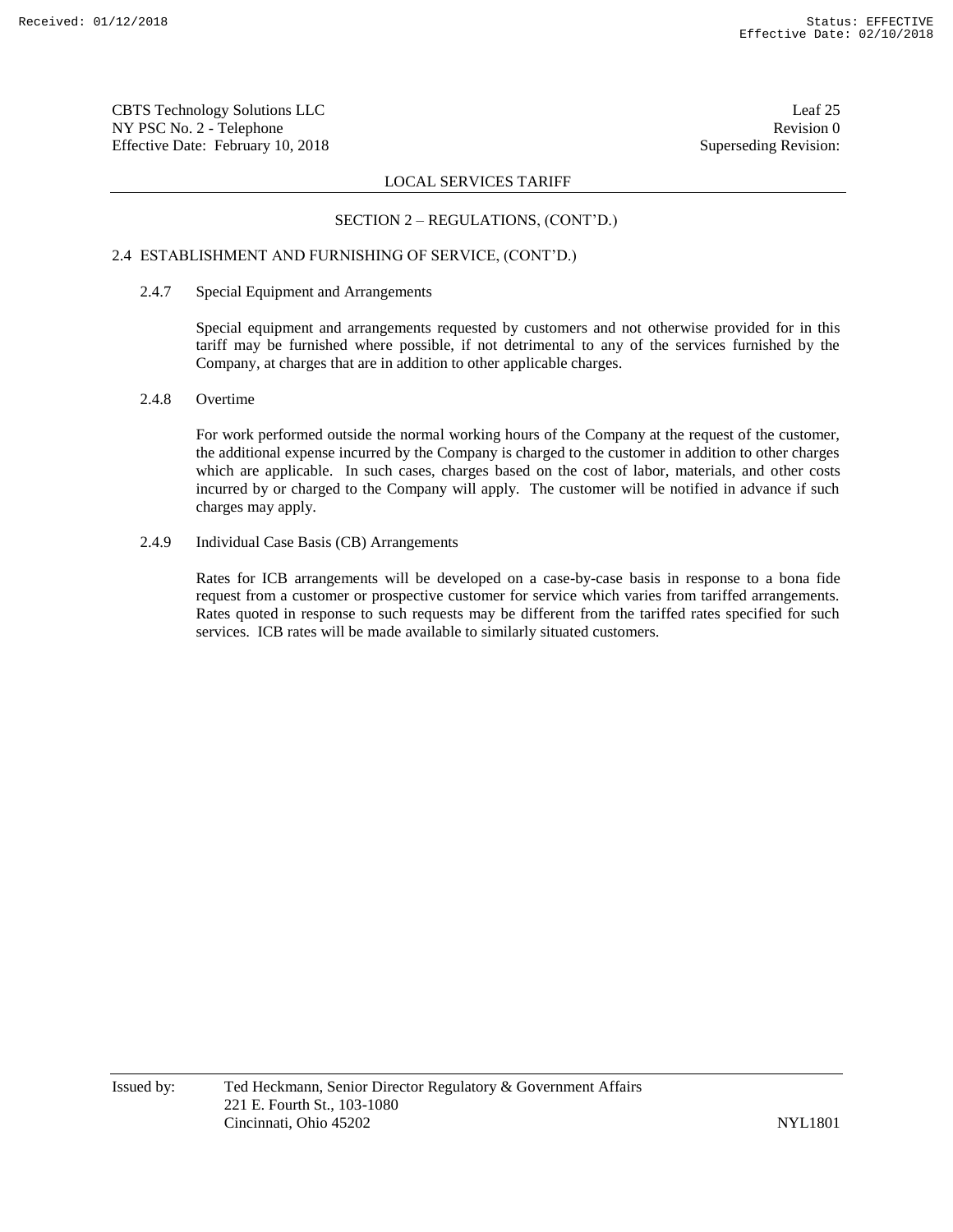CBTS Technology Solutions LLC Leaf 26 NY PSC No. 2 - Telephone Revision 0 Effective Date: February 10, 2018 Superseding Revision:

### LOCAL SERVICES TARIFF

#### SECTION 2 – REGULATIONS, (CONT'D.)

# 2.4 ESTABLISHMENT AND FURNISHING OF SERVICE, (CONT'D.)

#### 2.4.10 Identity of Customer-Announcement Facilities

Use of Company facilities for public announcement service or non-public announcement service is subject to the following conditions:

- A. For purposes of identification, exchange service customers who transmit recorded announcements over facilities provided by the Company must include in the recorded message the name of the organization or individual responsible for the service and the address at which the service is provided.
- B. Customers transmitting factual announcements such as time, weather, stock market quotations, airline schedules, and similar information are excluded from the preceding conditions.
- C. Failure to comply with the provisions of this tariff will be cause for termination of the service.
- D. The Company will reveal on request, to the extent the information is available from its records, the identity of the individual responsible for service with which announcement facilities have been associated.
- 2.4.11 Wire Tap Investigation

When a wire tap investigation is made by the Company at the request of a customer, and no wire tap trouble condition in Company equipment or facilities can be found, the cost incurred for inspection of the facilities and equipment serving the customer may be charged to the customer.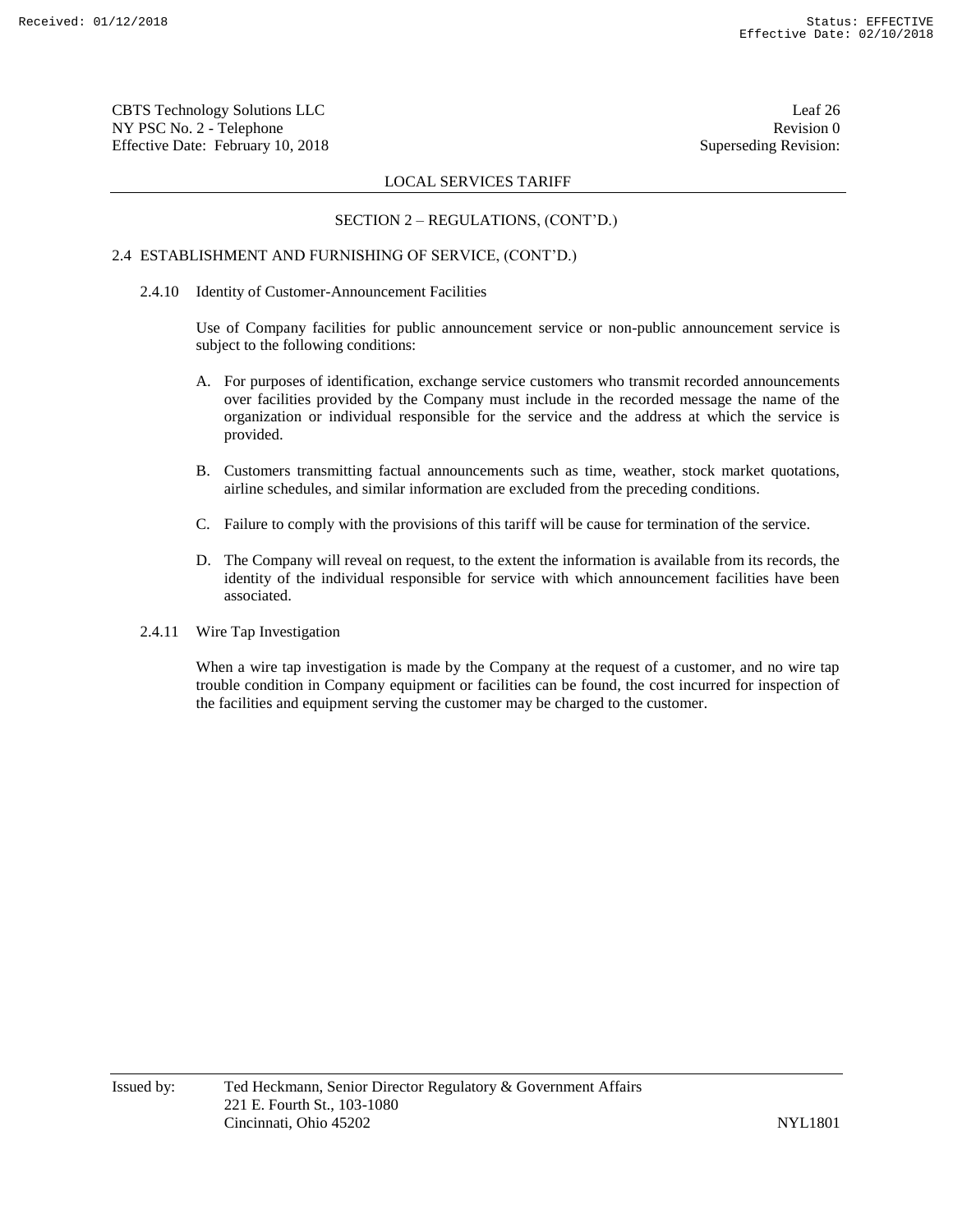CBTS Technology Solutions LLC Leaf 27 NY PSC No. 2 - Telephone Revision 0 Effective Date: February 10, 2018 Superseding Revision:

# LOCAL SERVICES TARIFF

# SECTION 2 – REGULATIONS, (CONT'D.)

# 2.4 ESTABLISHMENT AND FURNISHING OF SERVICE, (CONT'D.)

### 2.4.12 Telecommunications relay Service (TRS)

Enables deaf, hard-of-hearing or speech-impaired persons who use a text telephone or similar device, to communicate freely with the hearing population who do not use a text telephone. A Customer will be able to access the state provider to complete such calls. When applicable, the Company will impose a surcharge to all Customers at a level determined by the Commission.

# 2.4.13 Provisions for Certain State and Local Taxes and Fees

There shall be added to the customer's bill, as a separate item, an amount equal to the customer's proportionate part of any license, occupation, franchise, or other similar tax or fee, now or hereafter agreed to or imposed upon the Company by state or local taxing authorities, whether imposed by ordinance, franchise agreement or otherwise, and whether imposed upon or measured by the gross receipts, net receipts or revenues of the Company. Such amount will be added to the bill of each customer who receives service within the territorial limits of the taxing authority. Where more than one such tax or fee is imposed, each of the amounts applicable to the customer shall be added to the customer's bill as a separately identified item.

#### 2.5 DIRECTORIES

# 2.5.1 Ownership and Use

The Company reserves the right to charge for directories issued in replacement of directories defaced or mutilated while in possession of customers.

# 2.5.2 Distribution

The Telephone Company will furnish to its customers without charge, only such directories as it deems necessary for the efficient use of service.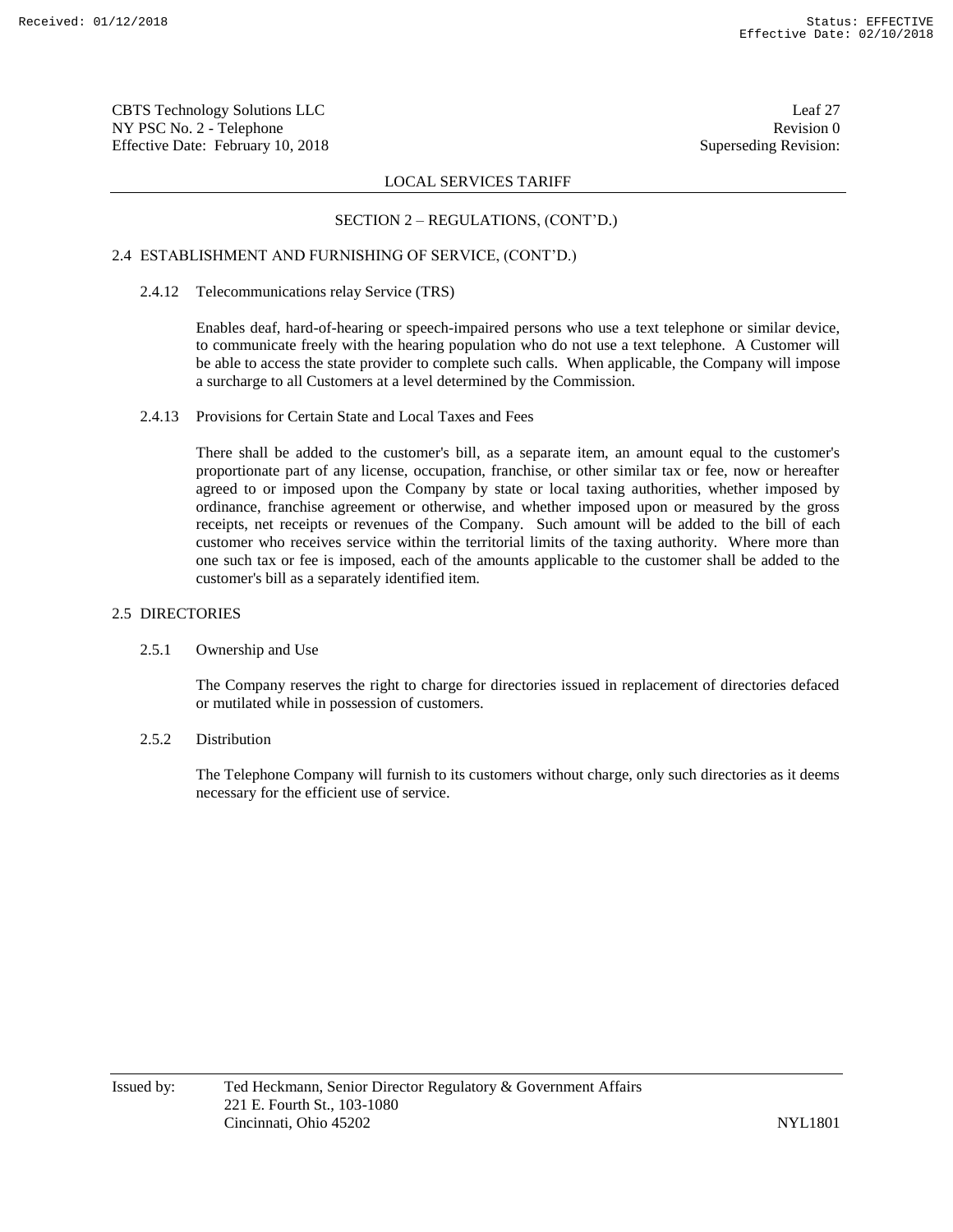CBTS Technology Solutions LLC Leaf 28 NY PSC No. 2 - Telephone Revision 0 Effective Date: February 10, 2018 Superseding Revision:

# LOCAL SERVICES TARIFF

# SECTION 2 – REGULATIONS, (CONT'D.)

# 2.6 VARIABLE TERM PAYMENT PLAN

#### 2.6.1 General

- A. The Variable Term Payment Plan (VTPP) is a payment plan which allows customers to pay a fixed rate for services over one of any currently available payment periods. A different monthly rate applies for the duration of each period. The monthly rate varies inversely with the length of the payment period, e.g., the monthly rate for a short period is greater than that for a long period.
- B. The minimum period is 12 months, unless otherwise specified in product tariffs.
- C. During the effective term of a customer's initial payment period, the monthly rate is not subject to Company-initiated changes.
- D. Unless specifically exempted, services furnished under the Variable Term Payment Plan are subject to all general regulations applicable to the provision of service by the Company as stated elsewhere in this and other tariffs.
- 2.6.2 Regulations
	- A. Application of Rates and Charges (unless stated otherwise in the product tariffs)
		- 1. The monthly rate applicable at the time a customer subscribes to a product or service under the Variable Term Payment Plan is not subject to Company-initiated change during the initial payment period, providing there are no customer-initiated delays in the establishment of the subscribed-for product or service.
		- 2. After the expiration of either the initial payment period or the subsequent 12-month payment periods the monthly rate will continue to be the same rate that the customer paid under their initial term agreement. The rate will be subject to Company-initiated changes with a 60-day written notice to the customer during which time the customer shall have the right to terminate the agreement, without incurring termination charges. The rate adjustment would not exceed the tariffed rate.
		- 3. Nonrecurring charges are to be paid in full at the time of installation.
		- 4. In the event that all or any part of the service is disconnected at customer request before expiration of any selected payment period of greater than one month's duration, the customer will be required to pay termination charges as stated in this tariff.
		- 5. Rates and charges apply according to the appropriate schedules for products and services offered under the Variable Term Payment Plan.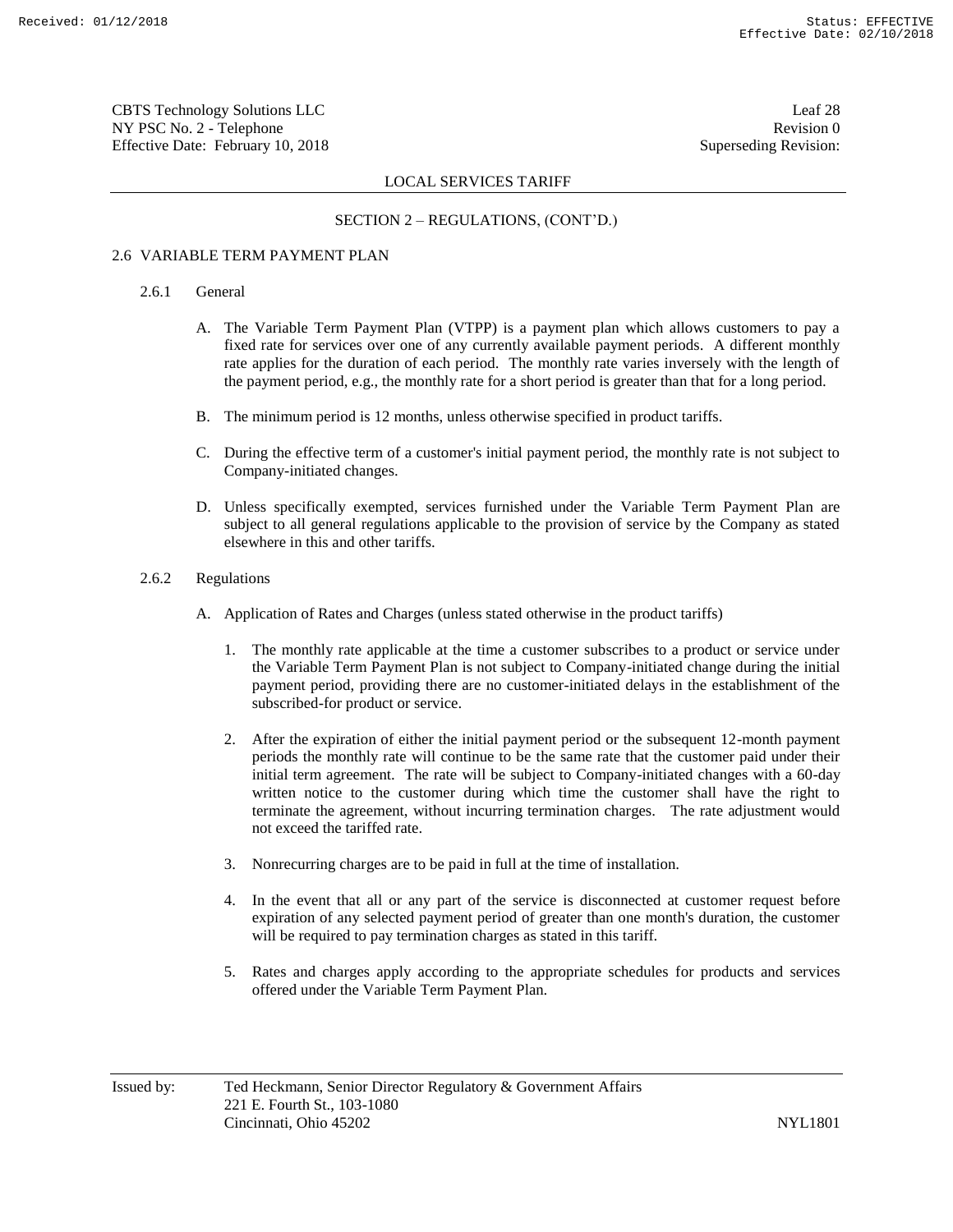CBTS Technology Solutions LLC Leaf 29 NY PSC No. 2 - Telephone Revision 0 Effective Date: February 10, 2018 Superseding Revision:

# LOCAL SERVICES TARIFF

# SECTION 2 – REGULATIONS, (CONT'D.)

# 2.6 VARIABLE TERM PAYMENT PLAN, (CONT'D.)

2.6.2 Regulations, (Cont'd.)

#### B. Renewal Options

The customer has the following renewal options:

- 1. Prior to completion of the present VTPP payment period and upon notification to the Company, a customer may renew for any payment period currently available under VTPP. The rates will be those currently in effect for new customers at the time of renewal. The new payment period starts the day following completion of the prior payment period.
- 2. If upon completion of the current payment period the customer has not chosen a new payment period and has not requested discontinuance of service, the customer's agreement will automatically renew for a 12-month period at the rate the customer is paying under their current agreement unless either party notifies the other in writing or verbally of its intention not to renew, at least 30 days before the end of the then-current term.
- C. Early Contract Termination

Unless otherwise noted in individual product tariffs, if the customer terminates their service prior to the expiration date of the term agreement, the customer will be required to pay early termination charges that equate to the monthly charges for the remainder of either the initial payment period or the subsequent 12-month payment periods. If nonrecurring charges associated with the installation of the business services were waived, the customer will become liable for payment of the waived charges.

Inclusion of early termination liability by the company in its tariff or a contract does not constitute a determination by the Commission that the termination liability imposed by the company is approved or sanctioned by the Commission. Customers shall be free to pursue whatever legal remedies they may have should a dispute arise.

D. Additions

If the customer wishes to make additions, the customer may also select, from those currently available in the tariff, a different payment period of equal or shorter length than the time remaining in the period selected for the existing service at the current filed rates for the selected period. The additions may then have a different expiration date than the existing service.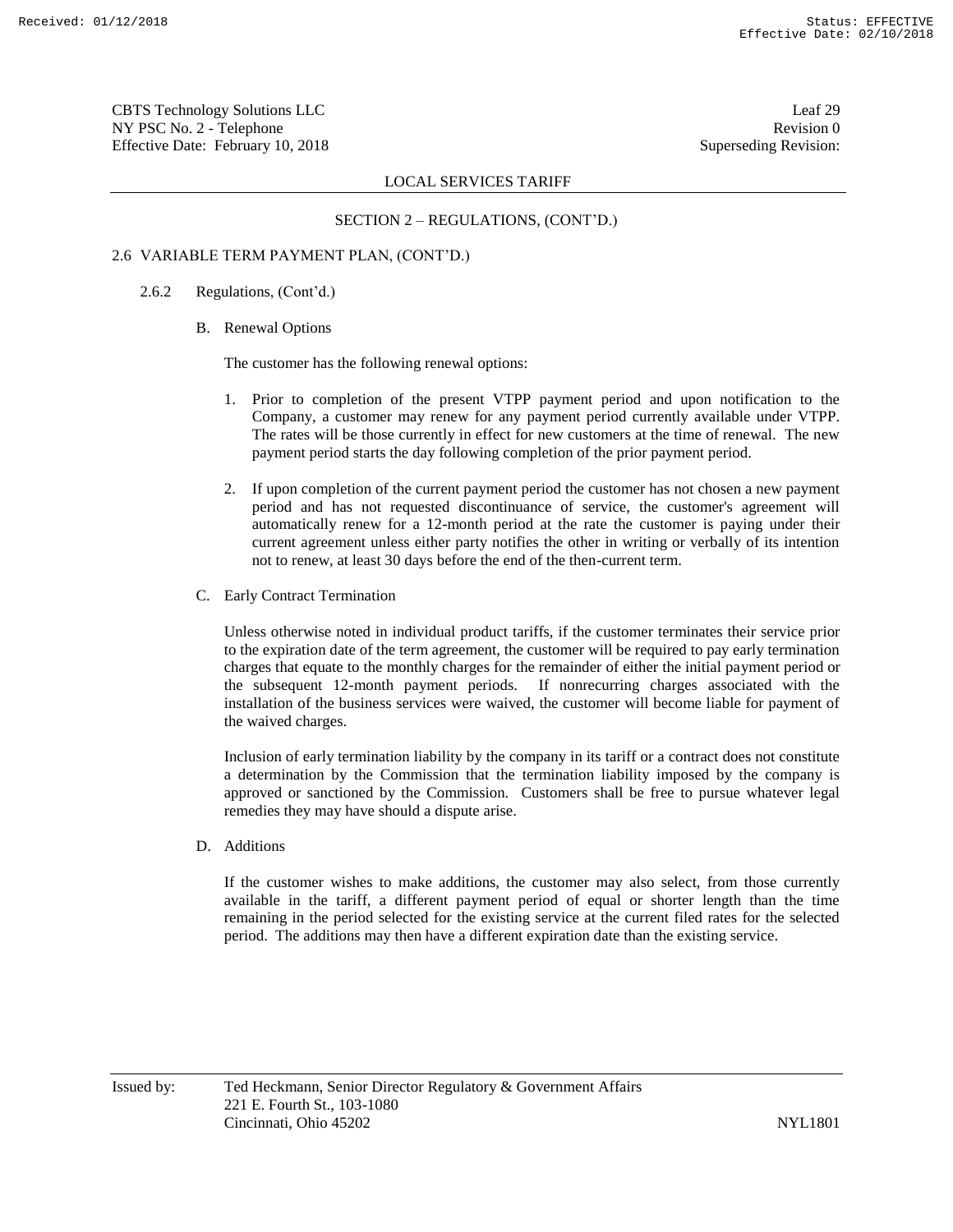CBTS Technology Solutions LLC Leaf 30 NY PSC No. 2 - Telephone Revision 0 Effective Date: February 10, 2018 Superseding Revision:

# LOCAL SERVICES TARIFF

# SECTION 2 – REGULATIONS, (CONT'D.)

# 2.6 VARIABLE TERM PAYMENT PLAN, (CONT'D.)

2.6.2 Regulations, (Cont'd.)

#### E. Upgrades

- 1. Allowable upgrades to products offered by the Company are specified in the individual tariffs currently in effect for offerings under the Variable Term Payment Plan.
- 2. A customer who elects to upgrade an installed product may choose one of two options, unless otherwise specified in the product tariffs:
	- a. The existing payment period may be extended by a period of time specified in the product tariff, and the new and the previously installed service will expire on the same date. The rate level applicable for the new service is the one currently in effect for the payment period which the customer had selected prior to the upgrade, while the rates for services previously installed and continuing in service are unaffected. (If the payment period selected by the customer prior to the upgrade has been discontinued in the tariff, the new service will be billed at rates applicable for the next shorter payment period in the current tariff.)
	- b. The new service may be billed over a currently available payment period of equal or shorter length than the time remaining in the existing payment period. Current rates apply for the selected payment period for the new service. Rates for service previously installed and continuing in service are unaffected. The expiration date of the new service is then either the same as or earlier than that of the previously installed system.

When the expiration date of the new service is earlier, the customer must select another payment period for the service according to the terms and conditions stated in the preceding paragraph at the time of expiration.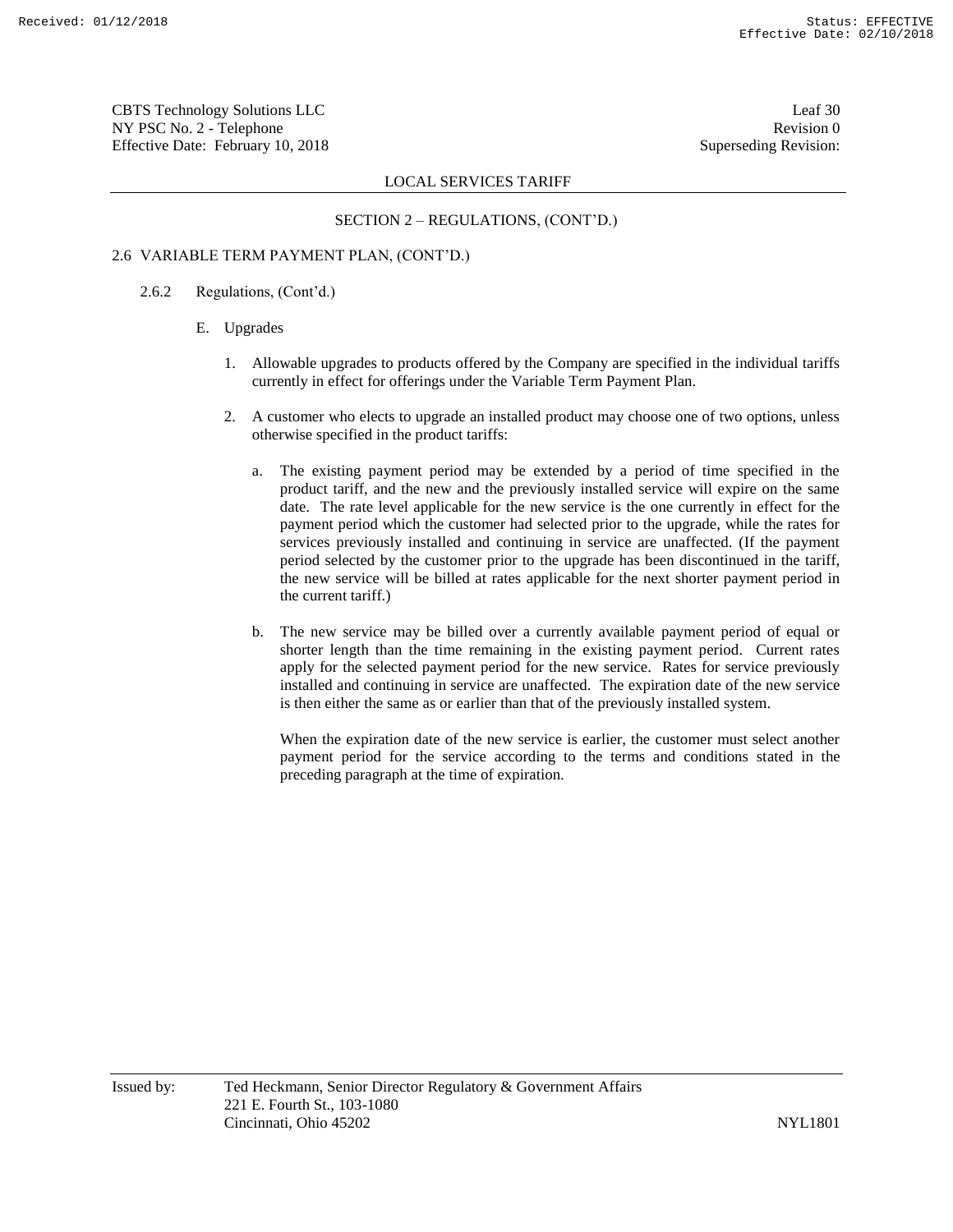CBTS Technology Solutions LLC Leaf 31 NY PSC No. 2 - Telephone Revision 0 Effective Date: February 10, 2018 Superseding Revision:

# LOCAL SERVICES TARIFF

# SECTION 2 – REGULATIONS, (CONT'D.)

# 2.6 VARIABLE TERM PAYMENT PLAN, (CONT'D.)

2.6.2 Regulations, (Cont'd.)

#### F. Downgrades

- 1. Allowable downgrades for installed services are specified in product tariffs.
- 2. A customer has the option to place any new service on a coterminous payment unless otherwise specified in the product tariff. Rates for the new service are those currently in effect for the original payment period (or, if the period is no longer available, for the next shorter one). The rates for services remaining after the downgrade will not be affected.
- 3. When a coterminous payment period is not chosen for new service, the customer must select a payment period of equal or shorter length than the time remaining in the current payment period. Current rates apply for the equal or shorter payment period. Service remaining on the customer's premises will continue to be billed at the rates in effect before the downgrade. The new service may than have a different expiration date from the service which remained after downgrading.
- 4. When the expiration dates differ, the customer must select a new payment period for the service (at the time of expiration) added at the time the service was downgraded, according to the terms and conditions in this section.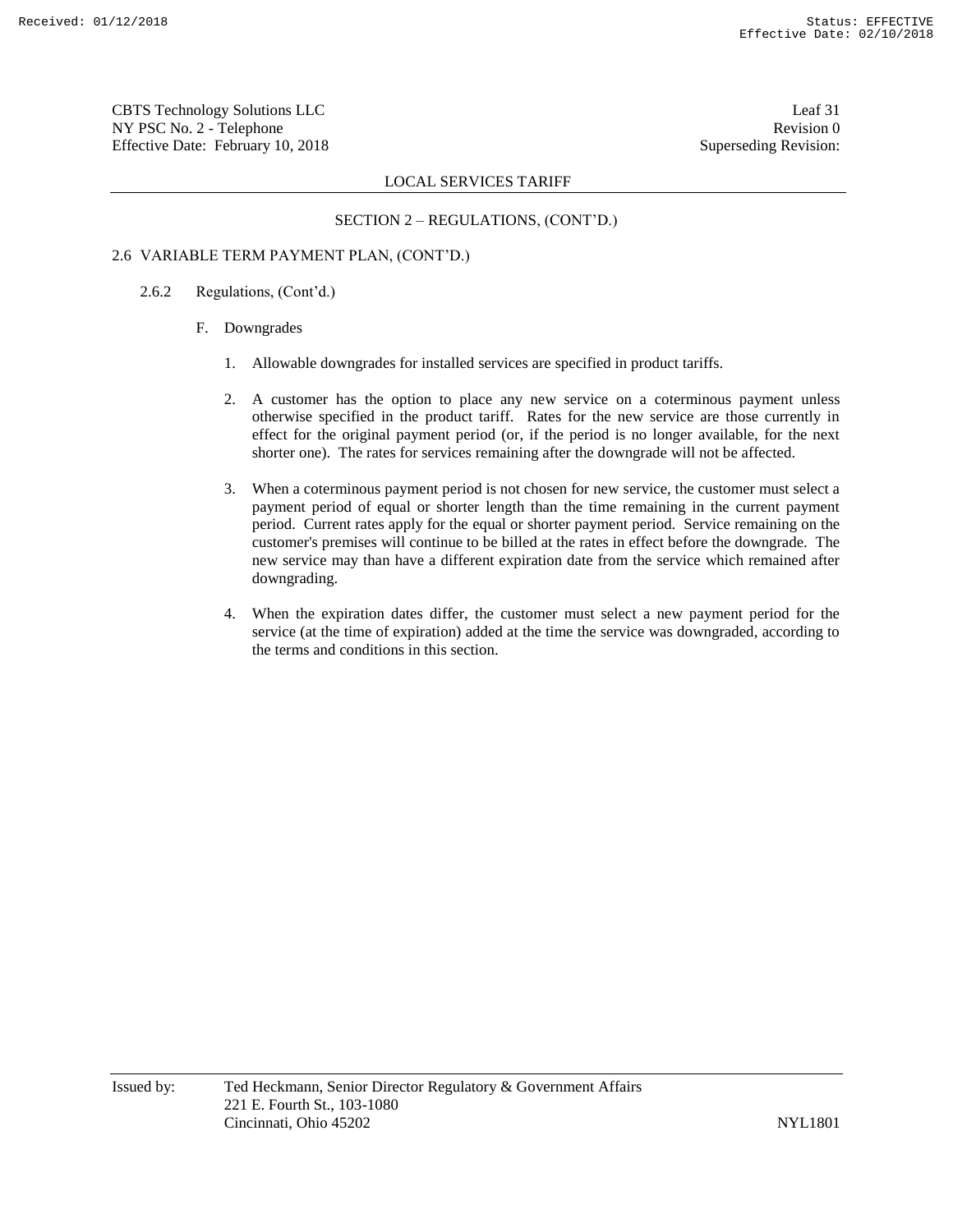CBTS Technology Solutions LLC Leaf 32 NY PSC No. 2 - Telephone Revision 0 Effective Date: February 10, 2018 Superseding Revision:

# LOCAL SERVICES TARIFF

# SECTION 2 – REGULATIONS, (CONT'D.)

# 2.6 VARIABLE TERM PAYMENT PLAN, (CONT'D.)

- 2.6.2 Regulations, (Cont'd.)
	- G. Requests for Changes in Length of Initial Payment Period

Following the establishment of service for a service furnished under a Variable Term Payment Plan period and before the completion of that period, the existing payment period may be replaced by a currently offered payment period at the current rates, subject to the following conditions:

- 1. No credit will be given for payments made during the formerly selected period. However, nonrecurring charges will not be reapplied.
- 2. The new payment period begins with the date requested.
- 3. No termination charge applies provided the customer selects a new payment period equal to or longer than the time remaining under the former payment period. Otherwise, a termination charge applies for the former payment period.
- 4. The new payment period selected for a component of a service must be equal to or shorter than the time remaining in that service's existing payment period.
- H. Supersedure

Service may be transferred to a new customer at the same location, upon prior written concurrence by the Company. The new customer will be subject to all provisions currently reflected in the contract.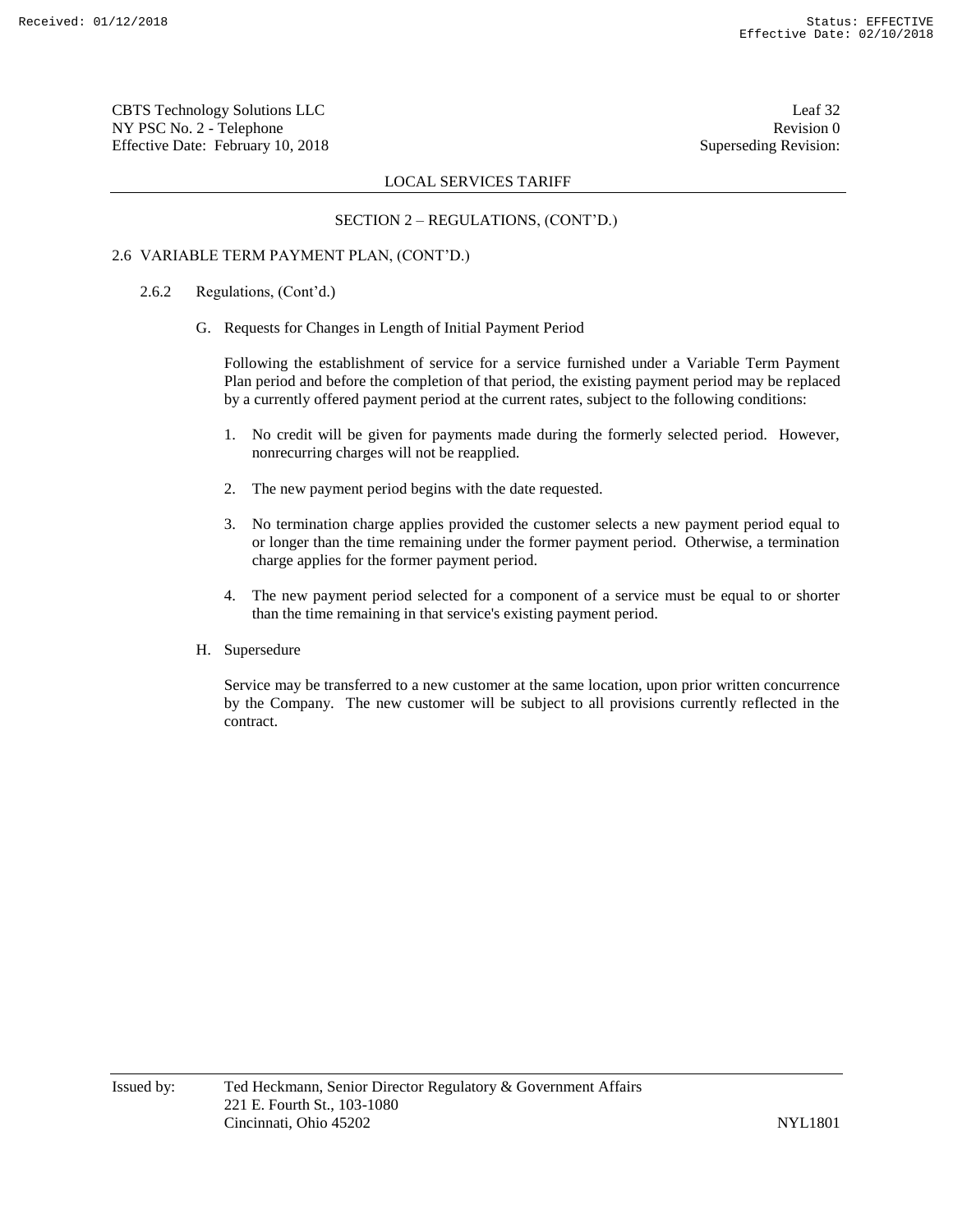CBTS Technology Solutions LLC Leaf 33 NY PSC No. 2 - Telephone Revision 0 Effective Date: February 10, 2018 Superseding Revision:

### LOCAL SERVICES TARIFF

#### SECTION 2 – REGULATIONS, (CONT'D.)

# 2.7 EMERGENCY NUMBER 911 SERVICE

This service is offered solely as an aid in handling assistance calls in connection with fire, police or other emergencies. The Company is not responsible for any losses, claims, demands, suits or any liability whatsoever, whether suffered, made, instituted or asserted by the Customer or by any other party or person for any personal injury to or death of any person or persons, and for any loss, damage or destruction of any property, whether owned by the Customer or others, caused or claimed to have been caused by : (1) mistakes, omissions, interruptions, delays, errors or other defects in the provision of this service, or (2) installation, operation, failure to operate, maintenance, removal, presence, condition, location or use of any equipment and facilities furnishing this service.

The Company is not responsible for any infringement or invasions of the right of privacy of any person or persons, caused or claimed to have been caused, directly or indirectly, by the installation, operation, failure to operate, maintenance, removal, presence, condition, occasion or use of emergency 911 service features and the equipment associated therewith, or by any services furnished by the Company including, but not limited to, the identification of the telephone number, address or name associated with the telephone used by the party or parties accessing emergency 911 service, and which arise out of the negligence or other wrongful act of the Company, the Customer, its Customers, agencies or municipalities, or the employees or agents of any one of them.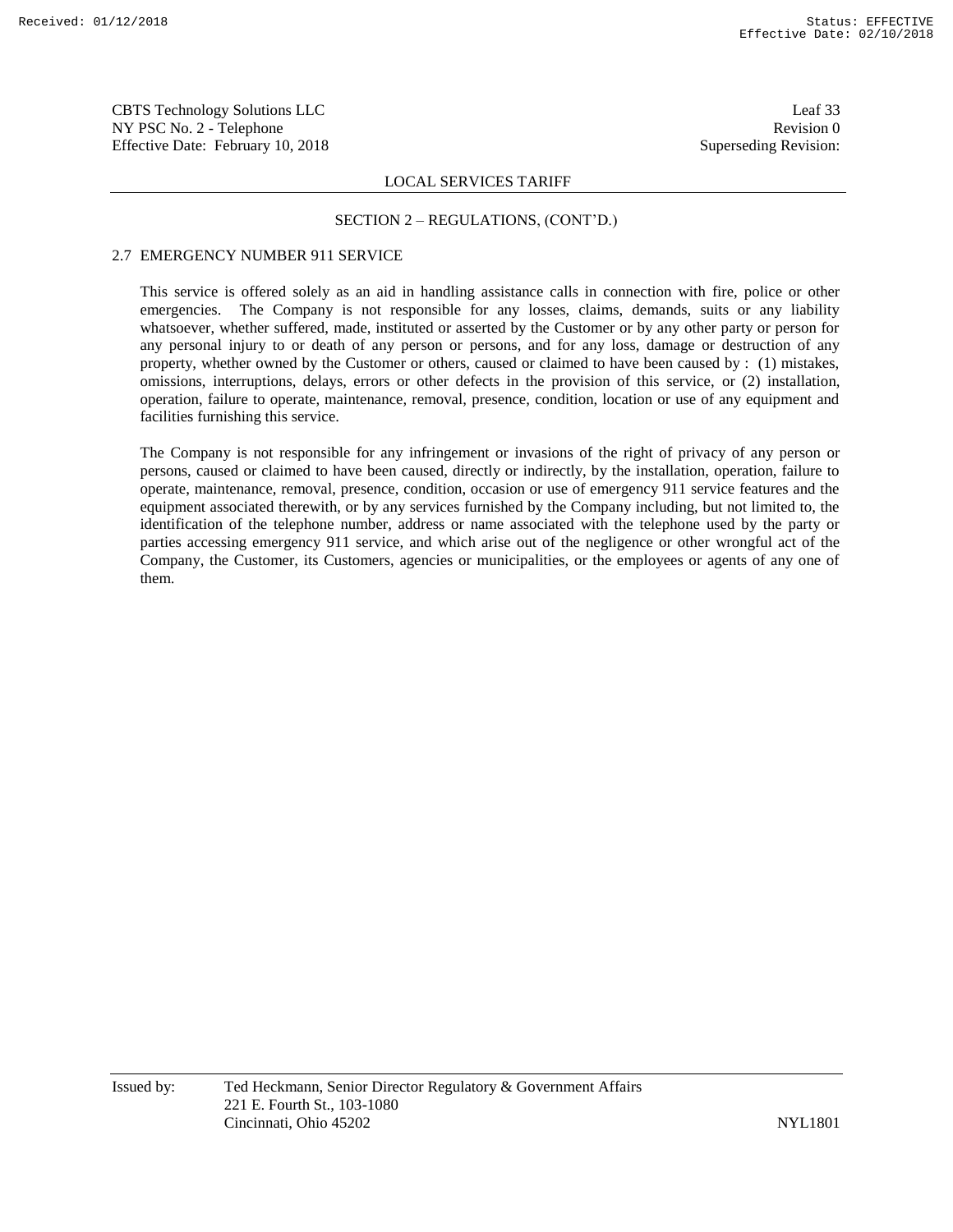CBTS Technology Solutions LLC Leaf 34 NY PSC No. 2 - Telephone Revision 0 Effective Date: February 10, 2018 Superseding Revision:

#### LOCAL SERVICES TARIFF

#### SECTION 2 – REGULATIONS, (CONT'D.)

#### 2.8 811 SERVICE

811 Service is a three-digit local dialing arrangement that allows local exchange end users to reach a state service center that provides advance excavation notice services. The 811 code was assigned, pursuant to Federal Communications Commission (FCC) Order in CC Docket 92-105, to provide a one call system ("call before you dig" service) for excavators and the general public to notify facilities operators in advance of excavation activities. The Company provides the routing for calls made to 811 to the service center. The Company does not operate the 811 Service center.

811 calls cannot be placed using 1+ calling, 0+ calling, 0-Operator Assisted Calling, or 101XXXX calling.

Certain equipment, such as coin telephones and PBXs, may require special programming to allow 811 calling.

811 Service can only be accessed for calls originating on the Company's network, either from end user customers who directly purchase the Company's service or from customers of other LECs that resell the Company's services.

The Company will make every effort to route 811 calls to the appropriate service center. The Company's only obligation under 811 Service is to attempt to transmit the call to the appropriate service center. However, the Company will not be held responsible for routing mistakes, service interruptions, or other intervening acts that may interfere with telephone service and/or completion of the call.

The Company is not responsible for redirecting or otherwise handling 911 and other calls misdialed or misrouted as 811 calls. The 811 Service center is responsible for developing an appropriate method for responding to 811 calls placed in error or due to customer confusion.

The Company's provision of 811 Service shall not be interpreted, construed, or regarded, either expressly or implied, as being for the benefit of or creating any Company obligation toward, or any right of action on behalf of, any third person or legal entity including end users of the Company or any other carriers or service providers.

The Company's liability with respect to 811 Service, including damages arising out of mistakes, omissions, interruptions, delays, errors or defects in transmission, or failures or defects in facilities provided by the Company, shall be limited to the terms set forth in Section 2, part B of this tariff.

There is no charge for 811 Service, and 811 calls will not result in local measured service usage charges.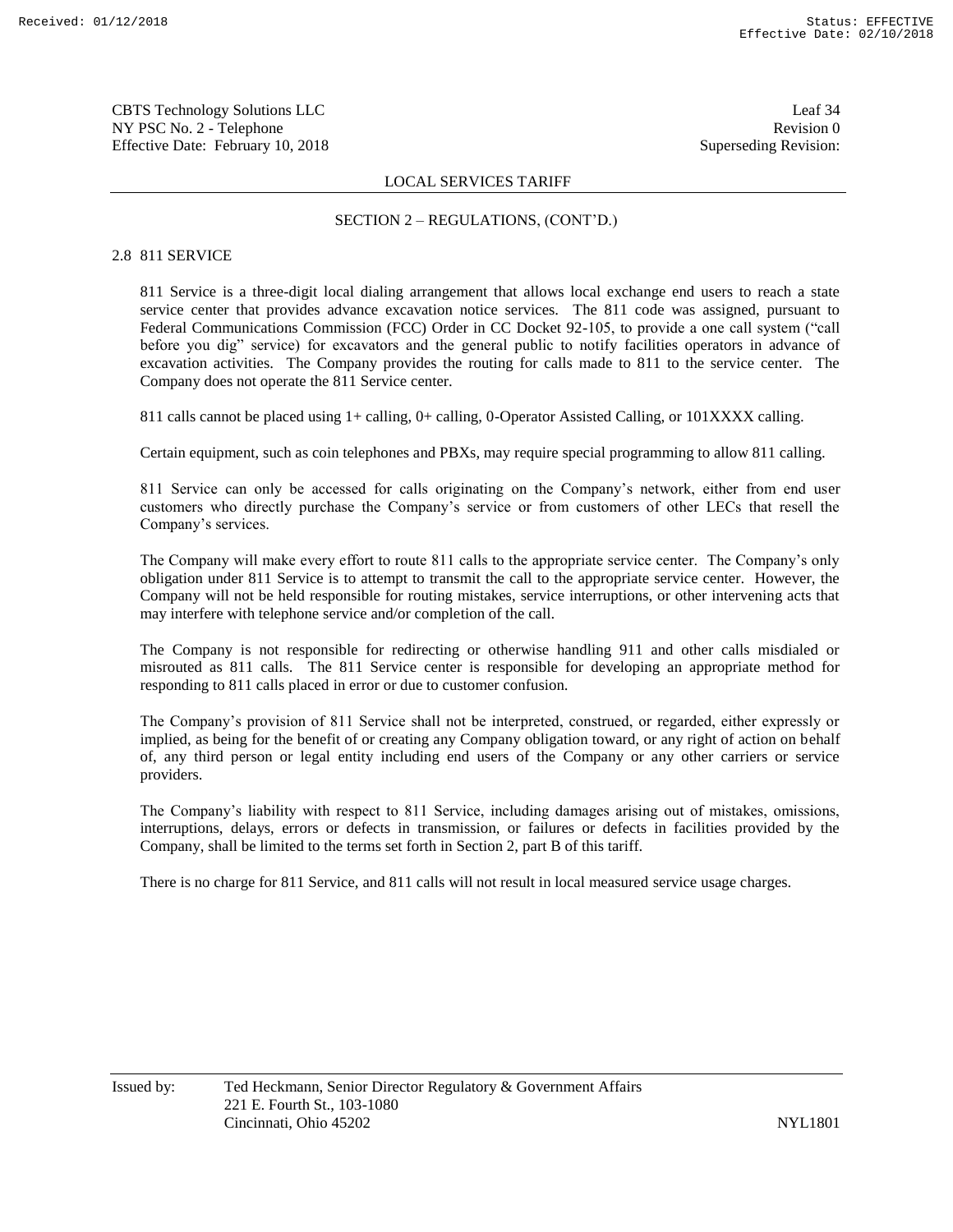CBTS Technology Solutions LLC Leaf 35 NY PSC No. 2 - Telephone Revision 0 Effective Date: February 10, 2018 Superseding Revision:

### LOCAL SERVICES TARIFF

#### SECTION 2 – REGULATIONS, (CONT'D.)

# 2.9 AUTOMATIC NUMBER IDENTIFICATION (ANI)

- 2.9.1 The Company will provide Automatic Number Identification (ANI) associated with an intrastate service, by tariff, to any entity (ANI recipient), only under the following terms and conditions:
	- A. The ANI recipient or its designated billing agent may use or transmit ANI information to third parties for billing and collection, routing, screening, ensuring network performance, and completion of a telephone subscriber's call or transaction, or for performing a service directly related to the telephone subscriber's original call or transaction.
	- B. The ANI recipient may offer to any telephone subscriber with whom the ANI recipient has an established customer relationship, a product or service that is directly related to products or service previously purchased by the telephone subscriber from the ANI recipient.
	- C. The ANI recipient or its designated billing agent is prohibited from utilizing ANI information to establish marketing lists or to conduct outgoing marketing calls, except as permitted by the preceding paragraph, unless the ANI recipient obtains the prior written consent of the telephone subscriber permitting the use of ANI information for such purposes. The foregoing provisions notwithstanding, no ANI recipient or its designated billing agent may utilize ANI information if prohibited elsewhere by law.
	- D. The ANI recipient or its designated billing agent is prohibited from reselling, or otherwise disclosing ANI information to any other third party for any use other than those listed in Provision 1, unless the ANI recipient obtains the prior written consent of the subscriber permitting such resale or disclosure.
	- E. Telephone Corporations must make reasonable efforts to adopt and apply procedures designed to provide reasonable safeguards against the aforementioned abuses of ANI.
	- F. Violation of any of the foregoing terms and conditions by any ANI recipient other than a Telephone Corporation shall result, after a determination through the Commission's complaint process, in suspension of the transmission of ANI by the Telephone Corporation until such time as the Commission receives written confirmation from the ANI recipient that the violations have ceased or have been corrected. If the Commission determines that there have been three or more separate violations in a 24 month period, delivery of ANI to the offending party shall be terminated under terms and conditions determined by the Commission.

# 2.9.2 Terms and Conditions

Violation of any of the foregoing terms and conditions by a Telephone Corporation may result in Commission prosecution of penalty and enforcement proceedings pursuant to Section 24, 25 and 26 of the Public Service Law.

Issued by: Ted Heckmann, Senior Director Regulatory & Government Affairs 221 E. Fourth St., 103-1080 Cincinnati, Ohio 45202 NYL1801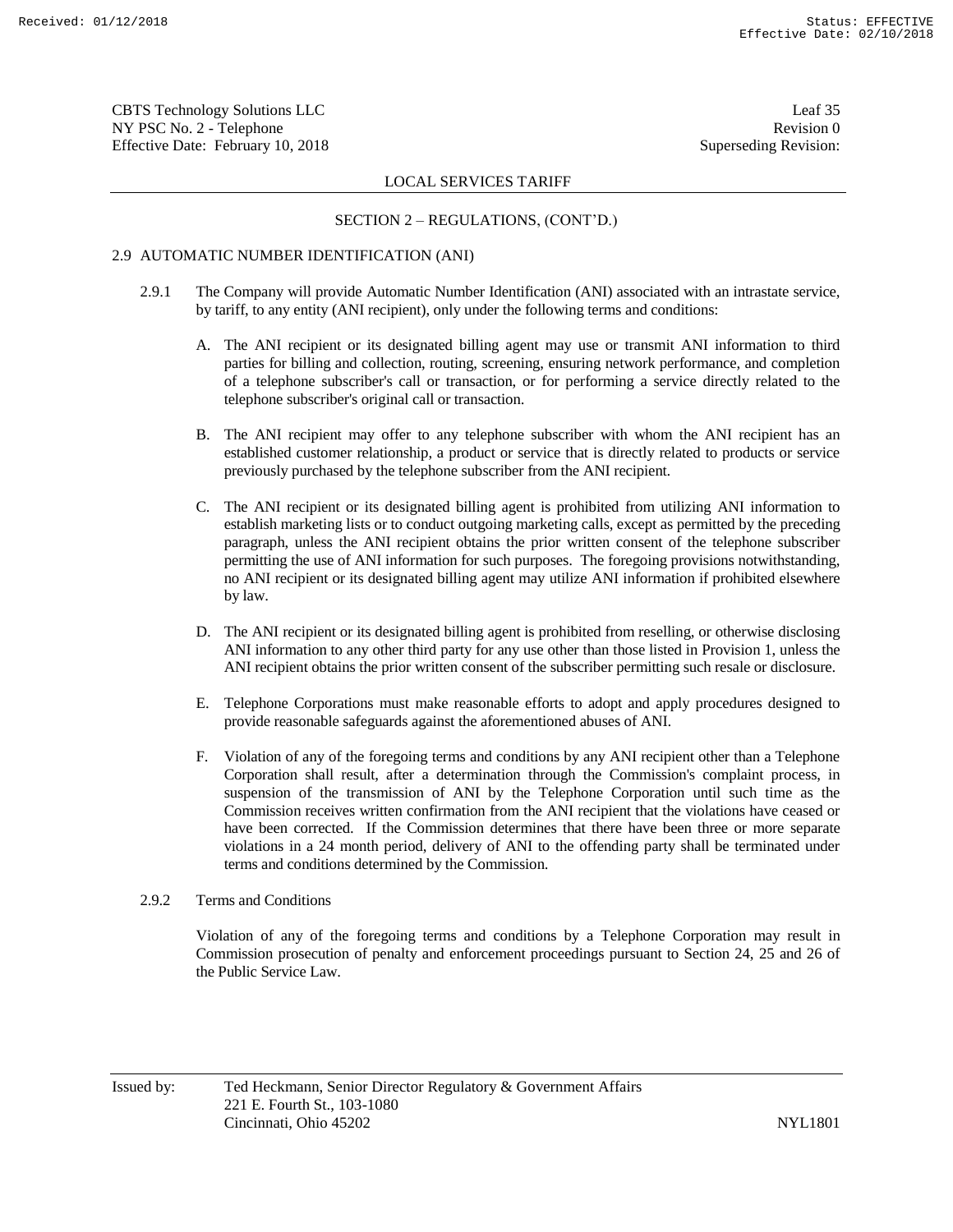CBTS Technology Solutions LLC Leaf 36 NY PSC No. 2 - Telephone Revision 0 Effective Date: February 10, 2018 Superseding Revision:

# LOCAL SERVICES TARIFF

# SECTION 2 – REGULATIONS, (CONT'D.)

# 2.10 FLEXIBLE PRICING

2.10.1 General

Flexible Pricing sets minimum and maximum rates that can be charged for telephone service. The Company may change a specific rate within the range of the established minimum and maximum rates on one day's notice to customers and the Public Service Commission.

#### 2.10.2 Conditions

- A. The Company reserves the right to change prices at any time subject to regulatory requirements by filing a revised Rate Attachment with the Commission.
- B. Individual written notice to Customers of rate changes shall be made in accordance with Commission regulations. Where there are no regulations, notification will be made in a manner appropriate to the circumstances involved.
- C. A rate shall not be changed unless it has been in effect for at least thirty (30) days.
- D. A customer can request that the Company disconnect service that is provided under the Flexible Pricing due to a price increase. The customer will be credited for the difference between the new price and the old price retroactive to the effective date of the price increase if the customer notifies the Company of its desire to disconnect service within 20 days of receiving notification of the price increase.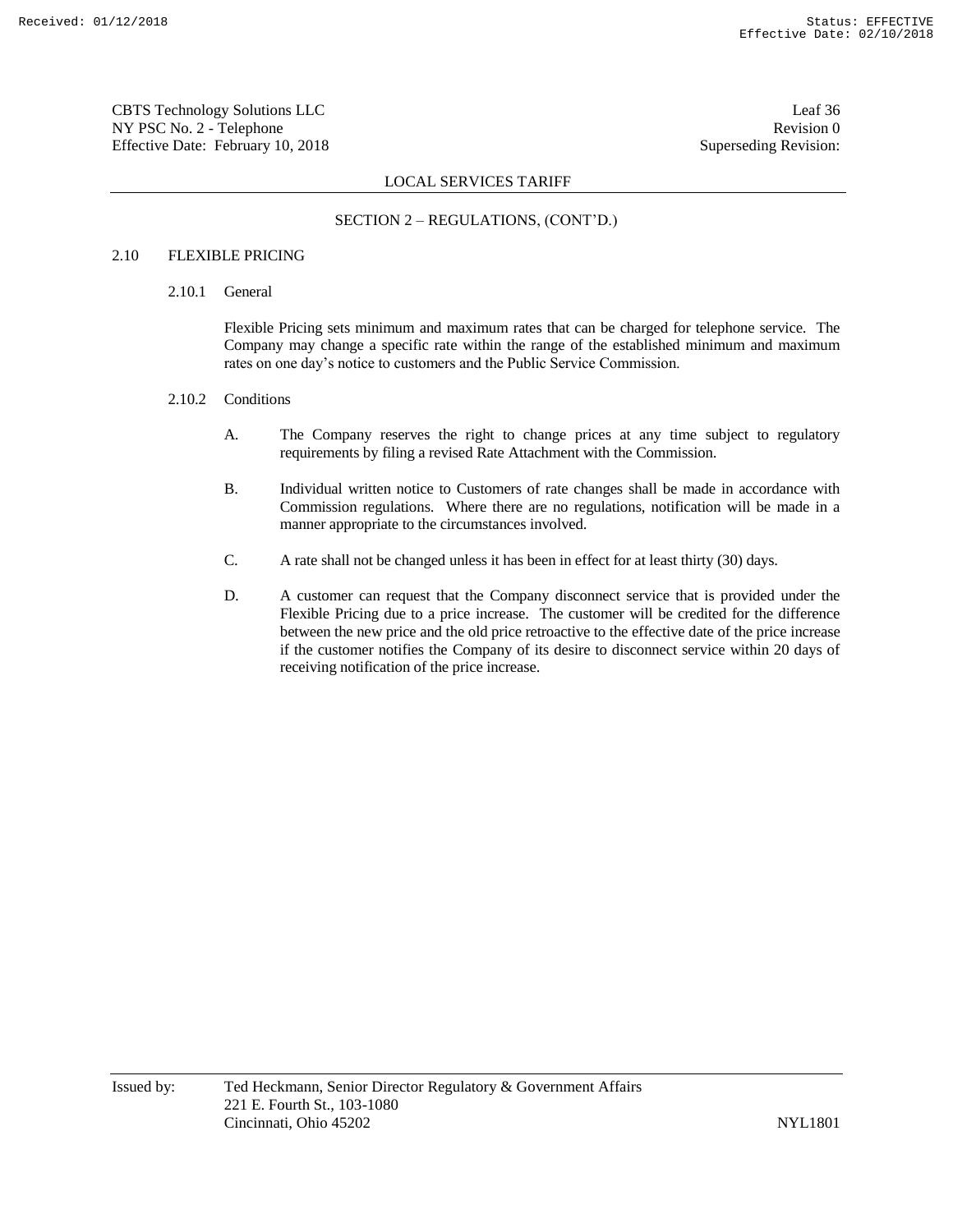CBTS Technology Solutions LLC Leaf 37 NY PSC No. 2 - Telephone Revision 0 Effective Date: February 10, 2018 Superseding Revision:

# LOCAL SERVICES TARIFF

# SECTION 2 – REGULATIONS, (CONT'D.)

# 2.11 EMERGENCY/CRISIS/DISASTER RESTORATION AND PROVISIONING-TELECOMMUNICATIONS SERVICE PRIORITY

# 2.11.1 General

- A. The Telecommunications Service Priority (TSP) Program is a federal program used to identify and prioritize telecommunications services that support national security or emergency preparedness (NS/EP) missions. NS/EP services are defined as those telecommunications services which are used to maintain a state of readiness or respond to and manage any event or crisis which causes or could cause injury or harm to the population, damage or loss to property, or degrades or threatens the NS/EP posture of the United States. TSP restoration and/or provisioning shall be provided in accordance with Part 64, Appendix A of the Federal Communications Commission's Rules and Regulations (47 C.F.R.), and the "Service Vendor Handbook For The Telecommunications Service Priority (TSP) Program" and the "Service User Manual for the Telecommunications Service Priority (TSP) System" (NCS Manual 3-1-1) (Service User Manual) issued and updated as necessary by the Office of Priority Telecommunications (OPT) of the National Communications System. Any changes to or reissuance of these regulations or manuals supersede tariff language contained herein.
- B. The TSP program has two components, restoration and provisioning.
	- 1. A restoration priority is applied to new or existing telecommunications services to ensure restoration before any other services during a service outage. TSP restoration priorities must be requested and assigned before a service outage occurs.
	- 2. A provisioning priority is obtained to facilitate priority installation of new telecommunications services during a service outage. Provisioning on a priority basis becomes necessary when an end-user has an urgent requirement for a new NS/EP service that must be installed immediately or by a specific due date that can be met only by a shorter than standard or expedited Company provisioning time frame. As a matter of general practice, existing TSP services will be restored before provisioning new TSP services.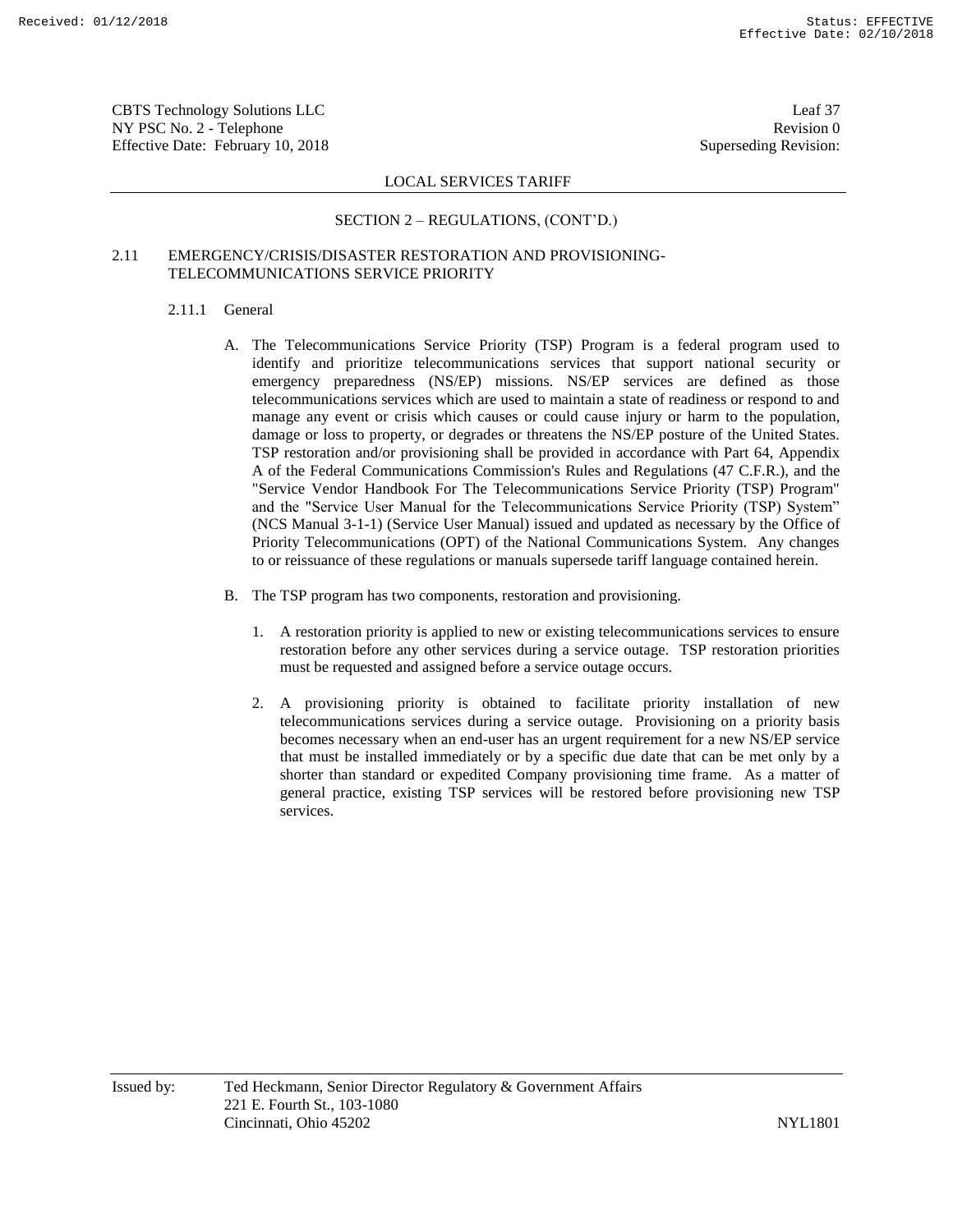CBTS Technology Solutions LLC Leaf 38 NY PSC No. 2 - Telephone Revision 0 Effective Date: February 10, 2018 Superseding Revision:

# LOCAL SERVICES TARIFF

# SECTION 2 – REGULATIONS, (CONT'D.)

# 2.11 EMERGENCY/CRISIS/DISASTER RESTORATION AND PROVISIONING - TELECOMMUNICATIONS SERVICE PRIORITY, (CONT'D.)

2.11.2 TSP Request Process – Restoration

To request a TSP restoration priority assignment, a prospective TSP user must:

- a. Determine that the user's telecommunications service supports an NS/EP function under one of the following four TSP categories.
	- 1. National Security Leadership
	- 2. National Security Posture and U.S. Population Attack Warning
	- 3. Public Health, Safety, and Maintenance of Law and Order
	- 4. Public Welfare and Maintenance of National Economic Posture
- b. Identify the priority level to be requested for the telecommunications service. The priority level is determined by the end-user's TSP category and service profile. The service profile defines the user's level of support to the portion of the telecommunications service that the user owns and operates, such as customer premises equipment or wiring. The five levels of priority and seven element groups that define the service profile are contained in the Service User Manual.
- c. Complete the TSP Request for Service Users form (SF 315) available on the National Communications System (NCS) website (http://tsp.ncs.gov/).

For non-federal users, have their TSP requests approved by a federal agency sponsor. Nonfederal users should contact the OPT, at the NCS website (http://tsp.ncs.gov/), for information on identifying a sponsor for TSP requests.

- d. Submit the SF 315 to the OPT.
- e. Upon receipt of the TSP Authorization Code from the OPT, notify the Company, and include the TSP Authorization Code in any service order to the Company requesting restoration of NS/EP services.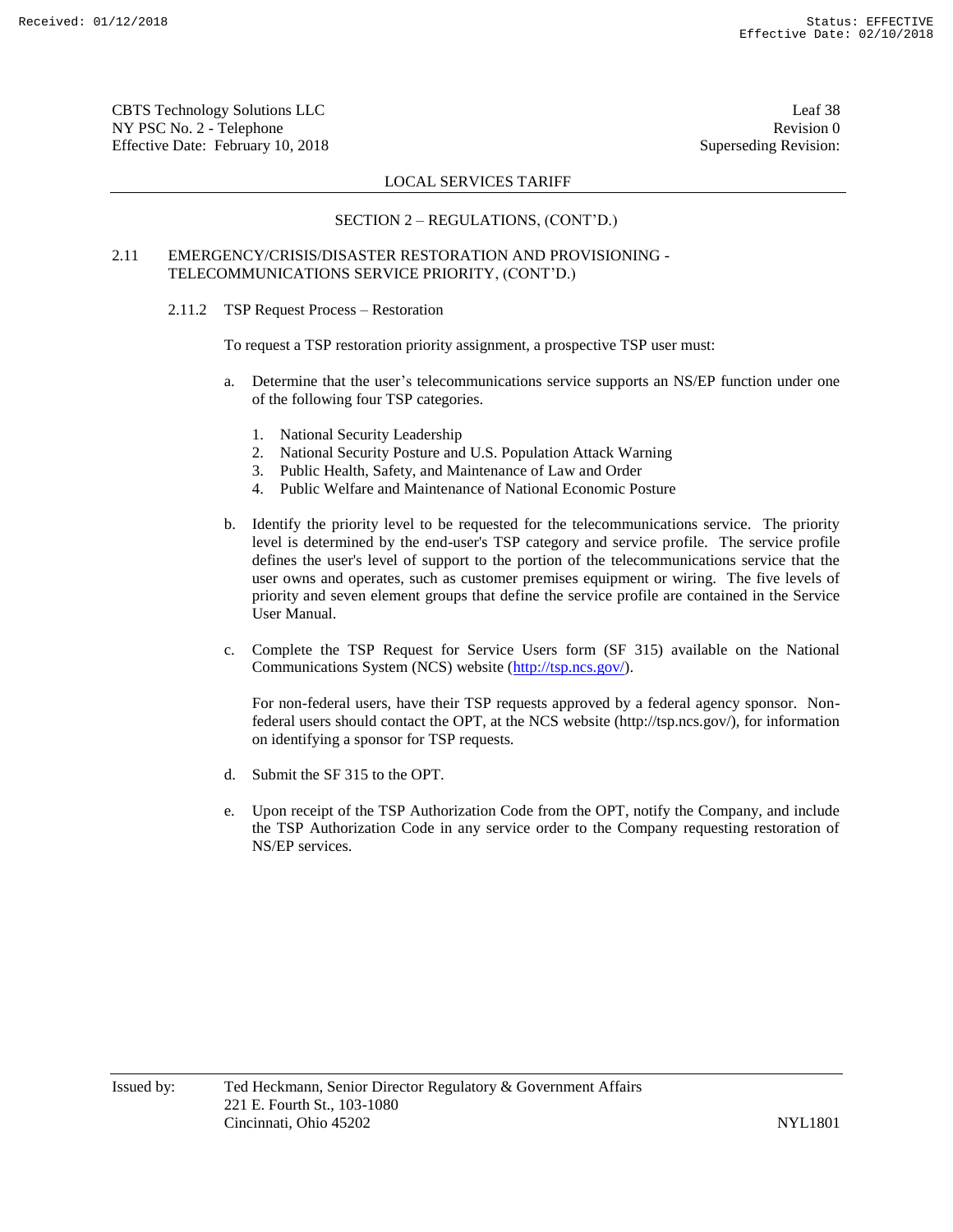CBTS Technology Solutions LLC Leaf 39 NY PSC No. 2 - Telephone Revision 0 Effective Date: February 10, 2018 Superseding Revision:

# LOCAL SERVICES TARIFF

# SECTION 2 – REGULATIONS, (CONT'D.)

# 2.11 EMERGENCY/CRISIS/DISASTER RESTORATION AND PROVISIONING - TELECOMMUNICATIONS SERVICE PRIORITY, (CONT'D.)

2.11.3 TSP Request Process – Provisioning

To request a TSP provisioning priority assignment, a prospective TSP user must follow the same steps listed in 2a. - 2.e above for restoration priority assignment except for the following differences. The user should:

- a. Certify that its telecommunications service is an Emergency service. Emergency services are those that support one of the NS/EP functions listed in 214.2.a. above and are so critical that they must be provisioned at the earliest possible time, without regard to cost to the user.
- b. Verify that the Company cannot meet the service due date without a TSP assignment.
- c. Obtain approval from the end-user's invocation official to request a provisioning priority. Invocation officials are designated individuals with the authority to request TSP provisioning for a telecommunications service, and include the head or director of a federal agency, commander of a unified/specified military command, chief of a military service, commander of a major military command, or state governor.
- 2.11.4 Responsibilities of the End-User

End-users or entities acting on their behalf must perform the following:

- a. Identify telecommunications services requiring priority.
- b. Request, justify, and revalidate all priority level assignments. Revalidation must be completed every 2 years, and must be done before expiration of the end-user's TSP Authorization Code(s).
- c. Accept TSP services by the service due dates.
- d. Have Customer Premises Equipment (CPE) and Customer Premises Wiring (CPW) available by the requested service due date and ensure (through contractual means or otherwise) priority treatment for CPE and CPW necessary for end-to-end service continuity.
- e. Pay the Company any authorized costs associated with priority services.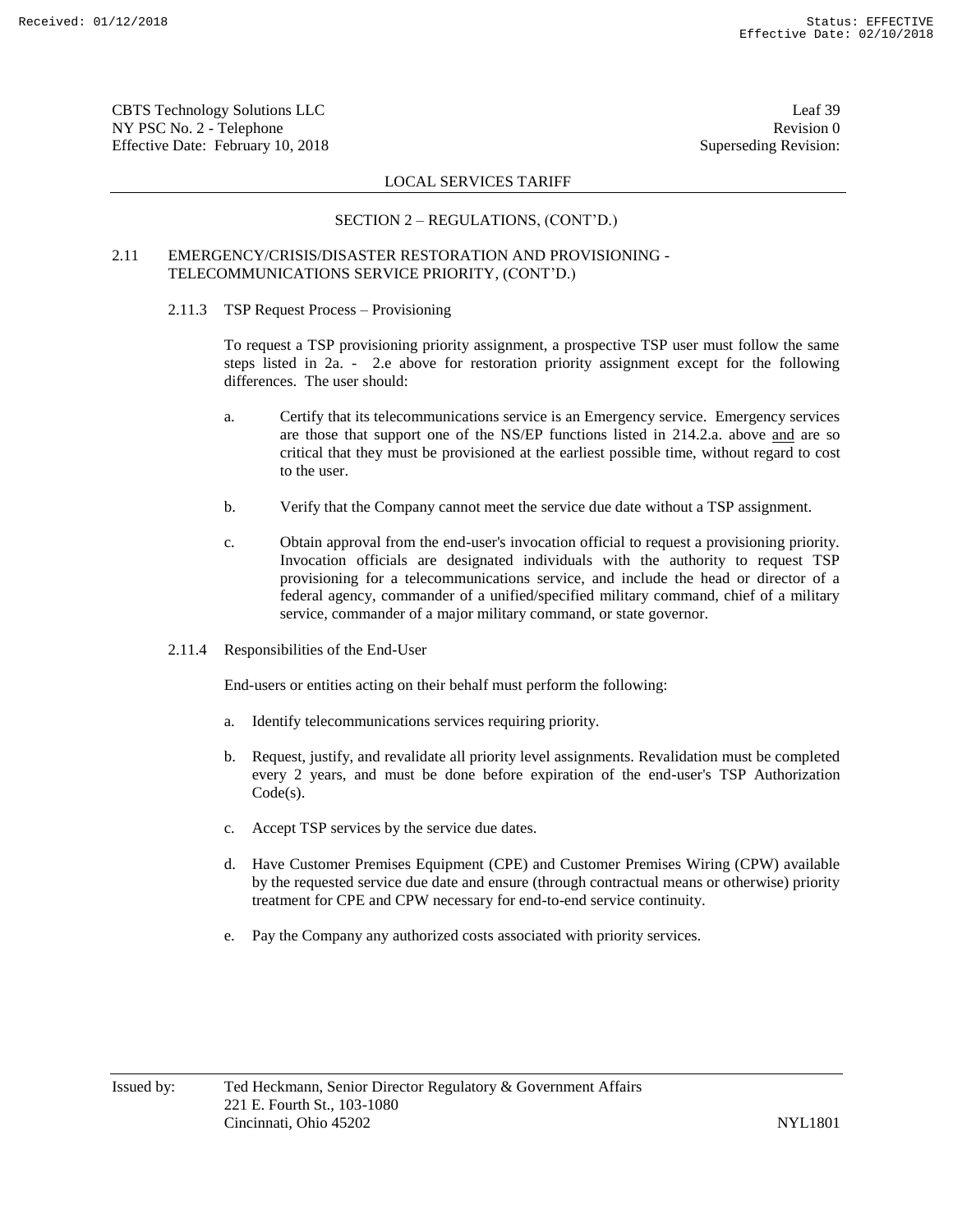CBTS Technology Solutions LLC Leaf 40 NY PSC No. 2 - Telephone Revision 0 Effective Date: February 10, 2018 Superseding Revision:

# LOCAL SERVICES TARIFF

# SECTION 2 – REGULATIONS, (CONT'D.)

# 2.11 EMERGENCY/CRISIS/DISASTER RESTORATION AND PROVISIONING - TELECOMMUNICATIONS SERVICE PRIORITY, (CONT'D.)

- 2.11.4 Responsibilities of the End-User, (Cont'd.)
	- f. Report to the Company any failed or unusable services with priority levels.
	- g. Designate a 24-hour point of contact for each TSP request and apprise the OPT.
	- h. Cooperate with the OPT during reconciliation (comparison of NS/EP service information and resolution of any identified discrepancies) and revalidation.
- 2.11.5 Responsibilities of the Company

The Company will perform the following:

- a. Provide TSP service only after receipt of a TSP authorization code.
- b. Revoke TSP services at the direction of the end-user or OPT.
- c. Ensure that TSP Program priorities supersede any other telecommunications priority that may be provided (other than control services and order wires).
- d. Designate a 24-hour point of contact to receive reports of TSP service outages from TSP service users.
- e. Designate a 24-hour point of contact to coordinate TSP processes with the OPT.
- f. Confirm completion of TSP service order activity to the OPT.
- g. Participate in reconciliation of TSP information at the request of the OPT.
- h. Ensure that all subcontractors complete reconciliation of TSP information with the service vendor.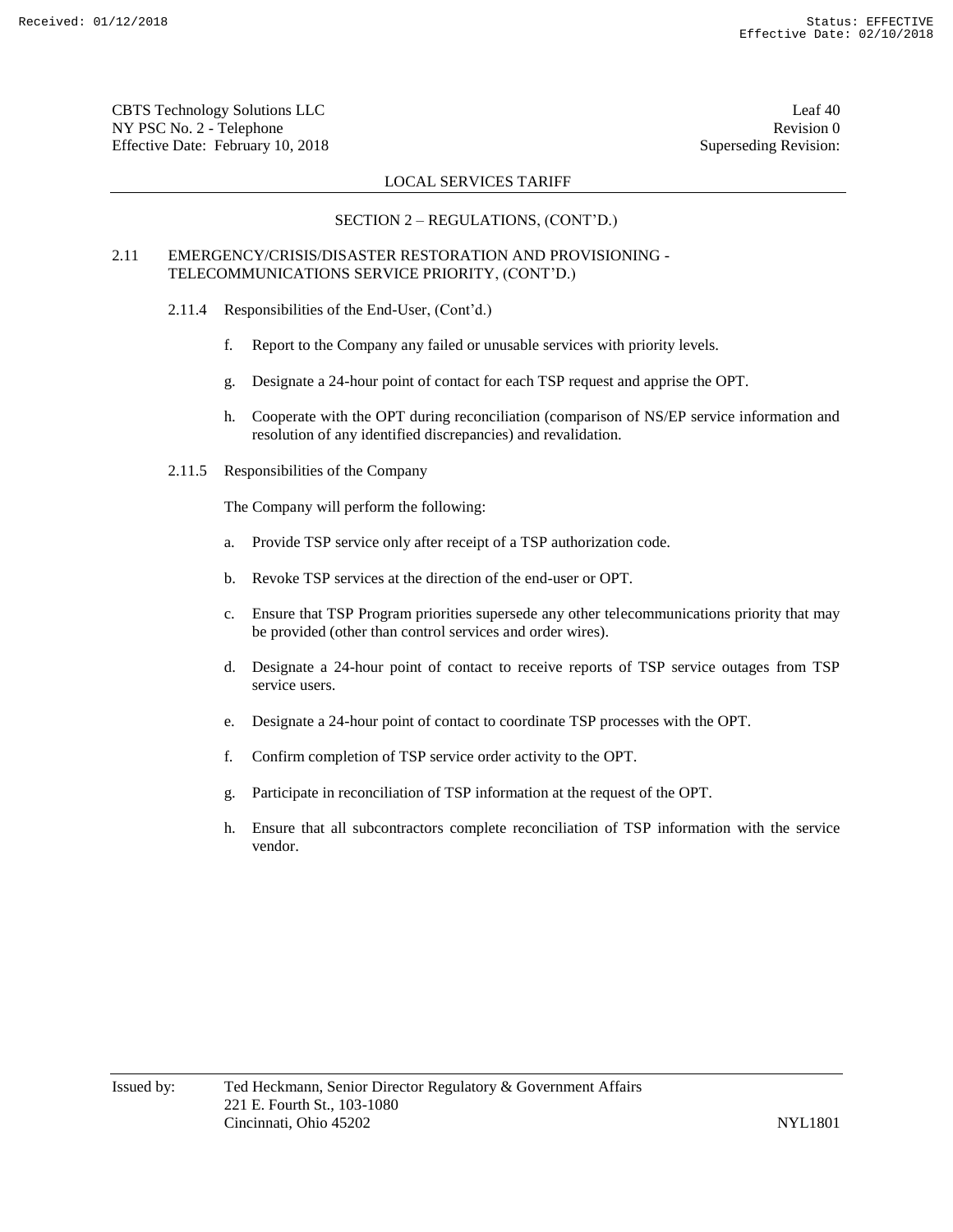CBTS Technology Solutions LLC Leaf 41 NY PSC No. 2 - Telephone Revision 0 Effective Date: February 10, 2018 Superseding Revision:

# LOCAL SERVICES TARIFF

# SECTION 2 – REGULATIONS, (CONT'D.)

# 2.11 EMERGENCY/CRISIS/DISASTER RESTORATION AND PROVISIONING - TELECOMMUNICATIONS SERVICE PRIORITY, (CONT'D.)

- 2.11.5 Responsibilities of the Company, (Cont'd.)
	- i. Ensure that other carriers supplying underlying facilities are provided information necessary to implement priority treatment of facilities that support NS/EP services.
	- j. Assist in ensuring that priority level assignments of NS/EP services are accurately identified "end-to-end" by providing to subcontractors and interconnecting carriers the restoration priority level assigned to a service.
	- k. Disclose content of the NS/EP TSP database only as may be required by law.
	- l. Comply with regulations and procedures supplemental to and consistent with guidelines issued by the OPT.
- 2.11.6 Preemption

When spare facilities are not available, it may be for the Company to preempt the facilities required to provision or restore a TSP service. When preemption is necessary, non-TSP services may be preempted based on the Company's best judgment. If no suitable spare or non-TSP services are available, the Company may preempt an existing TSP service to restore a TSP service with a higher restoration priority assignment. When preemption is necessary, prior consent of the service user whose service will be preempted is not required; however, the Company will make every reasonable effort to notify the preempted customer of the action to be taken.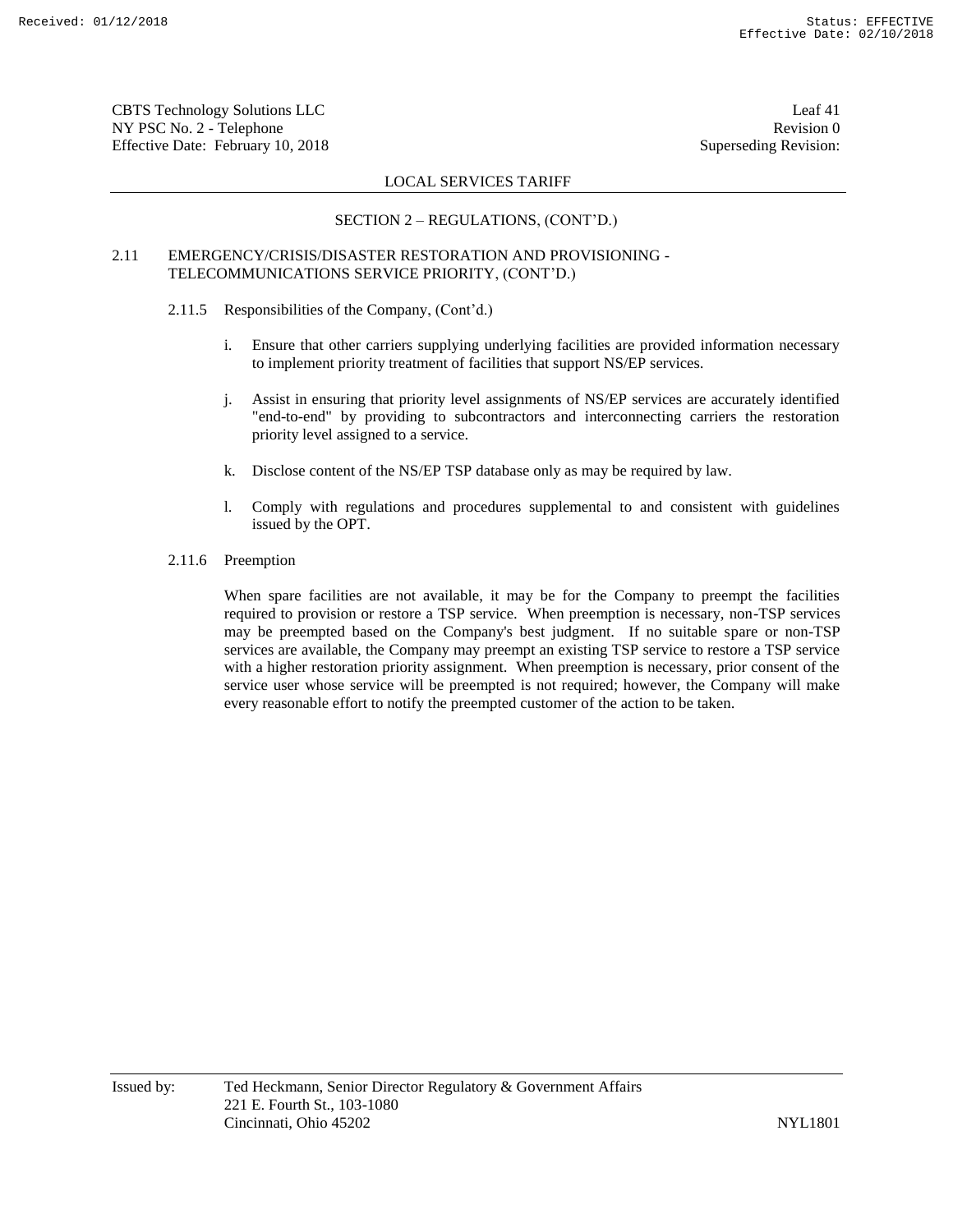CBTS Technology Solutions LLC Leaf 42 NY PSC No. 2 - Telephone Revision 0 Effective Date: February 10, 2018 Superseding Revision:

# LOCAL SERVICES TARIFF

# SECTION 2 – REGULATIONS, (CONT'D.)

# 2.12 CRITICAL FACILITIES ADMINISTRATION

- 2.12.1 Program Overview
	- A. Facilities-based carriers are responsible to provide data on the physical path of qualified circuits to customers who request such information. Such carriers are required to maintain facilities associated with qualified circuits in such a manner as to ensure that notification of a change in the physical routing of a qualifying circuit is communicated quickly to the affected customer, and the physical path data promptly updated. Such carriers will maintain the data and establish appropriate methods of identification and authentication to secure the data and restrict access by each customer to information relative to that customer's qualifying circuits.
	- B. Customers are required to demonstrate for each qualifying circuit that the circuit has been registered under the federal Telecommunications Service Priority program in order to participate.
- 2.12.2 Customer Obligations

Customers participating under the Critical Facilities Administration program will be required to:

- A. Identify critical facilities by enrolling circuits in the federal Telecommunications Service Priority program, and demonstrating the sponsorship of a federal agency supporting the designation of those circuits as qualifying under the federal Telecommunications Service Priority program. Such circuits will be referred to as "qualifying circuits."
- B. Subscribe to the Critical Facilities Administration service offered by their carrier, and identify which qualifying circuits it wishes to enroll in the service. Such circuits will be referred to as "subscribed circuits."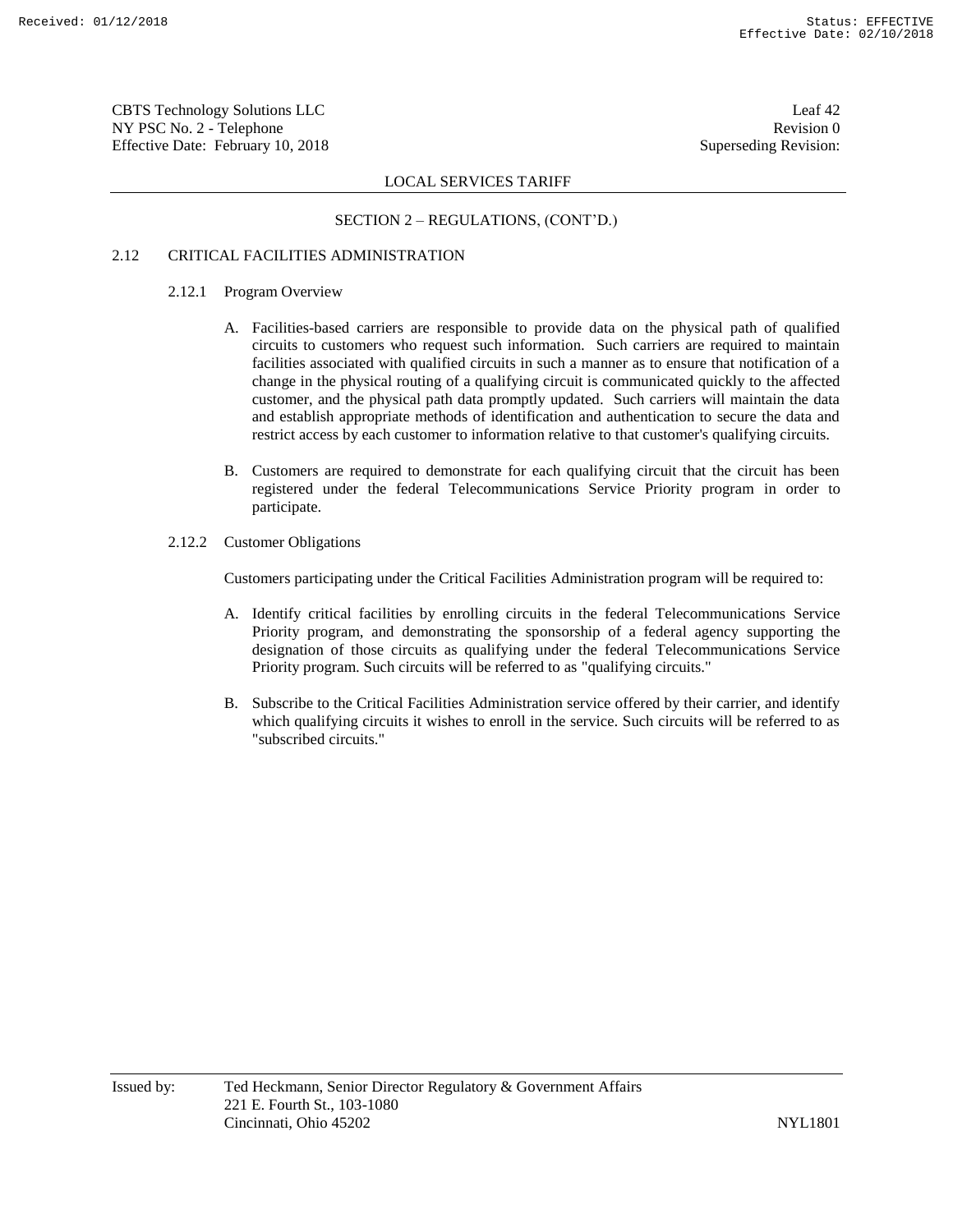CBTS Technology Solutions LLC Leaf 43 NY PSC No. 2 - Telephone Revision 0 Effective Date: February 10, 2018 Superseding Revision:

# LOCAL SERVICES TARIFF

# SECTION 2 – REGULATIONS, (CONT'D.)

# 2.12 CRITICAL FACILITIES ADMINISTRATION

#### 2.12.3 Carrier Obligations

Facilities-based carriers will be obligated to identify the physical path of each subscribed circuit as follows:

- A. Physical path information will be provided by reference to the latitude and longitude coordinates of suitable points along the circuit's path (e.g., cable entrances to buildings, manholes, riser poles, crossboxes, carrier equipment cabinets, and other circuit access points in the outside plant of the carrier) so as to allow the customer to ascertain with a reasonable degree of accuracy the actual physical path of each subscribed circuit.
- B. Physical path information for newly provisioned subscribed circuits is to be available to the customer within 5 business days after the circuit has been installed, and within 15 business days for existing, in-place subscribed circuits.
- C. Any planned moves, changes, or rearrangements that affect the physical path of a subscribed circuit are to be communicated at least 24 hours in advance to the customer, and information related to a move, change, or rearrangement that was as a result of unplanned activity is to be provided within 24 hours of the change.
- D. Updated information regarding the revised physical path of subscribed circuits would be available to the customer within 5 business days for planned actions, and within 15 business days for unplanned activities.
- E. Provision of the service would be suspended altogether in the instance of a major telephone outage. Once restored to service, current physical path information for a subscribed circuit would be developed and made available to the customer within ninety days of the restoration of service.
- F. The carrier must establish a secure database or other means that would allow the customer to obtain information of the physical path for only its subscribed circuits, subject to appropriate authentication and authorization. Where practicable, the information should be made available on a 24 hour by seven day basis.
- 2.12.4 Rates

Rates for CFA are based upon the time required to collect the circuit path data. The company will give the customer a good faith estimate of the time period needed to perform the requested service. The customer will be billed those charges, along with the tariff charges established by any connecting carrier for the service.

Issued by: Ted Heckmann, Senior Director Regulatory & Government Affairs 221 E. Fourth St., 103-1080 Cincinnati, Ohio 45202 NYL1801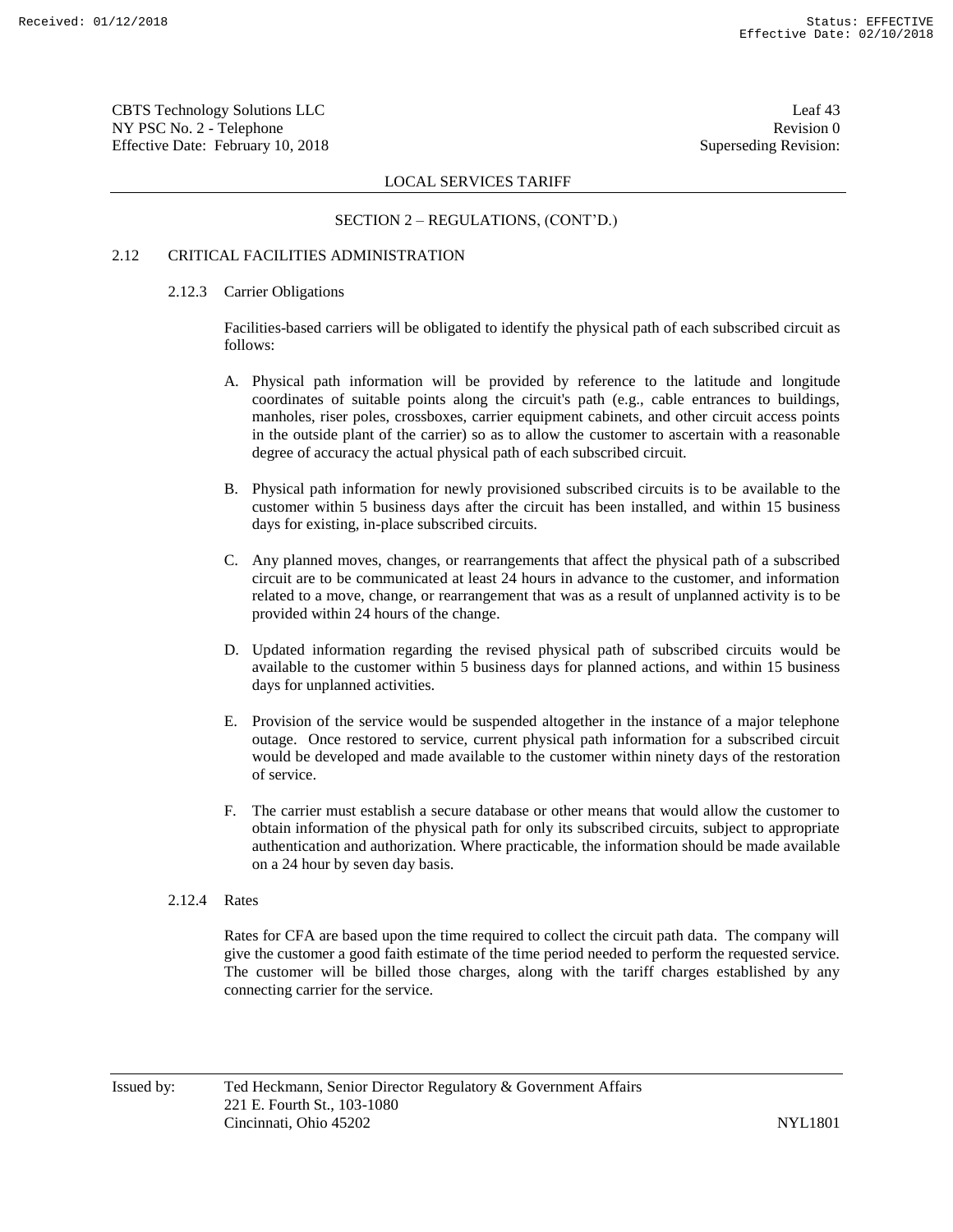CBTS Technology Solutions LLC Leaf 44 NY PSC No. 2 - Telephone Revision 0 Effective Date: February 10, 2018 Superseding Revision:

# LOCAL SERVICES TARIFF

# SECTION 3 - DIRECTORY LISTINGS

# 3.1 TERMS AND CONDITIONS

Listings are regularly provided in connection with local exchange service. At the request of the customer, the listing may be omitted from the directory and directory assistance records (Non-Published Service).

The rates and regulations specified in this section apply only to the alphabetical directory. The alphabetical directory is a list of telephone numbers of customers and others arranged alphabetically by surname, business, association, institution, or other nonresidence name.

The alphabetical directory is designed for the purpose of informing calling parties of the telephone number of customers and others listed in it. Accordingly, listings are intended solely for purposes of identification and are limited to information which is essential to such identification.

The Company does not publish a directory of subscriber listings. The Company, however, does arrange for the Subscriber's main billing number to be placed in the directory of the dominant local exchange carrier.

All Directory Listings, regardless of type, must conform to the specifications for the directories. The Company reserves the right to modify the listings to accommodate the space limitations in the directory. Not all listing types are available in all directories.

The Company may refuse a listing which does not constitute a legally authorized or adopted name, or any listing which in its opinion is likely to mislead or to deceive calling parties as to the identity of the listed party, or is intended for advertising purposes or is more elaborate than is reasonably necessary to identify the listed party. The listing of a service, commodity or trade name is not permitted except when such service, commodity or trade name is a part of the name under which the listed party conducts his or her business. The Company may, upon notifying the Customer, discontinue any listing found to be in violation of the foregoing regulations.

A descriptive term characterizing the listed party's business or purpose in a general way may be furnished (in abbreviated form) as a part of the listing, when desired and available. When the character of the listed party's business or purpose is apparent from the name under which it is conducted, a further designation is unnecessary and is not furnished.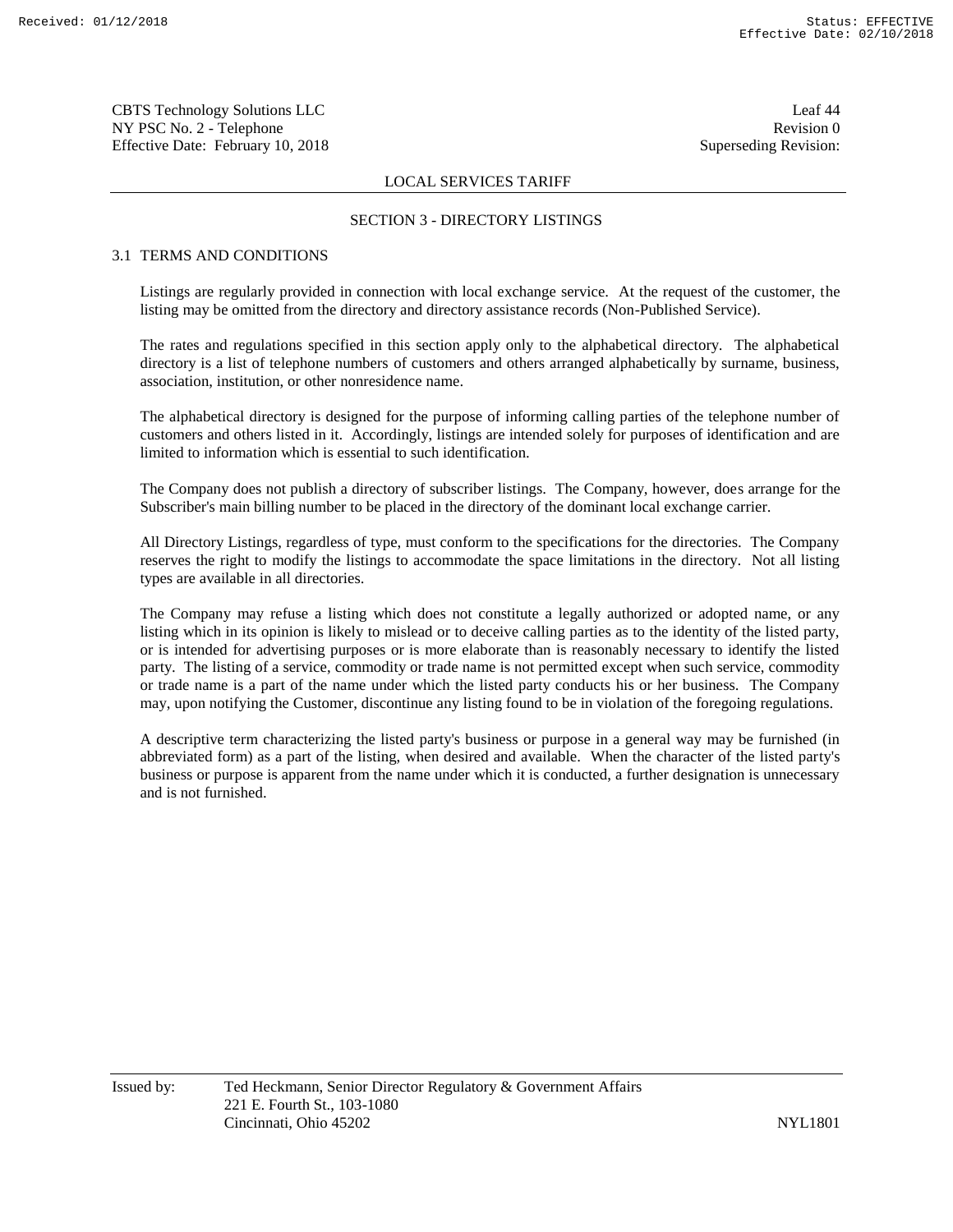CBTS Technology Solutions LLC Leaf 45 NY PSC No. 2 - Telephone Revision 0 Effective Date: February 10, 2018 Superseding Revision:

# LOCAL SERVICES TARIFF

# SECTION 3 - DIRECTORY LISTINGS, (CONT'D.)

# 3.1 TERMS AND CONDITIONS, (CONT'D.)

Abbreviations may be used to limit the length of any listing when in the opinion of the Company, the clearness of the listing and the identification of the listed party is not impaired by use of abbreviations.

Special arrangement of names is not permitted.

Non-Published Service customers forfeit non-address, non-list, or non-published service privacy when calling the Universal Emergency Number Service (911). The telephone number and address of the station from which the emergency call originates are passed to the Public Safety Answering Point along with the call in order for emergency units to respond to the call.

Incoming calls to Non-Published Service customers will be completed by the Company only when the calling party places the call by number. The Company will adhere to this practice regardless of any claim of emergency the calling party may present.

The acceptance by the Company of the customer's request for Non-Published Service does not create any relationship or obligation, direct or indirect, to any person other than the Customer.

The Company makes every effort to safeguard the address and numbers of Non-Published Service customers. However, in the absence of gross negligence or willful misconduct, no liability will attach to the Company for damages arising from inadvertently publishing the address or telephone number of a Non-Published Service customer in the directory; or disclosing the number or address to any person. The customer indemnifies and saves the Company harmless against any and all claims for damages caused or claimed to have been caused, directly or indirectly, by the publication of the number of a Non-Published Service customer in the directory or otherwise disclosed, the Company's liability is limited to and satisfied by a refund of any monthly charges made by the Company.

Providing the name, address and/or telephone number of a Non-Published Service customer to the customer's primary interexchange carrier for billing purposes only, does not constitute publication or disclosure of the customer's name, number and/or address under this tariff.

Interexchange carriers may not release the name, address, and/or telephone number of any Non-Published Service customer, except as follows:

- a. Use of name and address for the rendering the interexchange carrier's bill to the customer.
- b. Release of the telephone number only for purposes of detail billing.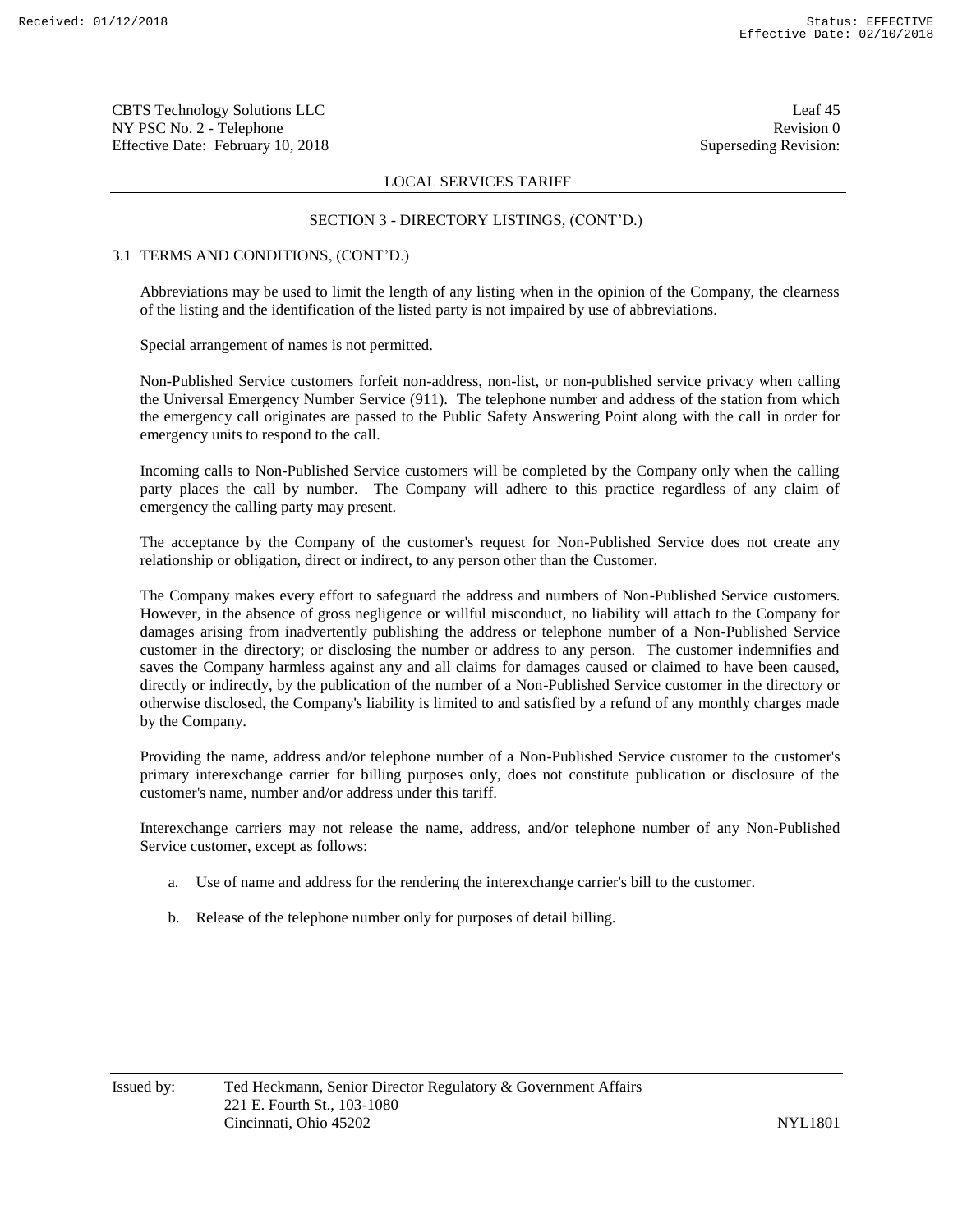CBTS Technology Solutions LLC Leaf 46 NY PSC No. 2 - Telephone Revision 0 Effective Date: February 10, 2018 Superseding Revision:

# LOCAL SERVICES TARIFF

# SECTION 3 - DIRECTORY LISTINGS, (CONT'D.)

# 3.2 DEFINITIONS

# 3.2.1 Primary Listing

A primary listing is the listing furnished as a part of the local exchange service. It includes the name of the customer; a business, purpose, or other nonresidence designation when required; the address; and the telephone number.

#### 3.2.2 Additional Listings

To be eligible for any type of additional listing, a customer must pay the appropriate monthly rate, if any, for a primary listing or its equivalent. Additional listings are listings which are similar to primary listings and furnished in addition to primary listings at the request of the customer.

# 3.2.3 Alternate Listings

Alternate listings are supplementary listings which usually follow a primary or regular additional listing and refer a calling party to other telephone numbers under certain conditions. The alternate telephone numbers may be those of other customers, subject to their consent.

### 3.2.4 Non-Published Service

Non-published listings are not printed in directories nor available from directory assistance. A nonpublished telephone service will be furnished, at the Customer's request providing for the omission or deletion of the Customer's telephone listing from the telephone directory and, in addition, the Customer's telephone listing will be omitted or deleted from the directory assistance records. Per Line Number Privacy will be provided when requested by the customer, to all non-published service customers at no monthly charge.

# 3.2.5 Foreign Listings

Where available, a listing in a phone directory which is not in the Customer's immediate calling area. The Customer will be charged the rates specified in the tariff published by the specific exchange carrier providing the Foreign Listing.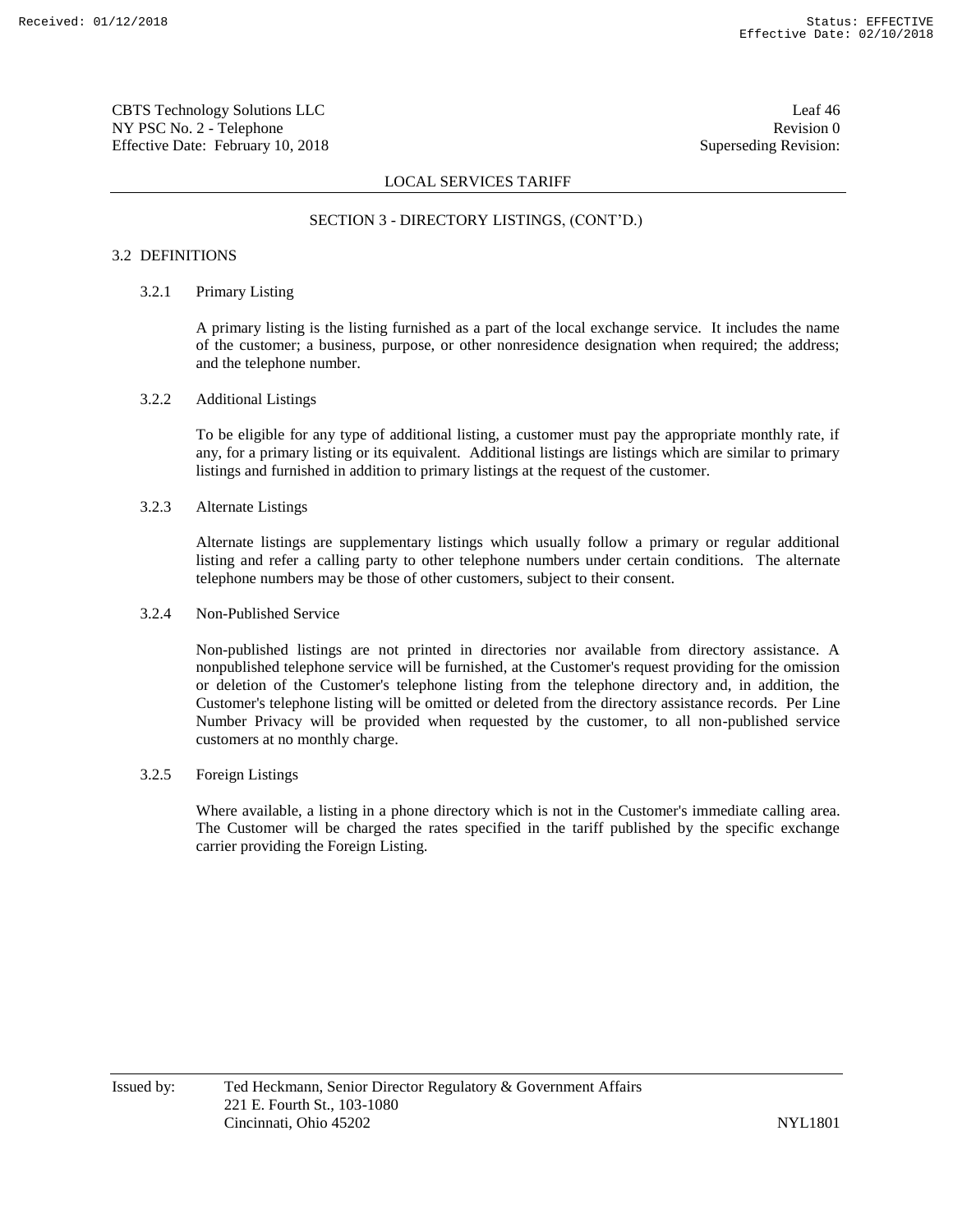CBTS Technology Solutions LLC Leaf 47 NY PSC No. 2 - Telephone Revision 0<br>Effective Date: February 10, 2018 Superseding Revision: Effective Date: February 10, 2018

# LOCAL SERVICES TARIFF

### SECTION 3 - DIRECTORY LISTINGS, (CONT'D.)

# 3.3 RATES AND CHARGES

Nonrecurring Charges (per listings/numbers):

|                           | Minimum | Maximum |
|---------------------------|---------|---------|
| <b>Additional Listing</b> | \$5.00  | \$30.00 |
| <b>Alternate Listings</b> | \$5.00  | \$30.00 |
| Non-Published Number      | \$5.00  | \$30.00 |
| Foreign Listings          | \$5.00  | \$30.00 |

Nonrecurring charges will be applied when service is established and when there are subsequent changes to the listing.

# Recurring Charges:

|                           | Minimum | Maximum |
|---------------------------|---------|---------|
| <b>Additional Listing</b> | \$2.00  | \$20.00 |
| <b>Alternate Listings</b> | \$2.00  | \$20.00 |
| Non-Published Number      | \$2.00  | \$20.00 |
| <b>Foreign Listings</b>   | \$2.00  | \$20.00 |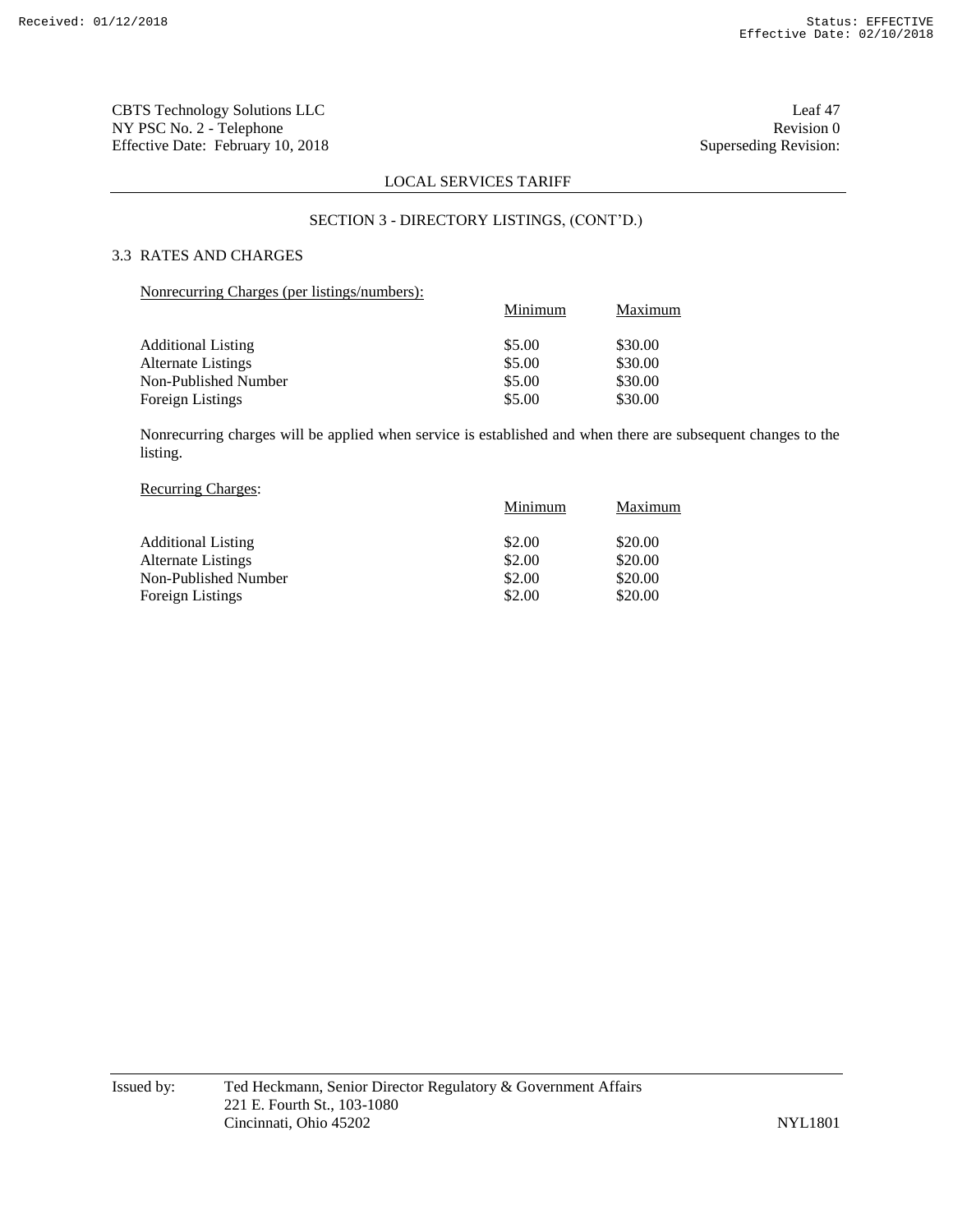CBTS Technology Solutions LLC Leaf 48 NY PSC No. 2 - Telephone Revision 0 Effective Date: February 10, 2018 Superseding Revision:

### LOCAL SERVICES TARIFF

#### SECTION 4 - DIRECTORY ASSISTANCE SERVICE

# 4.1 TERMS AND CONDITIONS

A Customer may obtain directory assistance in determining telephone numbers within its local calling area by calling the directory assistance operator. The directory assistance charges applies to each call regardless of whether or not the directory assistance operator is able to furnish the requested information.

# 4.2 RATES AND CHARGES

| Each call to directory assistance will be charged as follows: | Minimum | Maximum |
|---------------------------------------------------------------|---------|---------|
|                                                               | \$1.00  | \$10.00 |

The Customer may make one request on each directory assistance call.

A credit will be given for calls to directory assistance as follows:

- The customer experiences poor transmission or is cut-off during the call; or
- The customer is given an incorrect telephone number.

To obtain such a credit, the customer must notify the Company.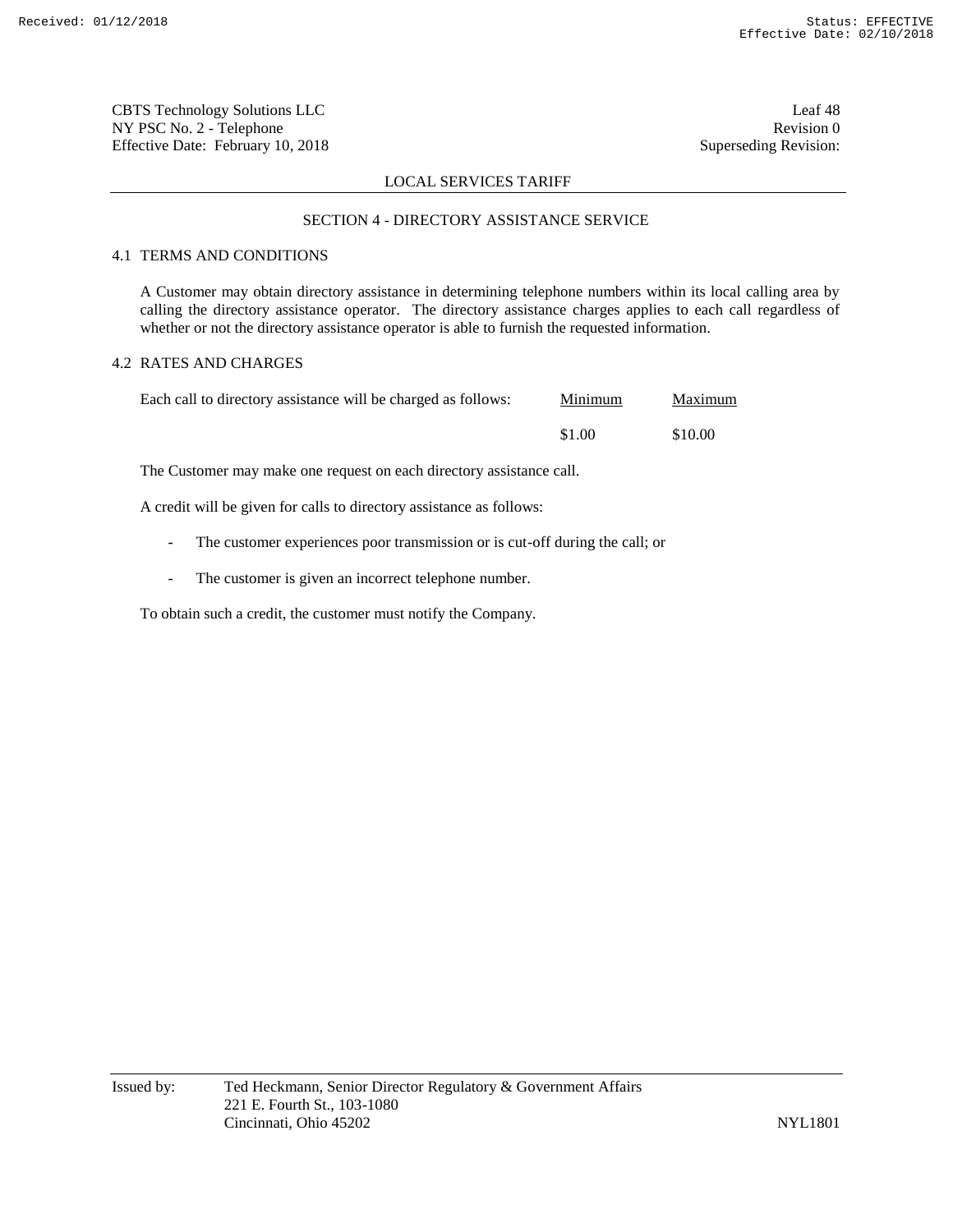CBTS Technology Solutions LLC Leaf 49 NY PSC No. 2 - Telephone Revision 0 Effective Date: February 10, 2018 Superseding Revision:

### LOCAL SERVICES TARIFF

#### SECTION 5 - OPERATOR ASSISTANCE

# 5.1 SERVICE DESCRIPTIONS

- 5.1.1 General Assistance: The Customer has the option to request general information from the operator, such as dialing instructions, county or city codes, area code information and Customer Service 800 telephone numbers, but does not request the operator to complete the call.
- 5.1.2 Busy Line Verification and Interrupt Service, provides the Customer with the following options:
	- A. Busy Line Verification: Upon request of the calling patty, the Company will determine if the line is clear or in use and report to the calling party.
	- B. Busy Line Verification with interrupt: The operator will interrupt the call on the called line only if the calling party indicates an emergency and requests interruption.

#### 5.2 RATES AND CHARGES

5.2.1 The following charges will be applied on a per call basis:

| General Assistance | Minimum | Maximum |
|--------------------|---------|---------|
|                    | \$1.00  | \$10.00 |

- 5.2.2 Rates for busy line verification and interrupt services, as specified below, will apply under the following circumstances, per request:
	- A. The operator verifies that the line is busy with a call in progress.
	- B. The operator verifies that the line is available for incoming calls.
	- C. The operator verifies that the called number is busy with a call in progress and the customer requests interruption. The operator will then interrupt the call, advising the called party the name of the calling party. One charge will apply for both verification and interruption.

|                               | Minimum | Maximum |
|-------------------------------|---------|---------|
| <b>Busy Line Verification</b> | \$2.00  | \$10.00 |
| Busy Line Interrupt           | \$2.00  | \$10.00 |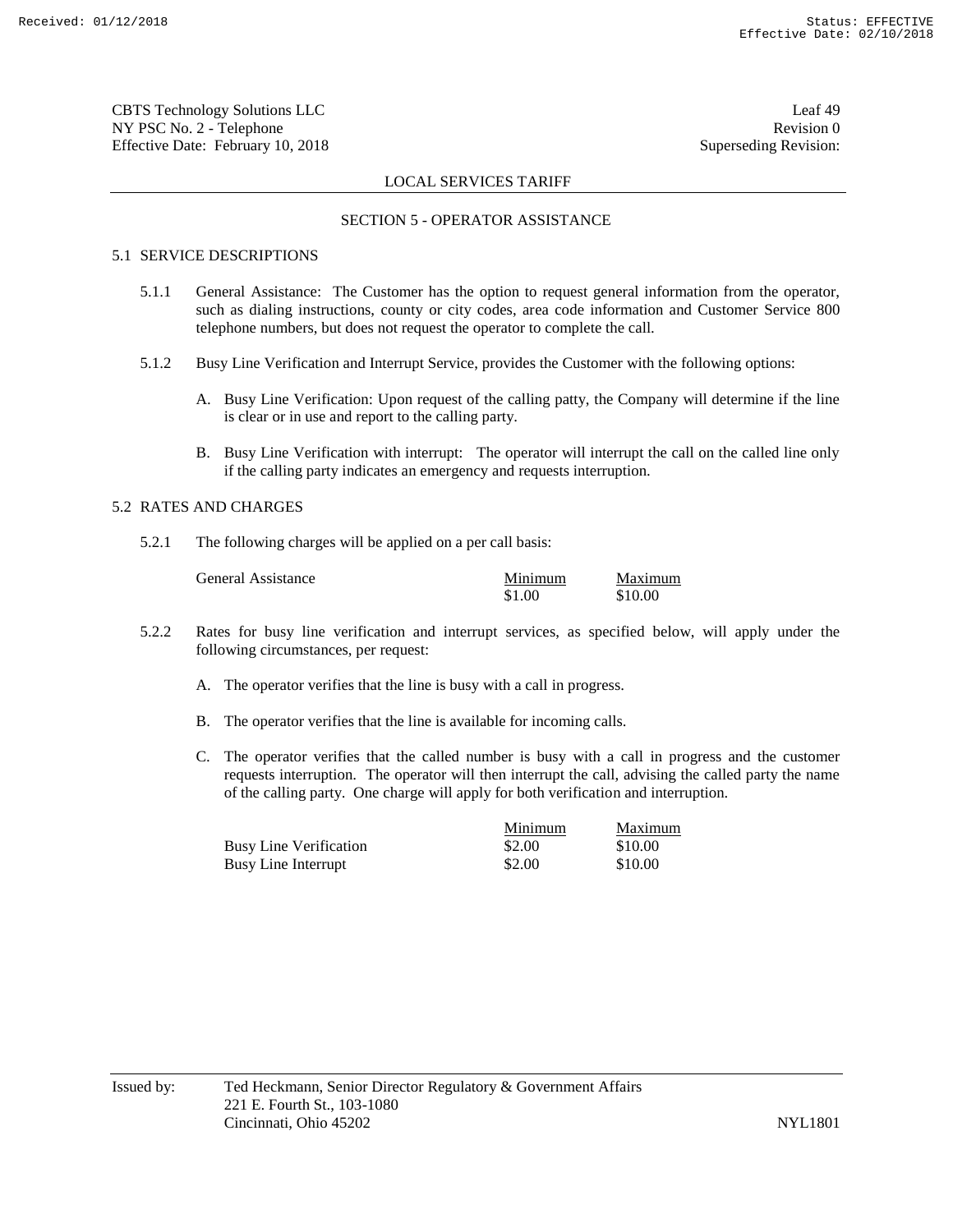CBTS Technology Solutions LLC Leaf 50 NY PSC No. 2 - Telephone Revision 0 Effective Date: February 10, 2018 Superseding Revision:

# LOCAL SERVICES TARIFF

# SECTION 6 – BUSINESS EXCHANGE SERVICE

# 6.1 BUSINESS ACCESS LINES

### 6.1.1 General

Business Access Lines may be purchased individually.

# 6.1.2 Terms and Conditions

Business Access Lines include the serving central office line equipment and all outside plant facilities including the network interface necessary to connect the serving central office to the customer's premises.

Touch Tone capability is provided at no extra charge on all Business Access Lines.

Business Access Lines provide access to and usage of 911 services where available, access to operator services and directory assistance, and access to telecommunications relays service.

Business Access Lines allow for presubscription to toll services and access to interexchange toll providers.

The local calling area shall be the same as the local calling areas of the facilities-based Carriers with whom a resale agreement exists between such Carrier and CBTS, unless stated otherwise in the tariff.

Local exchange services are only available where facilities permit and may be subject to special construction charges.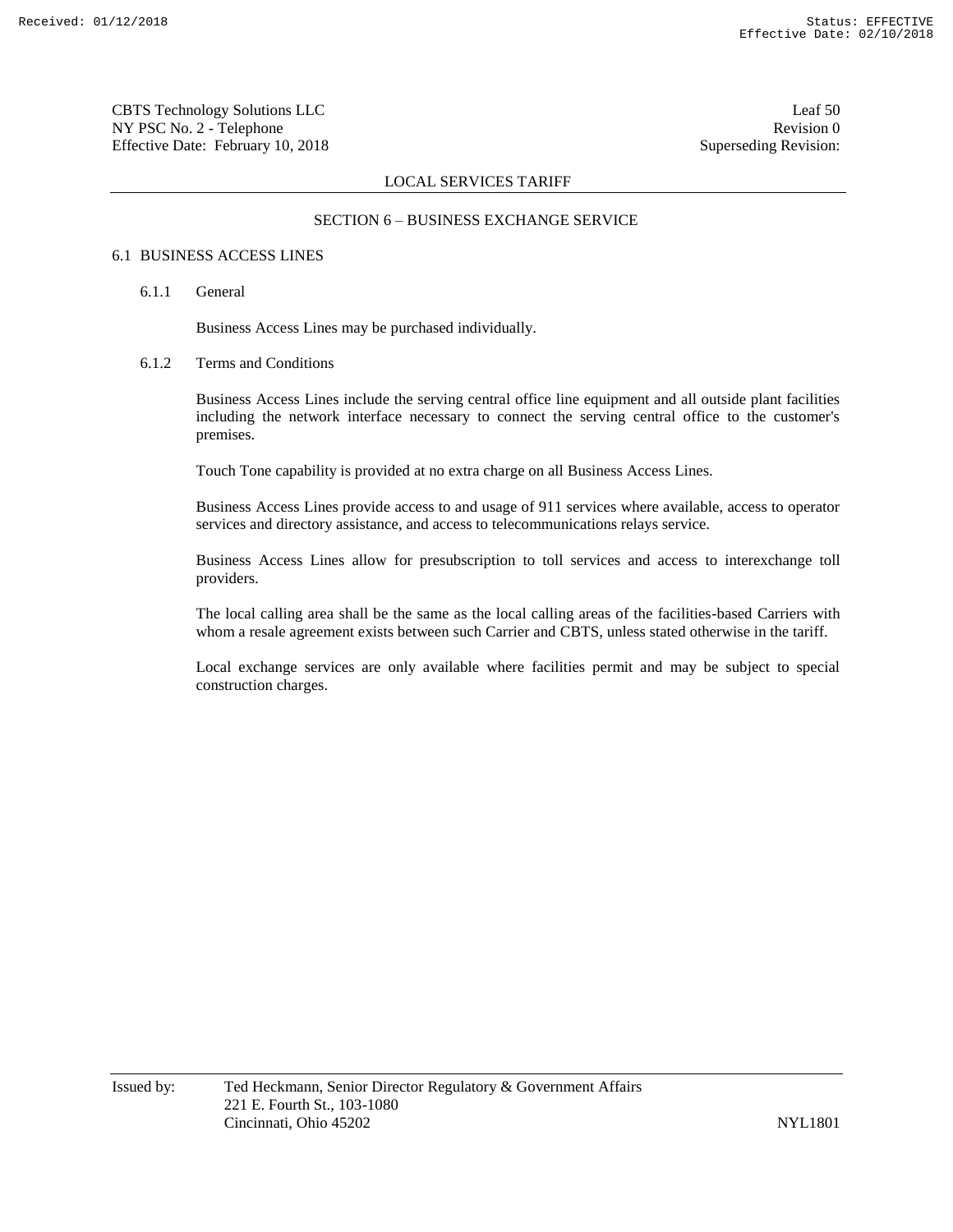CBTS Technology Solutions LLC Leaf 51 NY PSC No. 2 - Telephone Revision 0<br>Effective Date: February 10, 2018 Superseding Revision: Effective Date: February 10, 2018

# LOCAL SERVICES TARIFF

# SECTION 6 – BUSINESS EXCHANGE SERVICE, (CONT'D.)

# 6.1 BUSINESS ACCESS LINES, (CONT'D.)

# 6.1.3 Rates and Charges

| А. | <b>Monthly Charge</b>                                                                         |                    |                    |
|----|-----------------------------------------------------------------------------------------------|--------------------|--------------------|
|    | <b>First Lines</b>                                                                            | Minimum<br>\$25.00 | Maximum<br>\$75.00 |
|    | Additional Lines                                                                              | \$25.00            | \$75.00            |
| В. | Non-Recuring Charge                                                                           |                    |                    |
|    | To establish or move an                                                                       | Minimum            | Maximum            |
|    | Business Access Line, per line                                                                | \$25.00            | \$100.00           |
|    | To change telephone number<br>associated with a Business<br>Access Line, per telephone number | \$10.00            | \$50.00            |
|    |                                                                                               |                    |                    |
|    | To change billing arrangements associated<br>With Business Access Lines, per line             | \$10.00            | \$50.00            |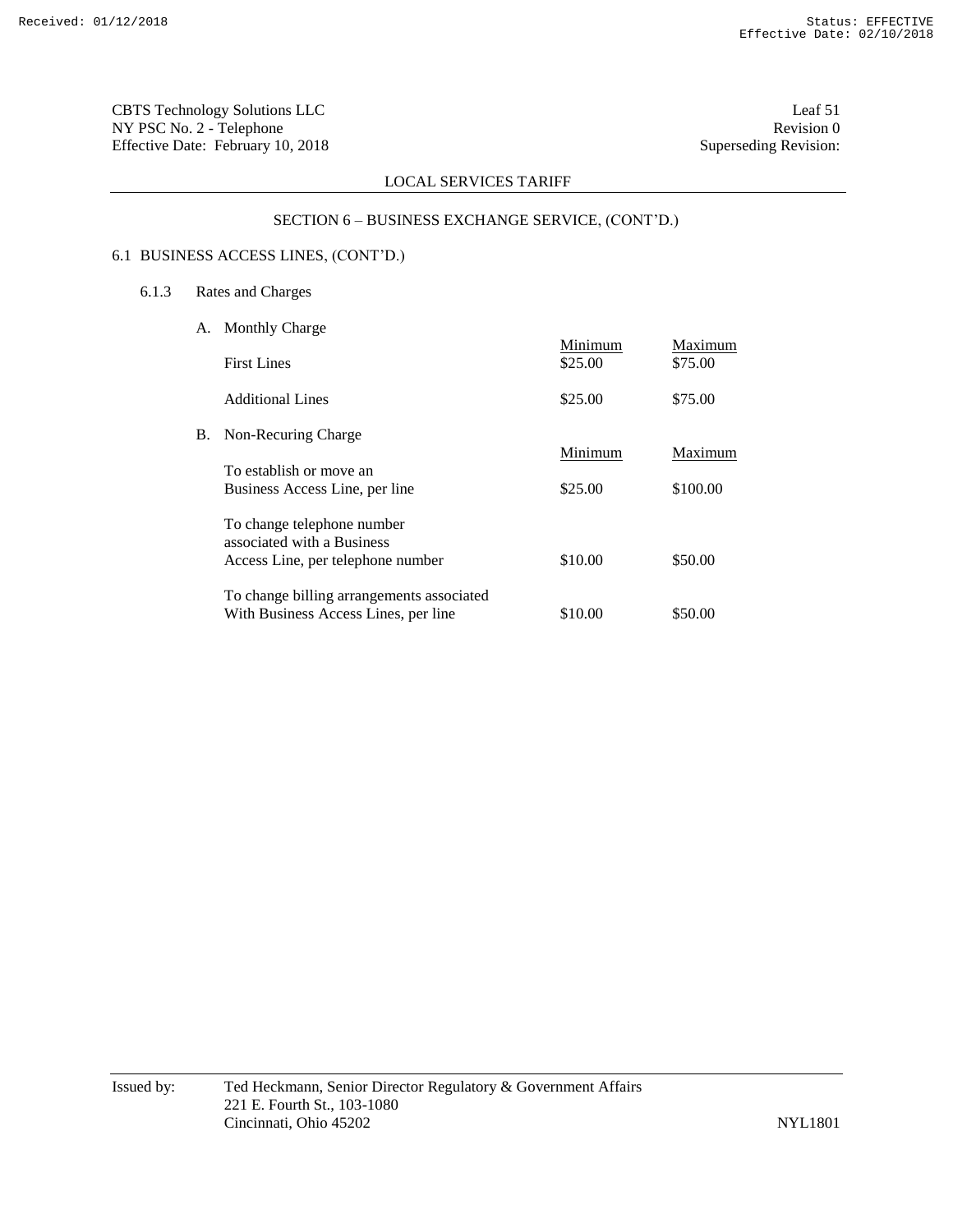CBTS Technology Solutions LLC Leaf 52 NY PSC No. 2 - Telephone Revision 0 Effective Date: February 10, 2018 Superseding Revision:

# LOCAL SERVICES TARIFF

### SECTION 6 – BUSINESS EXCHANGE SERVICE, (CONT'D.)

# 6.2 BUSINESS LOCAL SERVICE BUNDLE

#### 6.2.1 General

Business Local Service Bundles provide a flat rate line, in combination with value added services. Subscriber may select any or all of the features in a bundle, where available. The Customer must specify which features to include in the bundle at the time the order is placed. These bundles provide unlimited use of the optional features selected by the Customer to include in the bundle.

#### 6.2.2. Regulations

- A. Features associated with an individual Local Service bundle are per line. Features cannot be split between lines.
- B. All charges (such as E-911 Service, taxes and other surcharges) normally associated with a flat rate line will be billed in addition to the Business Local Service Bundle charges.
- C. The nonrecurring charge associated with the Business Bundle applies when a customer installs new service, moves to a new address or changes the telephone number associated with the Business Bundle.

# 6.2.3 Service Description

Customers subscribing to the Business Local Service bundle may subscribe to any or all of the following features where available.

- A. Call Waiting allows a customer to control the treatment applied to incoming calls while the customer is off-hook on an existing call. While on an existing call, Call Waiting Deluxe notifies the customer of an incoming call with the call waiting tone.
- B. Calling Name and Number provides for the delivery of the listed name and telephone number associated with the calling party telephone number on incoming calls. This information is provided to the subscriber to Calling Name and Number service so that the information may be displayed on a customer-provided display device attached to the subscriber's line or telephone set.
- C. Voice Mail Support Package provides the combination of the Call Forwarding Busy, Call Forwarding Don't Answer, and Message Waiting Indicator services.
- D. Hunting is the process by which two or more exchange service lines, served from the same central office and furnished to the same customer, are grouped so that incoming calls overflow to the first non-busy line if the called line is busy. A busy signal is not given unless all the grouped lines are busy.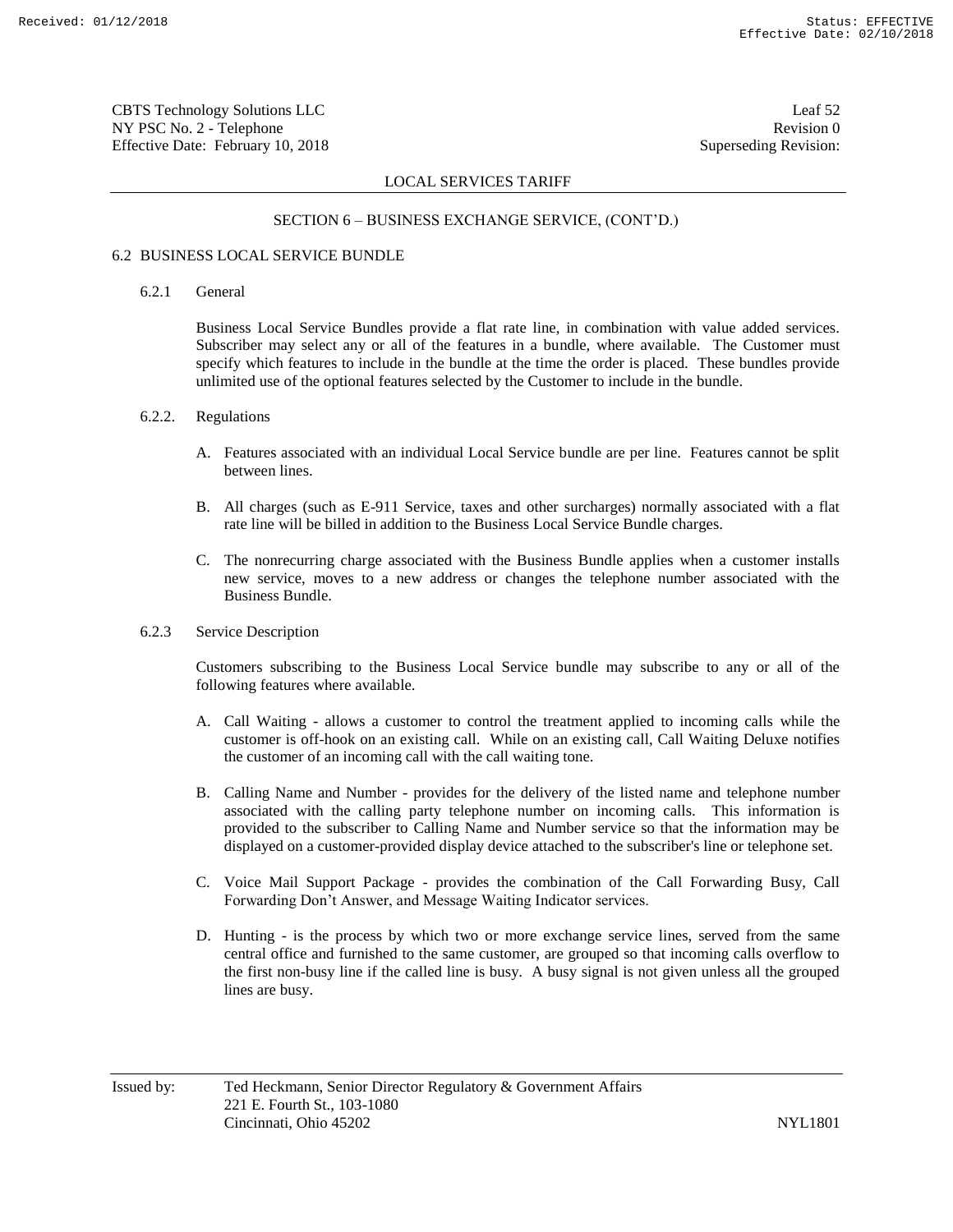CBTS Technology Solutions LLC Leaf 53 NY PSC No. 2 - Telephone Revision 0<br>Effective Date: February 10, 2018 Superseding Revision: Effective Date: February 10, 2018

# LOCAL SERVICES TARIFF

# SECTION 6 – BUSINESS EXCHANGE SERVICE, (CONT'D.)

# 6.2 BUSINESS LOCAL SERVICE BUNDLE, (CONT'D.)

- 6.2.4 Rates and Charges
	- a. Monthly Charge

|                        | Minimum<br>\$40.00 | Maximum<br>\$90.00 |
|------------------------|--------------------|--------------------|
| b. Nonrecurring Charge |                    |                    |
|                        | Minimum<br>\$20.00 | Maximum<br>\$90.00 |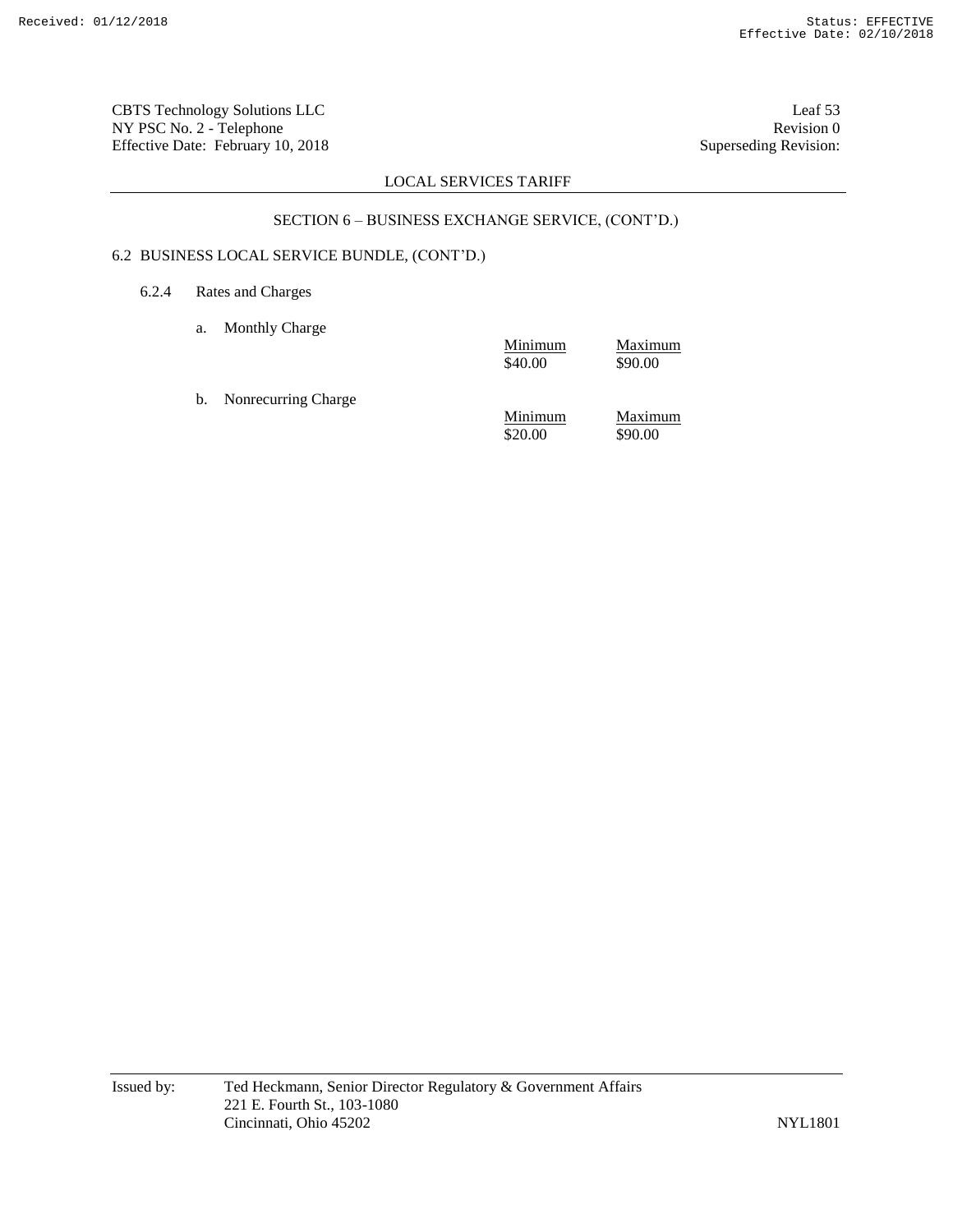CBTS Technology Solutions LLC Leaf 54 NY PSC No. 2 - Telephone Revision 0 Effective Date: February 10, 2018 Superseding Revision:

# LOCAL SERVICES TARIFF

# SECTION 7 – PRI SERVICE

# 7.1 TERMS AND CONDITIONS

#### 7.1.1 Service Description

PRI Service is an ISDN local exchange service that provides a Customer with the ability to transmit and receive multiple voice and data circuit switched calls simultaneously over a single Primary Rate Facility. PRI Service is available from suitably equipped central offices and where suitable loop facilities exist.

PRI Service consists of a Primary Rate Facility and B-Channel Bearer Trunks and D-Channel Bearer Services. The Primary Rate Facility and the ISDN Bearer Trunks are not offered separately. Up to twenty-three B-Channels Bearer Trunks and one D-Channel Bearer Service may be provisioned on each access line. In addition, optional features may be purchased as specified in B.5 of this section.

PRI Service will provide transport of customer information over the 23 available B channels in the form of circuit-switched voice or data at speeds up to 64 Kbps. The basic service will include the 1.544 Mbps switched facility and the D-Channel Bearer Service. B-Channels will be ordered in addition to the Primary Rate Facility.

Dedicated B-Channel configuration: Dedicated trunk groups are the standard feature for PRI Service. Dedicated trunk groups must be assigned to handle one specific call type (examples: DID, DOD).

Two Way DID channels provide capability for two way standard service and direct inward dialing service.

D-Channel configuration: Each Basic PRI service will include a dedicated D-Channel for signaling.

All Bearer Trunk Channels use MF or DTMF signaling.

Only flat rate trunk channels are available.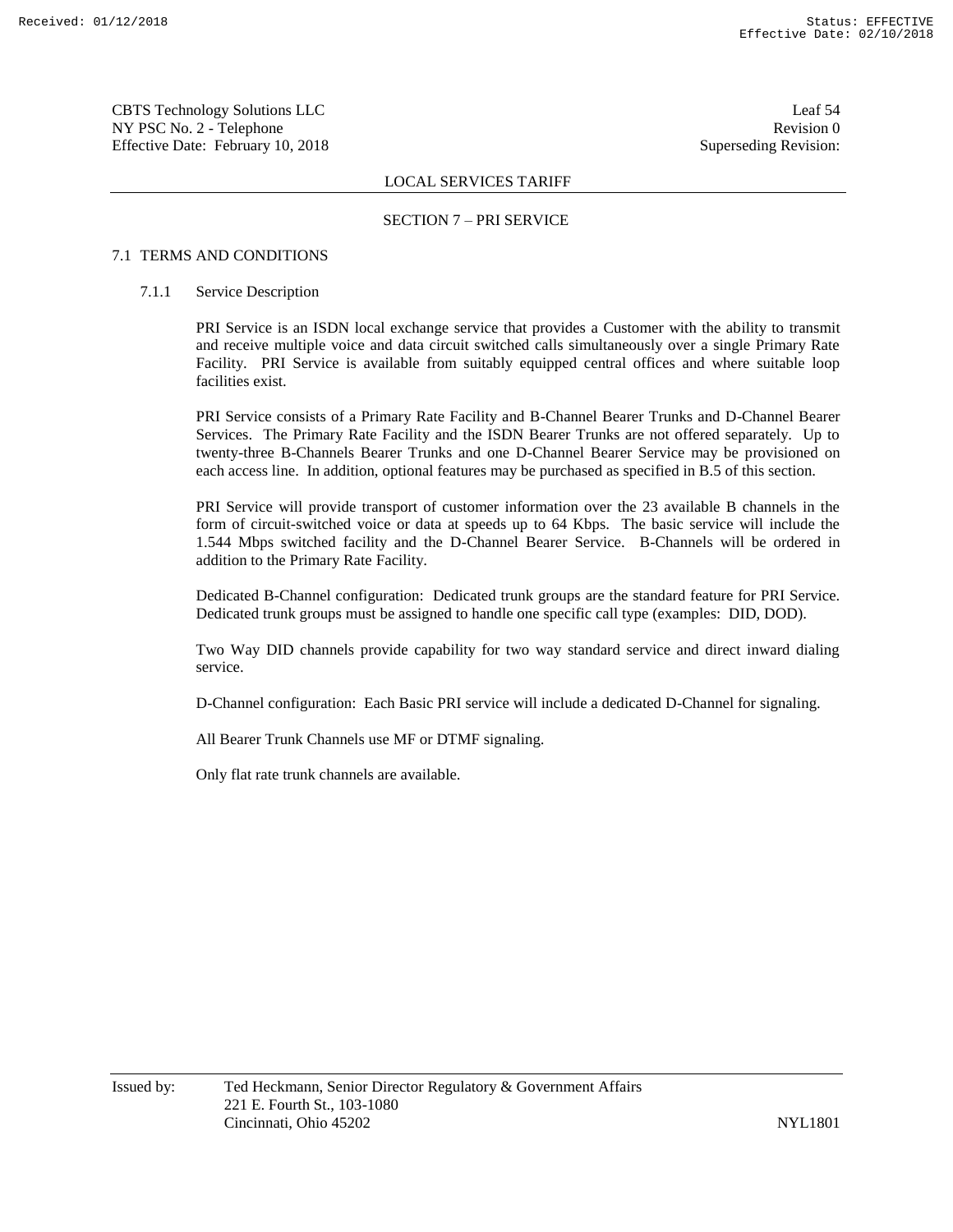CBTS Technology Solutions LLC Leaf 55 NY PSC No. 2 - Telephone Revision 0 Effective Date: February 10, 2018 Superseding Revision:

# LOCAL SERVICES TARIFF

### SECTION 7 – PRI SERVICE, (CONT'D.)

# 7.1 TERMS AND CONDITIONS, (CONT'D.)

- 7.1.2 Definitions
	- A. Primary Rate Facility

A Primary Rate Facility is a digital pipe from the Customer's location to the Company central office which transports one or more ISDN Bearer Trunks (b. and c. following). A Primary Rate Facility can carry up to twenty-three 64 Kbps B-Channel Bearer Trunks and one 64 Kbps D-Channel Bearer Service. All selected Bearer Trunks and Services can operate on the Primary Rate Facility simultaneously.

B. B-Channel Bearer Trunks

B-Channel Bearer Trunks define the types of traffic that the Primary Rate Facility will carry. A B-Channel Bearer Trunk is a 64 Kbps information channel used in conjunction with circuitswitched service. These trunks can be configured as 1-Way In, 1-Way Out, or 2-Way.

C. D-Channel Bearer Services

The D-Channel Bearer Service is a 64 Kbps signaling channel used to control associated B Channels. One D-Channel is required for each Primary Rate Facility, and is included in the Primary Rate Facility's monthly rate.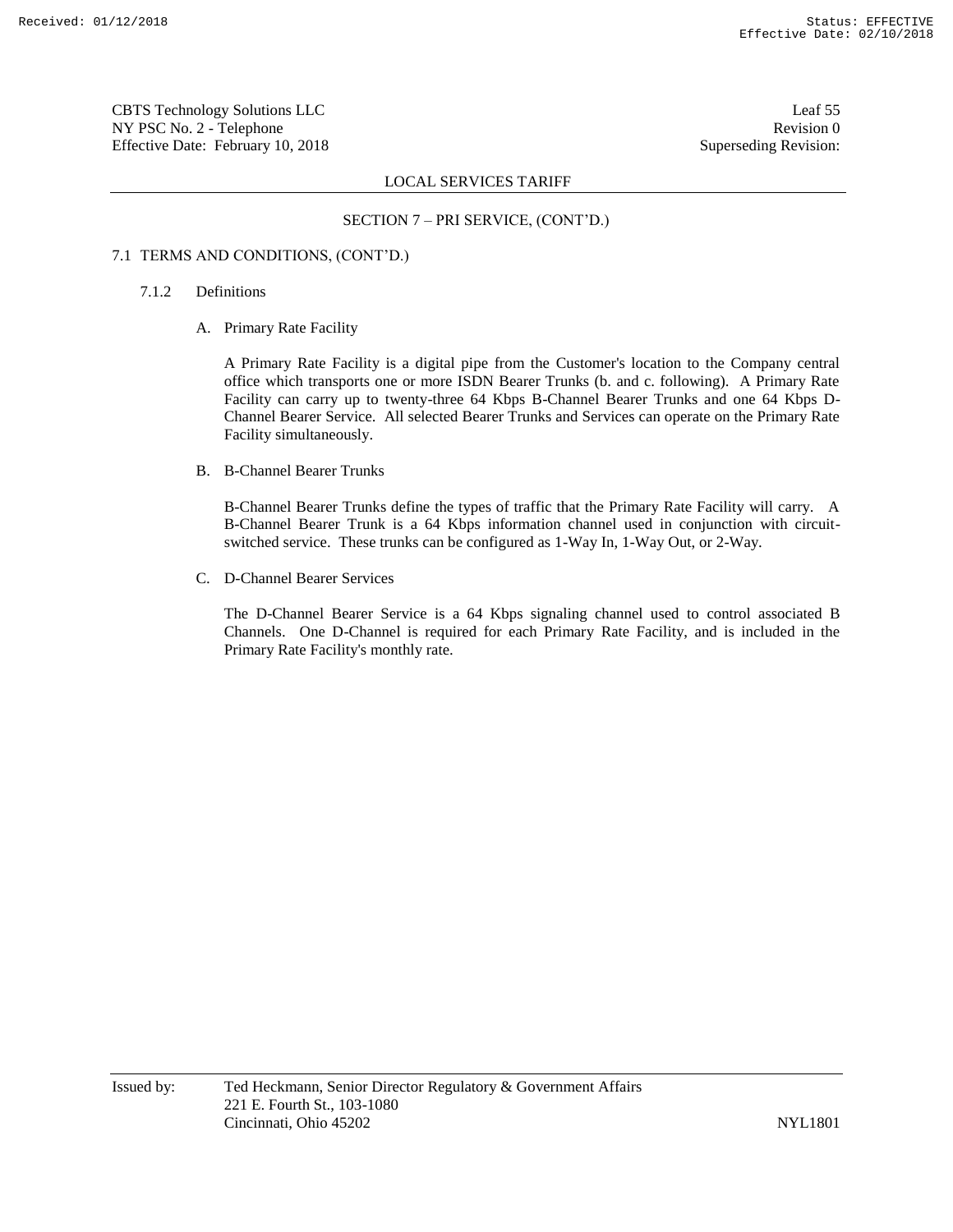CBTS Technology Solutions LLC Leaf 56 NY PSC No. 2 - Telephone Revision 0 Effective Date: February 10, 2018 Superseding Revision:

# LOCAL SERVICES TARIFF

# SECTION 7 – PRI SERVICE, (CONT'D.)

# 7.1 TERMS AND CONDITIONS, (CONT'D.)

#### 7.1.3 Regulations

PRI Service is furnished subject to the availability of suitable facilities and is only served from specially-equipped digital central offices.

Service from some central offices may not provide all of the features and functionality described in this section.

PRI Service is offered under the Variable Term Payment Plan as outlined in this tariff.

Early contract termination charges as outlined in the Variable Term Payment Plan section of this tariff apply to this service.

The minimum service period for PRI Service is twelve months.

The Customer must provide customer premises equipment that meets the technical requirements of the serving central office.

The Customer is responsible for providing power to all customer premises equipment (CPE) attached to the Primary Rate Facility.

The Customer must notify the Company when call type maximums and minimums are to be changed for the call-by-call feature. This is in order to maintain the proper provision of directory numbers and call control on the line.

When a customer transfers a call, the customer is responsible for any toll charges associated with the customer originated leg(s) of the call.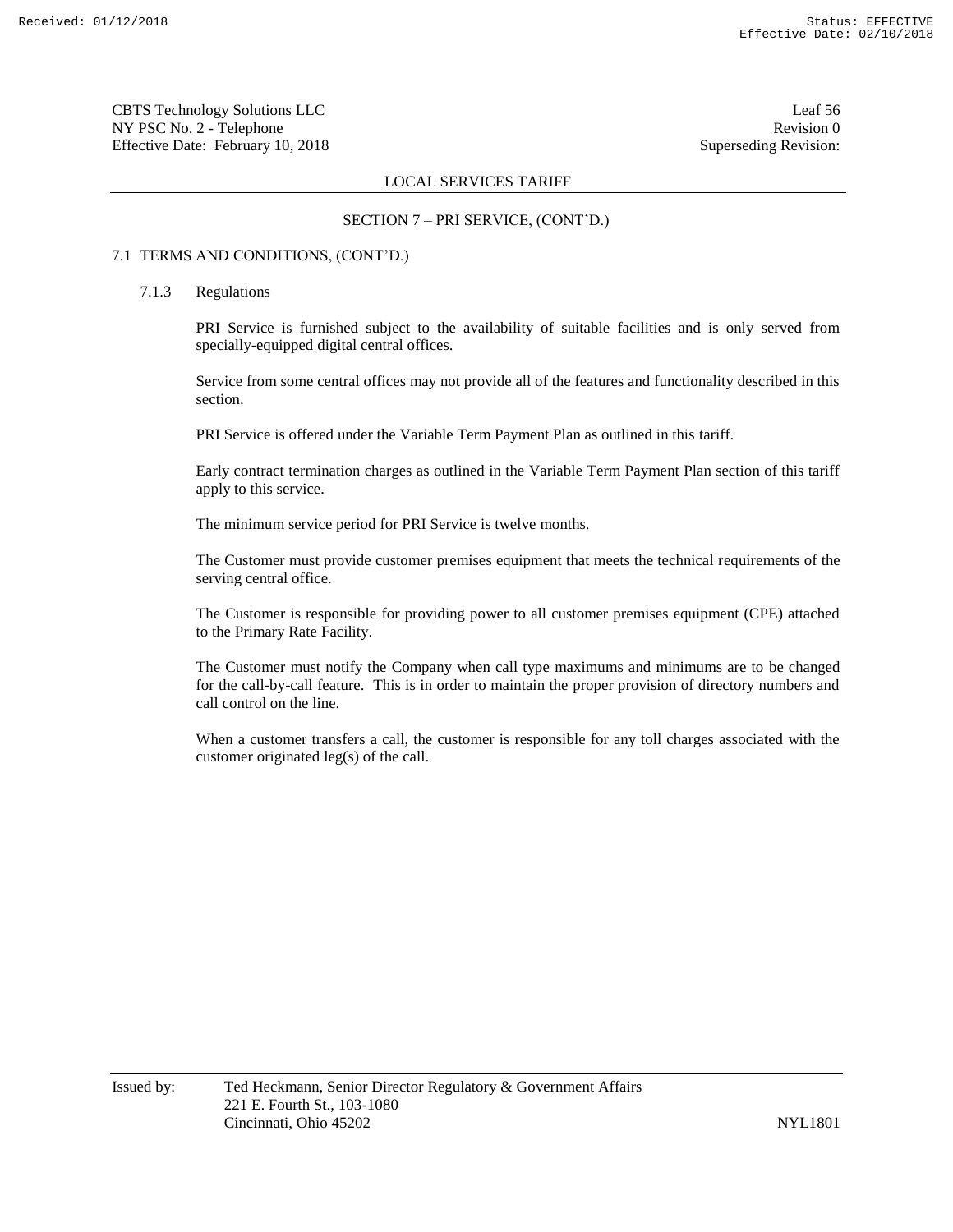CBTS Technology Solutions LLC Leaf 57 NY PSC No. 2 - Telephone Revision 0 Effective Date: February 10, 2018 Superseding Revision:

# LOCAL SERVICES TARIFF

# SECTION 7 – PRI SERVICE, (CONT'D.)

#### 7.1 TERMS AND CONDITIONS, (CONT'D.)

#### 7.1.4 PRI Service Optional Features

The following features are available to PRI Service customers at additional cost.

A. Call-By-Call Service Selection

This feature provides the option for B-Channels to be assigned into a flexible trunk group which can support different call types based on real-time traffic needs. Call-By-Call service selection also allows primary as well as secondary long-distance carriers to be established for the entire trunk group (e.g., Alternate Routing Arrangement).

B. Individual Calling Line Identification (ICLID)

This feature provides customer access to the calling party's number. Feature operation is dependent on customer premise equipment and technology in use at the calling party's serving office.

C. Direct Inward Dialing (DID)

This feature provides Direct Inward Dialing to a station. DID Termination rates will apply per B-Channel configured with this option. ISDN Primary Rate Interface Service DID Number Blocks are ordered with DID Terminations on the B-Channels

D. Back-up D-Channel

This feature provides a minimum of three or more Primary Rate Interface Service facilities terminating at the same customer premises to share one primary and one secondary (or Back-up) D-Channel. The number of Primary Rate Interface Service facilities that can be shared by this feature will be based upon the availability of central office and other network facilities, and will be subject to change on a central office by central office basis.

E. Channel Transfer Service

This feature allows the customer to transfer an incoming call to another line and then hang up leaving the other two parties on a two-way call and freeing up the customer's line for another call. The customer will be responsible for toll charges associated with the transferred call.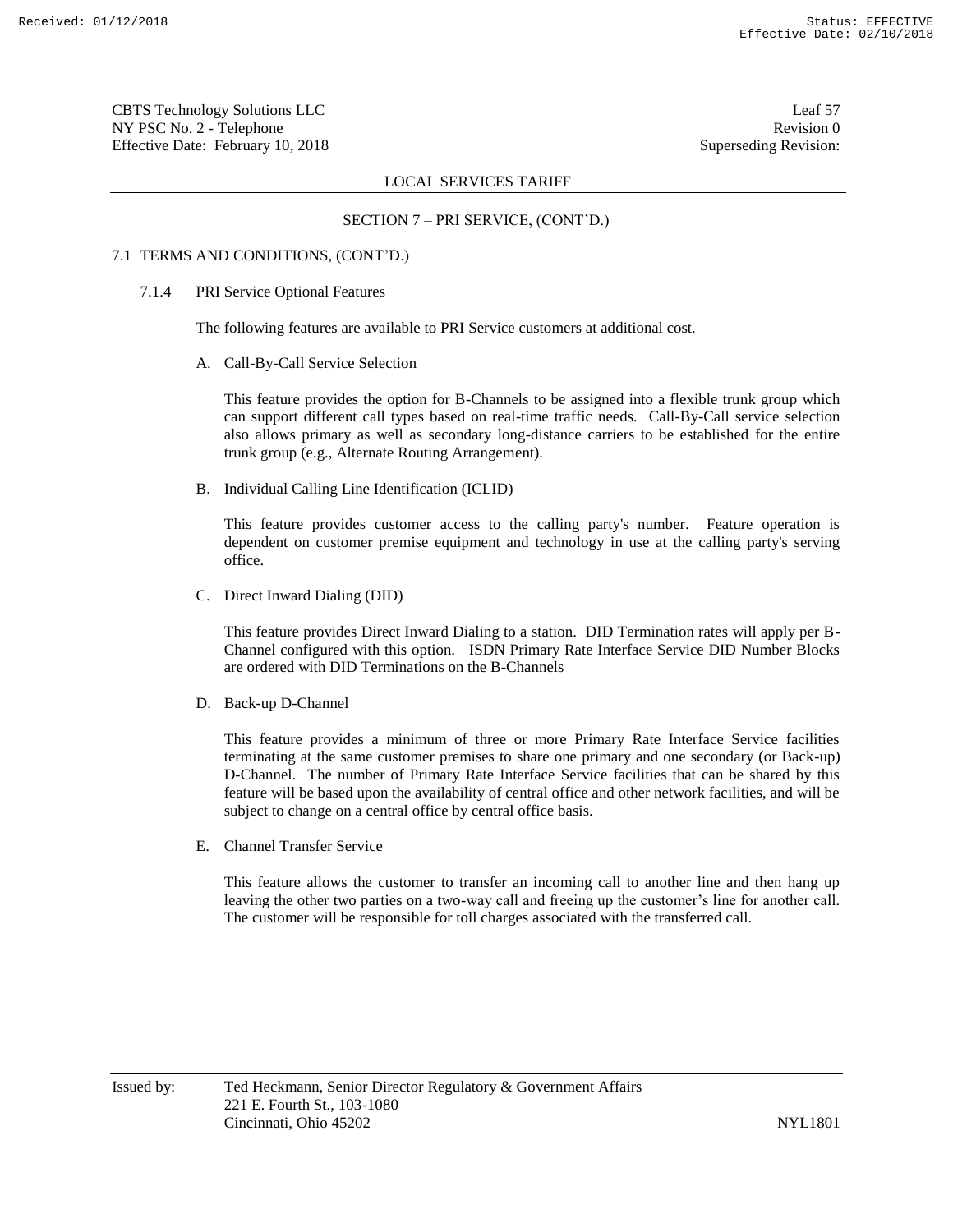CBTS Technology Solutions LLC Leaf 58 NY PSC No. 2 - Telephone Revision 0<br>Effective Date: February 10, 2018 Superseding Revision: Effective Date: February 10, 2018

# LOCAL SERVICES TARIFF

# SECTION 7 – PRI SERVICE, (CONT'D.)

# 7.2 RATES AND CHARGES

7.2.1 Base Service

 $7.2.2$ 

Monthly Charge

|                                 | Minimum  | Maximum  |
|---------------------------------|----------|----------|
| Primary Rate Facility           | \$300.00 | \$800.00 |
| Two-way/DID Channel             | \$50.00  | \$50.00  |
| DID Number Blocks group of 20   | \$4.00   | \$10.00  |
| Nonrecurring Charge             |          |          |
| Primary Rate Facility           | \$300.00 | \$800.00 |
| Two-way/DID Channel             | \$20.00  | \$50.00  |
| DID Number Blocks group of 20   | \$150.00 | \$300.00 |
| (Note)                          |          |          |
| <b>Optional Features</b>        |          |          |
| <b>Monthly Charge</b>           |          |          |
|                                 | Minimum  | Maximum  |
| Call-By-Call                    | \$50.00  | \$150.00 |
| <b>ICLID</b>                    | \$50.00  | \$150.00 |
| Call-By-Call and ICLID Combo    | \$100.00 | \$250.00 |
| Back-Up D-Channel               | \$25.00  | \$100.00 |
| <b>Channel Transfer Service</b> | \$50.00  | \$150.00 |
| Nonrecurring Charge             |          |          |
| Call-By-Call                    | \$50.00  | \$150.00 |

| Call-By-Call                    | \$50.00  | \$150.00 |
|---------------------------------|----------|----------|
| <b>ICLID</b>                    | \$20.00  | \$150.00 |
| Call-By-Call and ICLID Combo    | \$100.00 | \$250.00 |
| Back-Up D-Channel               | \$50.00  | \$150.00 |
| <b>Channel Transfer Service</b> | \$50.00  | \$150.00 |

Note: If multiple DID number blocks are purchased at the same time, Nonrecurring Charge applies to the first group of DID numbers only.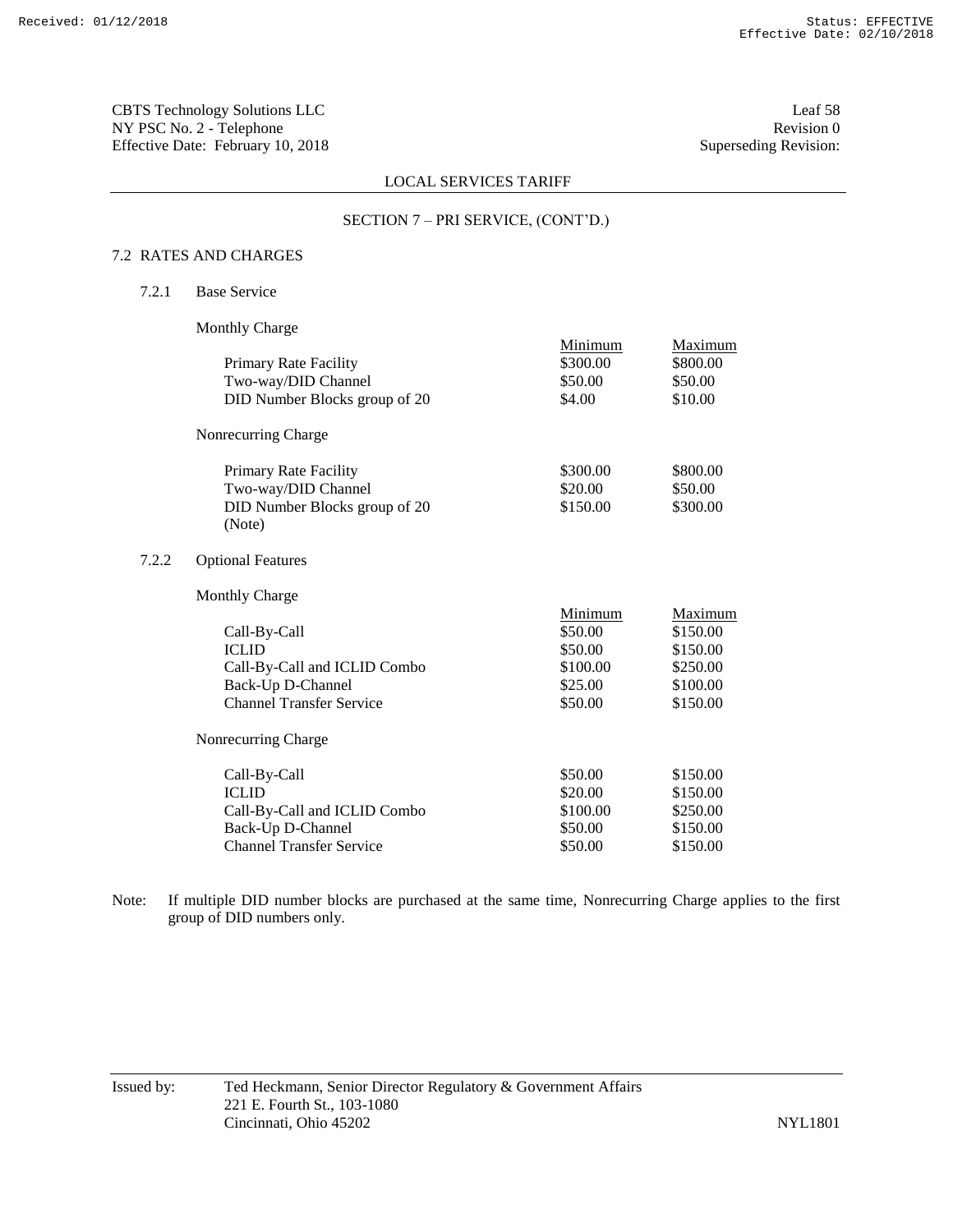CBTS Technology Solutions LLC Leaf 59 NY PSC No. 2 - Telephone Revision 0 Effective Date: February 10, 2018 Superseding Revision:

### LOCAL SERVICES TARIFF

#### SECTION 8 – EXCHANGE AREAS

# 8.1 SERVICE AREA

Service will be provided in the State of New York in the service areas of any local exchange carriers with whom the Company has a resale agreement in effect. Services are provided subject to technical availability and compatibility with Customer facilities.

The Company hereby mirrors the Map and Legal Description tariffs of the exchanges, where they have a resale agreement, of the Incumbent Local Exchange Carrier to identify its service territory. Any future modifications to these exchange boundaries or legal descriptions of these boundaries will be automatically mirrored by the Company on a going forward basis. If not mirrored, new detailed maps and legal descriptions on an individual exchange basis will be filed with the Commission for approval.

# 8.2 CALLING AREAS

Local Calling areas of the Company are the same as the Local Calling Areas specified by the local exchange carrier with whom the Company has a resale agreement in effect.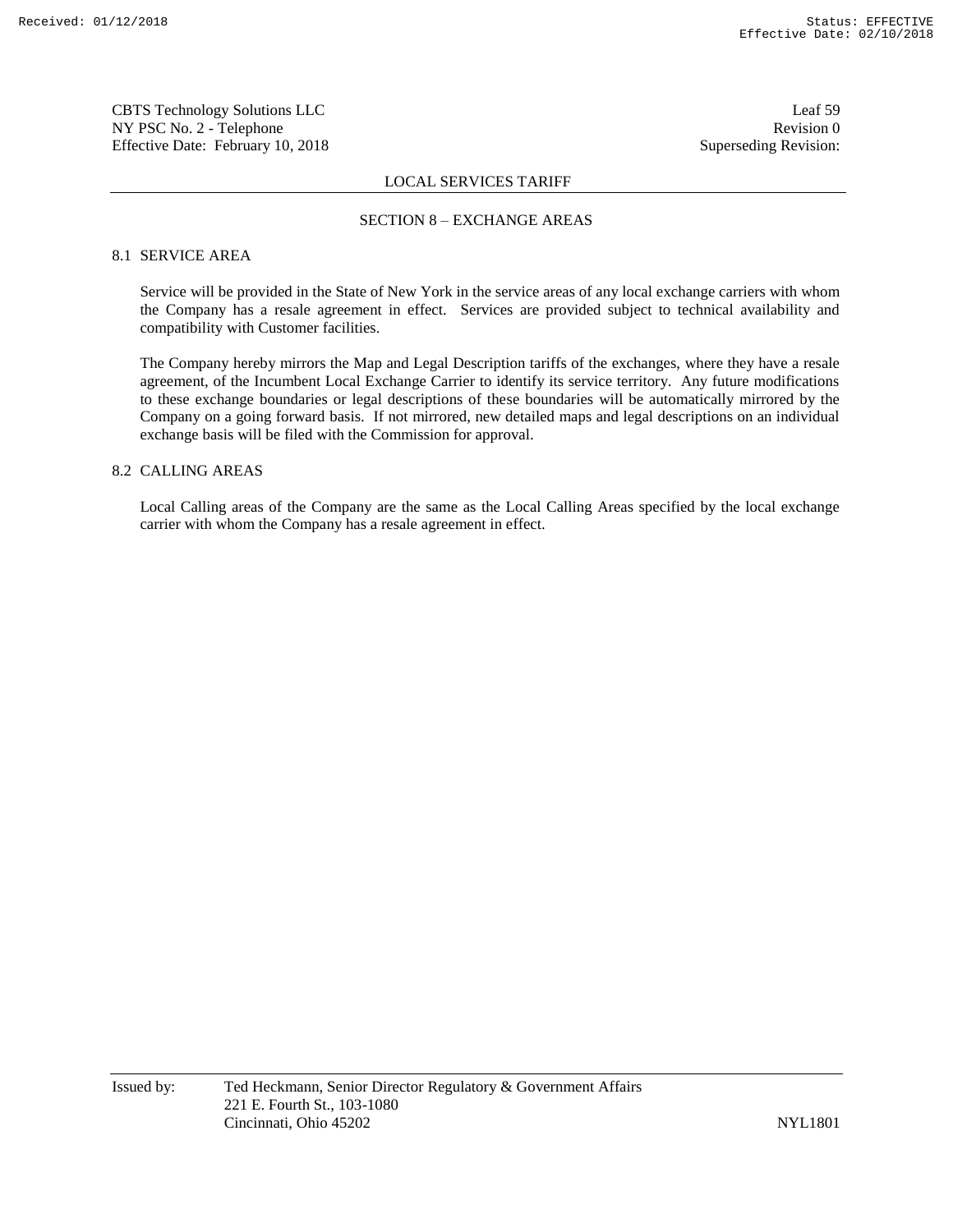CBTS Technology Solutions LLC Leaf 60 NY PSC No. 2 - Telephone Revision 0 Effective Date: February 10, 2018 Superseding Revision:

### LOCAL SERVICES TARIFF

#### SECTION 9 – PROMOTIONS

From time to time, the Company may engage in promotional offerings or trials designed to attract new Customers, to stimulate usage, to test potential new services, and/or to increase existing Customer awareness of the Company's services. In connection with those promotional offerings or trials, the Company may offer special rate incentives and waive all or in part the installation/move charges and/or service and equipment charges. These offerings may be limited to certain services, dates, times of day and/or locations determined by the Company. The Company will notify the Commission by letter specifying services offered, terms of the promotion, location, and dates in advance of each promotional campaign.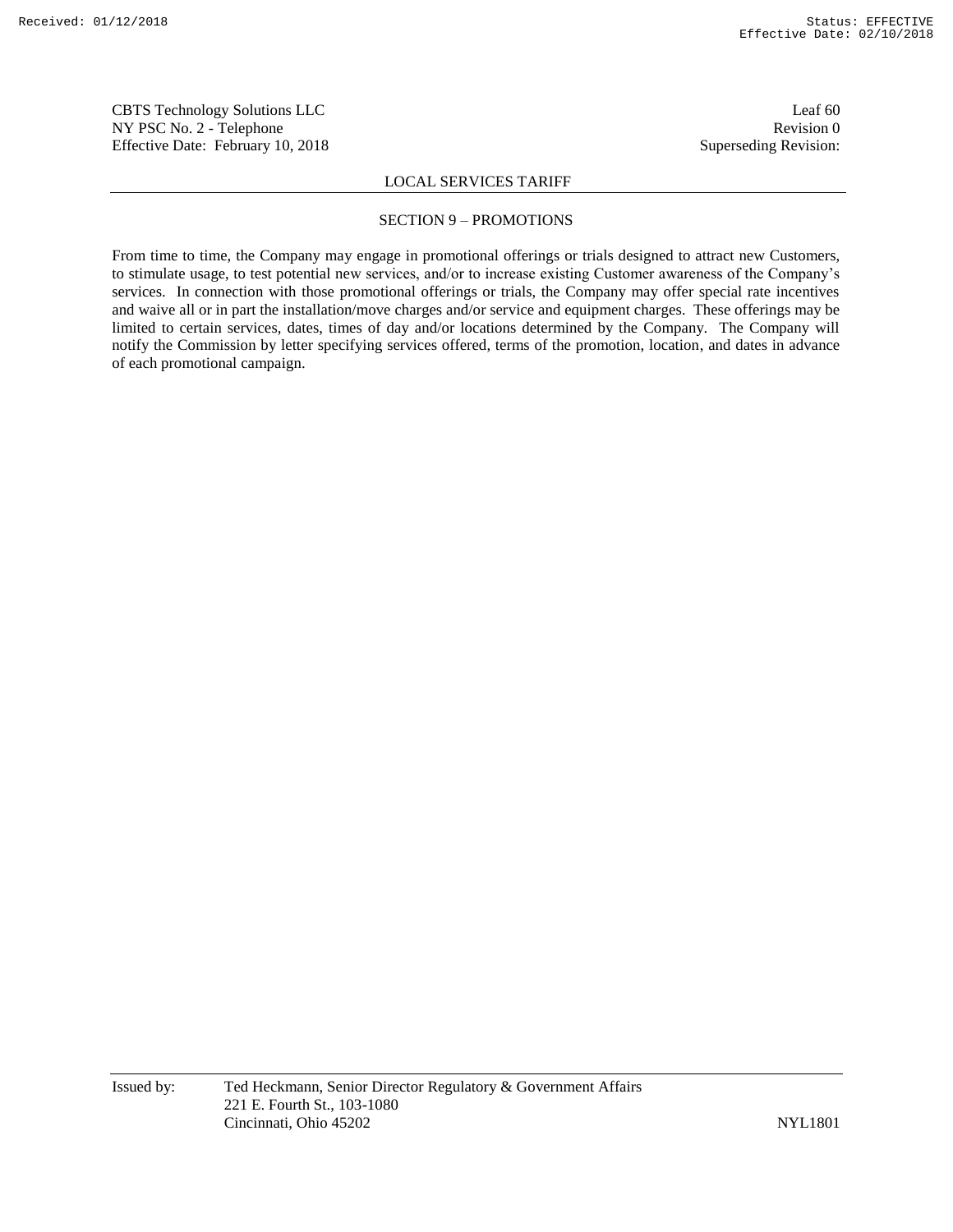CBTS Technology Solutions LLC Leaf 61 NY PSC No. 2 - Telephone Revision 0 Effective Date: February 10, 2018 Superseding Revision:

# LOCAL SERVICES TARIFF

# SECTION 10 – SPECIAL SERVICES AND PROGRAMS

# 10.1 ACCESS TO NEW YORK RELAY FOR HEARING AND/OR SPEECH IMPAIRED

- 10.1.1 Special Equipment
	- A. As required by Section 92-a of New York State Public Service Law, the Company will provide, upon request, specialized telecommunications equipment for a customer certified as hearing or speech impaired.
	- B. A customer can be certified as hearing or speech impaired by a licensed physician, otolaryngologist, speech-language pathologist, audiologist or an authorized representative of a social agency that conducts programs for persons with hearing or speech impairments in cooperation with an official agency of the State of New York.
	- C. The Company will make every reasonable effort to locate and obtain equipment for a certified customer.
	- D. The customer may purchase equipment at a price not to exceed the actual purchase price (including any applicable shipping costs) the Company pays.
	- E. The Company will also advise the customer who requests this equipment of the applicable terms for purchase.
- 10.1.2 Discounted Service for the Hearing or Speech Impaired Customer
	- A. General

A handicapped person who has been certified to the Company as having a hearing or speech impairment which requires that he or she communicate over telephone facilities by means other than voice, and who either use non-voice equipment or make calls through an interpreter, will receive, upon application to the Company, a 50% discount on local message rate service.

B. Certification

Acceptable certifications are:

- 1. Those made by a licensed physician, otolaryngologist, speech-language pathologist or audiologist or an authorized representative of a social agency that conducts programs for persons with hearing or speech impairment in cooperation with an official agency of the State of New York, or
- 2. A pre-existing certification establishing the impairment of hearing or speech such as those which qualify the handicapped person for social security benefits on the basis of total hearing impairment or for the use of facilities of an agency for a person with hearing or speech impairment.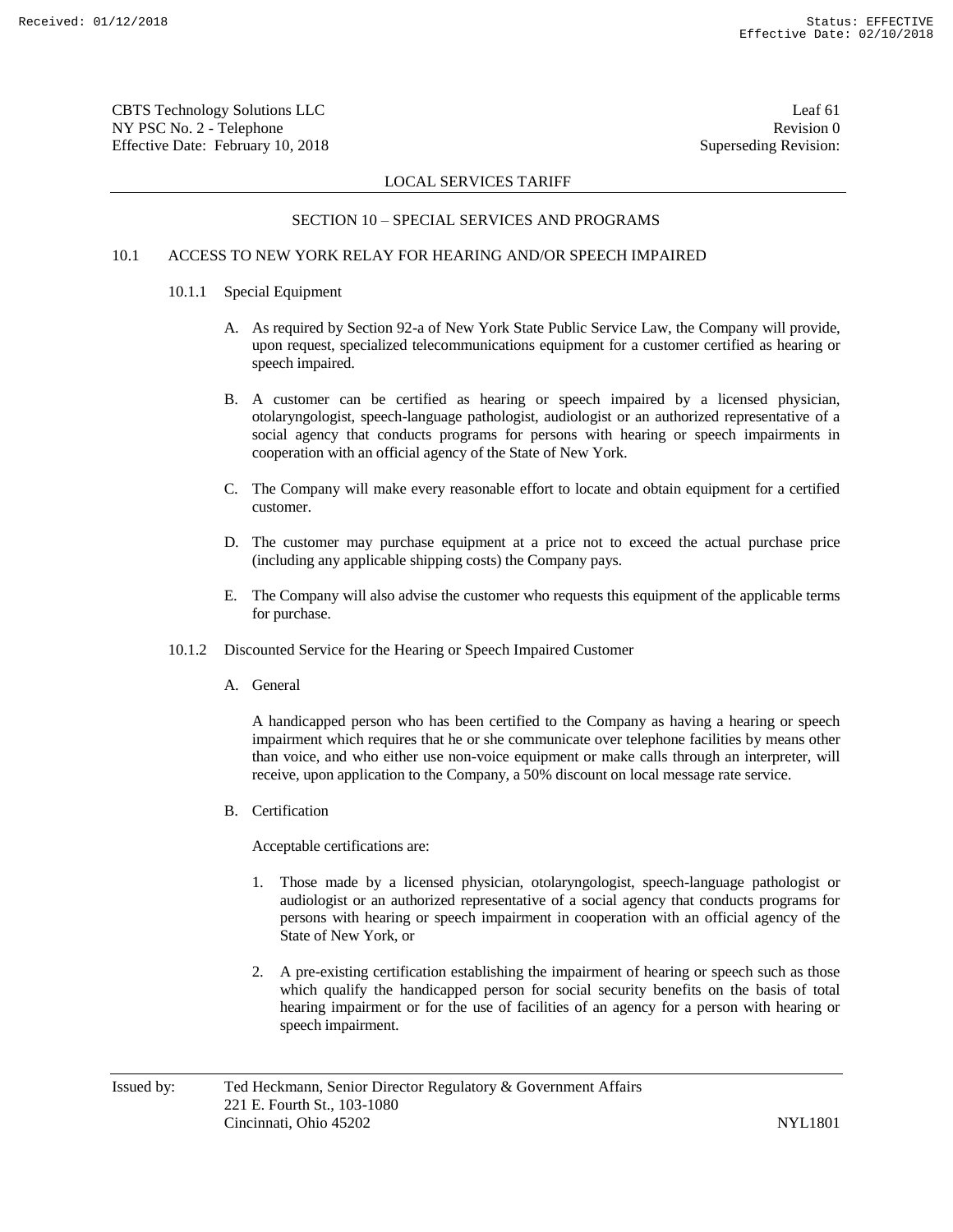CBTS Technology Solutions LLC Leaf 62 NY PSC No. 2 - Telephone Revision 0 Effective Date: February 10, 2018 Superseding Revision:

### LOCAL SERVICES TARIFF

#### SECTION 10 – SPECIAL SERVICES AND PROGRAMS, (CONT'D.)

# 10.1 ACCESS TO NEW YORK RELAY FOR HEARING AND/OR SPEECH IMPAIRED, (CONT'D.)

- 10.1.2 Discounted Service for the Hearing or Speech Impaired Customer, (Cont'd.)
	- C. Qualification

A customer qualifying for the discount is one whose impairment is such that competent authority would certify him or her as being unable to use a telephone for voice communication. See Section 11, "Handicapped Person," for a listing of the necessary qualifications.

D. Billing

The reduction in charges is applied only at one location, designated by the impaired person.

# 10.2 SCHOOLS AND LIBRARIES DISCOUNT PROGRAM

10.2.1 General

The Schools and Libraries Discount Program permits eligible schools (public and private, grades Kindergarten through 12) and libraries to purchase the Company services offered in this tariff and the (additional company tariff references, if appropriate) at a discounted rate, in accordance with the Rules adopted by the Federal Communications Commission (FCC) in its Universal Service Order 97-157, issued May 8, 1997 and the New York State Public Service Commission in its Opinion and Order 97-11 Adopting Discounts for Services for Schools and Libraries, issued June 25, 1997. The Rules are codified at 47 Code of Federal Regulation (C.F.R.) 54.500 et. seq.

As indicated in the Rules, the discounts will be between 20 and 90 percent of the pre-discount price, which is the price of services to schools and libraries prior to application of a discount. The level of discount will be based on an eligible school or library's level of economic disadvantage and by its location in either an urban or rural area. A school's level of economic disadvantage will be determined by the percentage of its students eligible for participation in the national school lunch program, and a library's level of economic disadvantage will be calculated on the basis of school lunch eligibility in the public school district in which the library is located. A non-public school may use either eligibility for the national school lunch program or other federally approved alternative measures to determine its level of economic disadvantage. To be eligible for the discount, schools and libraries will be required to comply with the terms and conditions set forth in the Rules. Discounts are available only to the extent that they are funded by the federal universal service fund. Schools and libraries may aggregate demand with other eligible entities to create a consortium.

Issued by: Ted Heckmann, Senior Director Regulatory & Government Affairs 221 E. Fourth St., 103-1080 Cincinnati, Ohio 45202 NYL1801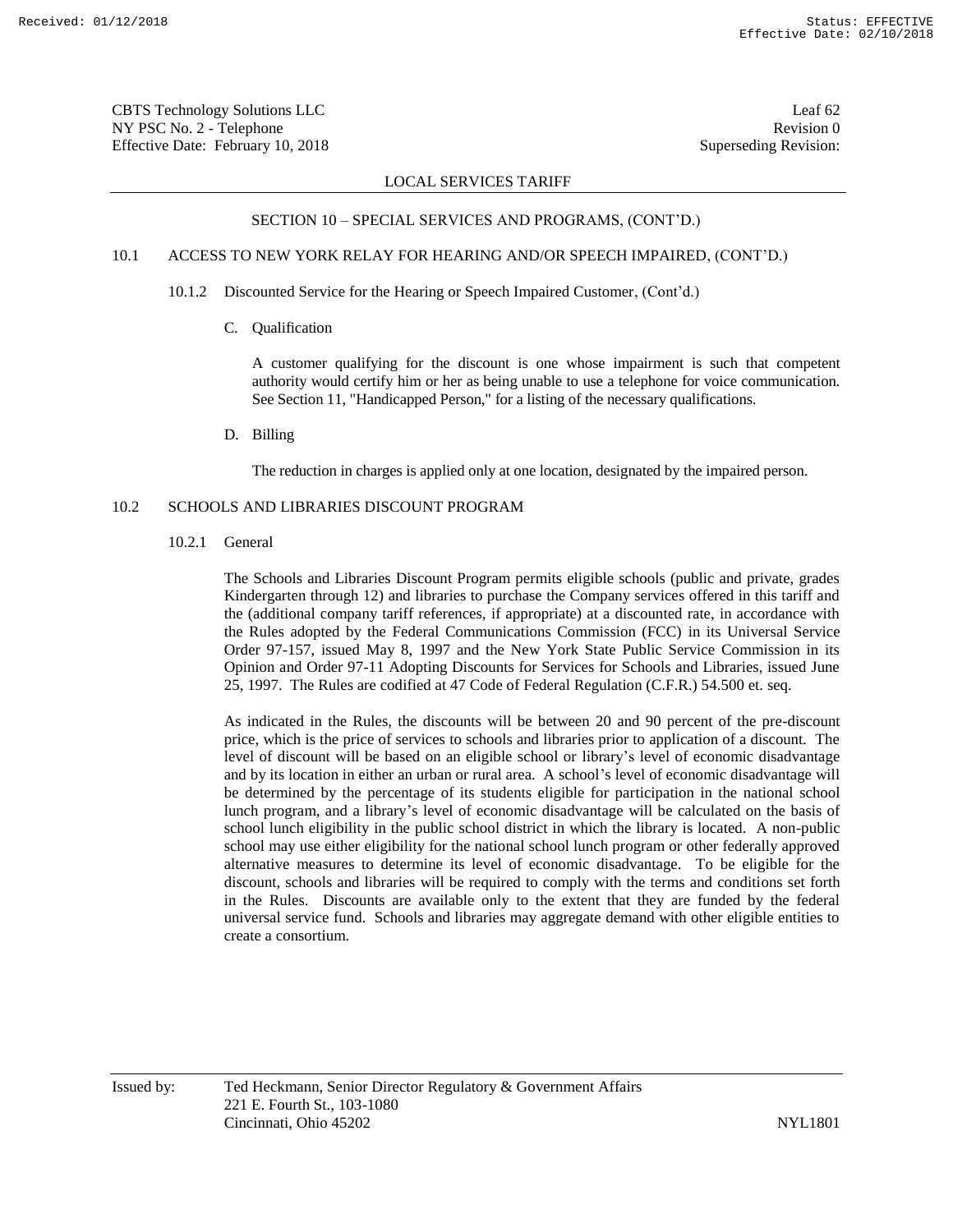CBTS Technology Solutions LLC Leaf 63 NY PSC No. 2 - Telephone Revision 0 Effective Date: February 10, 2018 Superseding Revision:

# LOCAL SERVICES TARIFF

# SECTION 10 – SPECIAL SERVICES AND PROGRAMS, (CONT'D.)

# 10.2 SCHOOLS AND LIBRARIES DISCOUNT PROGRAM, (CONT'D.)

#### 10.2.2 Regulations

- A. Obligation of eligible schools and libraries
	- 1. Requests for service
		- a. Schools and libraries and consortia shall participate in a competitive bidding process for all services eligible for discounts, in accordance with any state and local procurement rules.
		- b. Schools and libraries and consortia shall submit requests for services to the Schools and Libraries Corporation, as designated by the FCC, and follow established procedures.
		- c. Services requested will be used for educational purposes.
		- d. Services will not be sold, resold or transferred in consideration for money or any other thing of value.
- B. Obligations of the Company
	- 1. The Company will offer discounts to eligible schools and libraries on commercially available telecommunications services contained in this tariff. Those services contained in this tariff which are excluded from the discount program, in accordance with the Rules, are included as an attachment to this tariff.
	- 2. The Company will offer services to eligible schools, libraries and consortia at prices no higher than the lowest price it charges to similarly situated non-residential customers for similar services (lowest corresponding price).
	- 3. In competitive bidding situations, the Company may offer flexible pricing or rates other than in this tariff, where specific flexible pricing arrangements are allowed, subject to New York State Public Service Commission approval.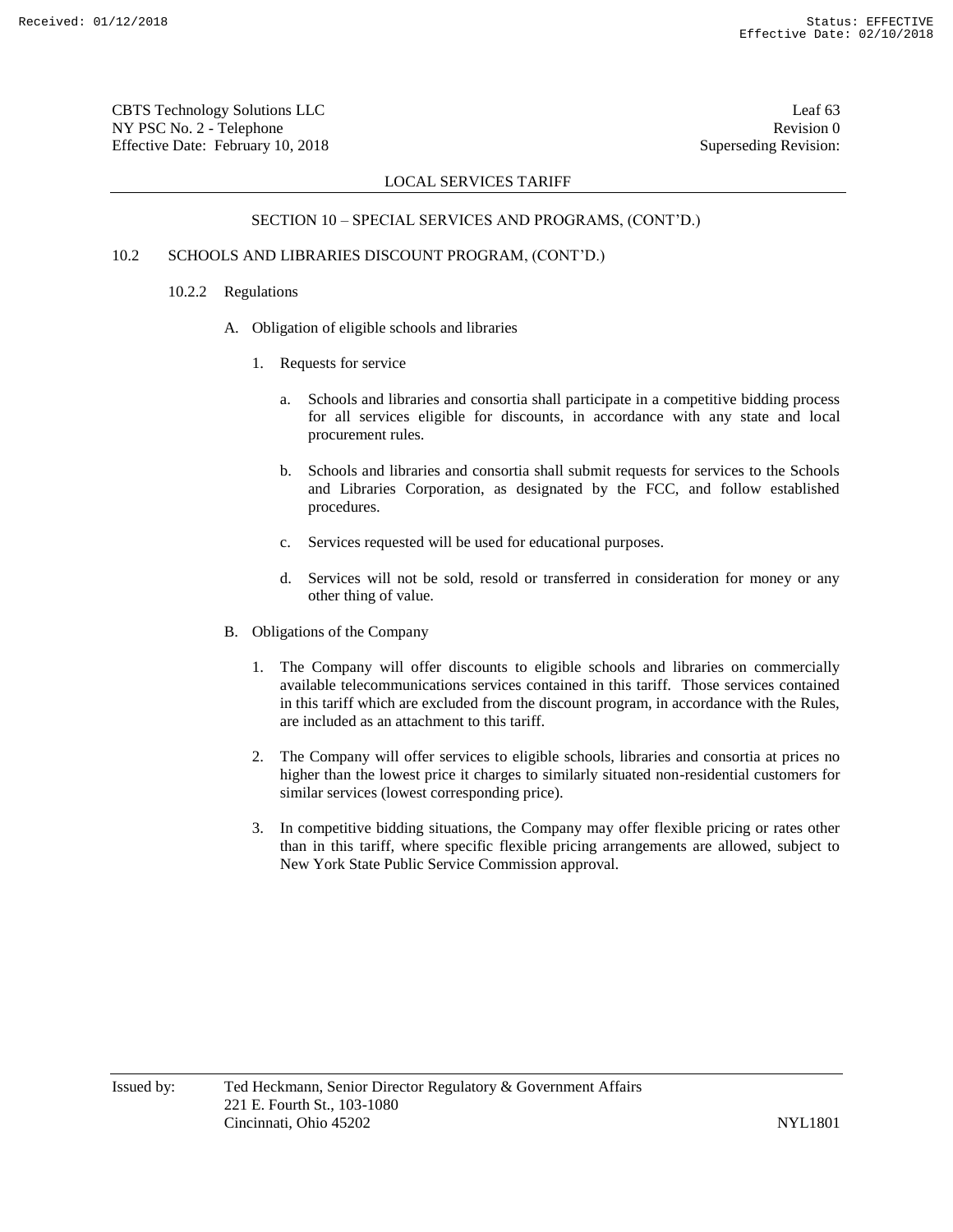CBTS Technology Solutions LLC Leaf 64 NY PSC No. 2 - Telephone Revision 0 Effective Date: February 10, 2018 Superseding Revision:

### LOCAL SERVICES TARIFF

#### SECTION 10 – SPECIAL SERVICES AND PROGRAMS, (CONT'D.)

# 10.2 SCHOOLS AND LIBRARIES DISCOUNT PROGRAM, (CONT'D.)

- 10.2.3 Discounted Rates for Schools and Libraries
	- A. Discounts for eligible schools and libraries and consortia shall be set as a percentage from the pre-discount price, which is the price of services to schools and libraries prior to application of a discount.
	- B. The discount rate will be applied to eligible intrastate services purchased by eligible schools, libraries or consortia.
	- C. The discount rate is based on each school or librarys level of economic disadvantage as determined in accordance with the FCC Order or other federally approved alternative measures (as permitted by the Rules) and by its location in either an urban or rural area.
	- D. The discount matrix for eligible schools, libraries and consortia is as follows:

|                   | % DISCOUNT LEVEL |                 |
|-------------------|------------------|-----------------|
|                   | <b>URBAN</b>     | <b>RURAL</b>    |
| HOW DISADVANTAGED | <b>DISCOUNT</b>  | <b>DISCOUNT</b> |
|                   |                  |                 |

% of students eligible for national school lunch program

| $\leq$ 1 | 20 | 25 |
|----------|----|----|
| $1-19$   | 40 | 50 |
| 20-34    | 50 | 60 |
| 35-49    | 60 | 70 |
| 50-74    | 80 | 80 |
| 75-100   | 90 | 90 |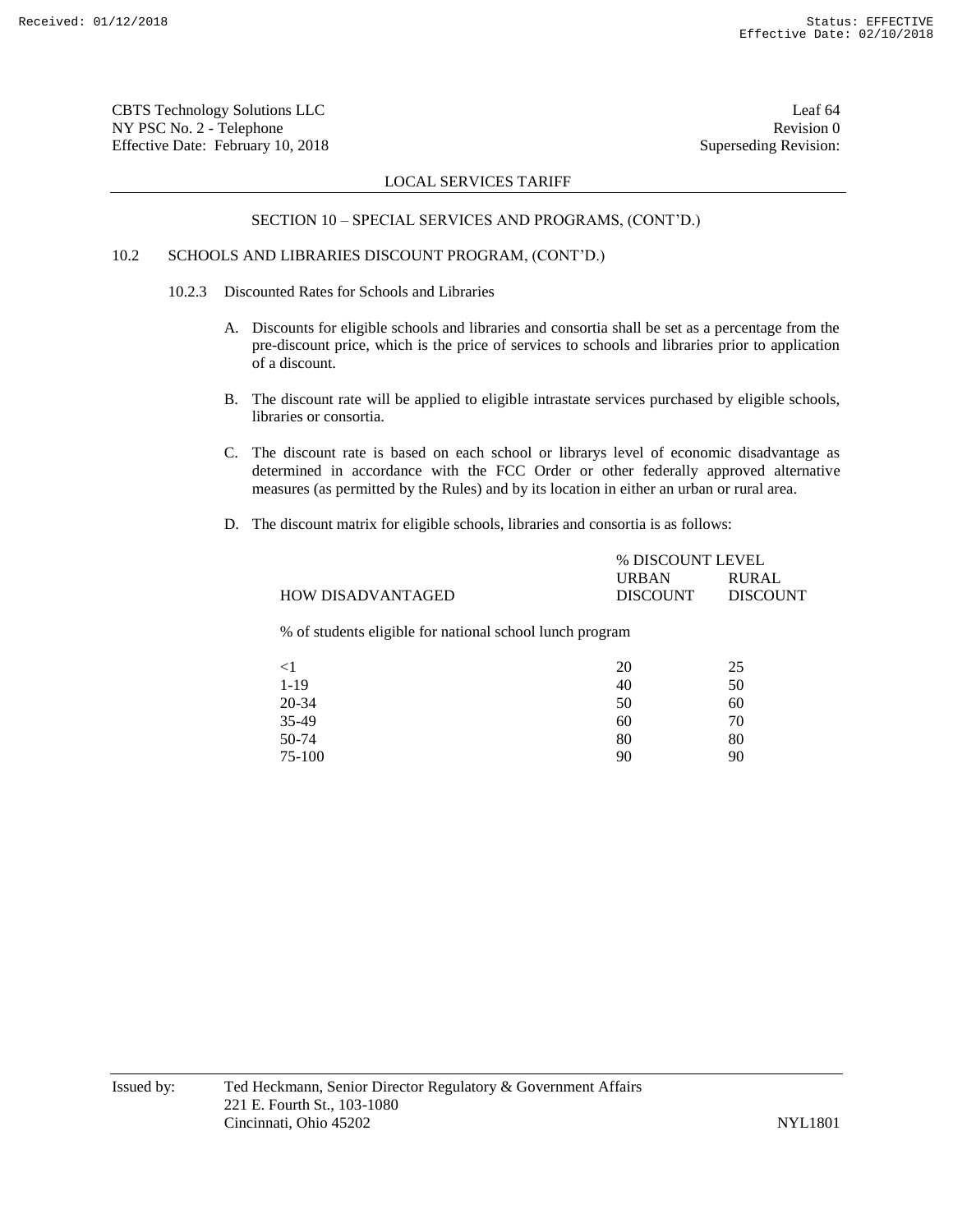CBTS Technology Solutions LLC Leaf 65 NY PSC No. 2 - Telephone Revision 0 Effective Date: February 10, 2018 Superseding Revision:

# LOCAL SERVICES TARIFF

# SECTION 10 – SPECIAL SERVICES AND PROGRAMS, (CONT'D.)

# 10.3 HEALTH CARE PROVIDERS SUPPORT PROGRAM

10.3.1 General

The purpose of the Health Care Providers Support Program is to enable public and non-profit rural health care providers to have access to telecommunications services necessary for the provision of health care services at rates comparable to those paid for similar services in urban areas. The Health Care Providers Support Program offers eligible public and non-profit health care providers located in rural areas reduced rates for Company intrastate services, available in this Tariff. Such services must be purchased in accordance with the Rules adopted by the Federal Communications Commission (FCC) in its Universal Service Order 97-157, issued May 8, 1997 and the New York State Public Service Commission in its Order in Cases 94-C-0095 and 28425, issued November 4, 1997. The FCC Rules are codified at 47 Code of Federal Regulation (C.F.R.) 54.601 et. seq., and any amendments made thereto.

- 10.3.2 Regulations
	- A. To be eligible for the reduced rates, rural health care providers are required to comply with the terms and conditions set forth in the FCC Rules.
	- B. Reduced rates are available only to the extent that they are funded by the federal universal service fund.
	- C. Eligible rural health care providers may aggregate demand with other entities to create a consortium. Universal service support shall apply only to the portion of eligible services used by an eligible health care provider.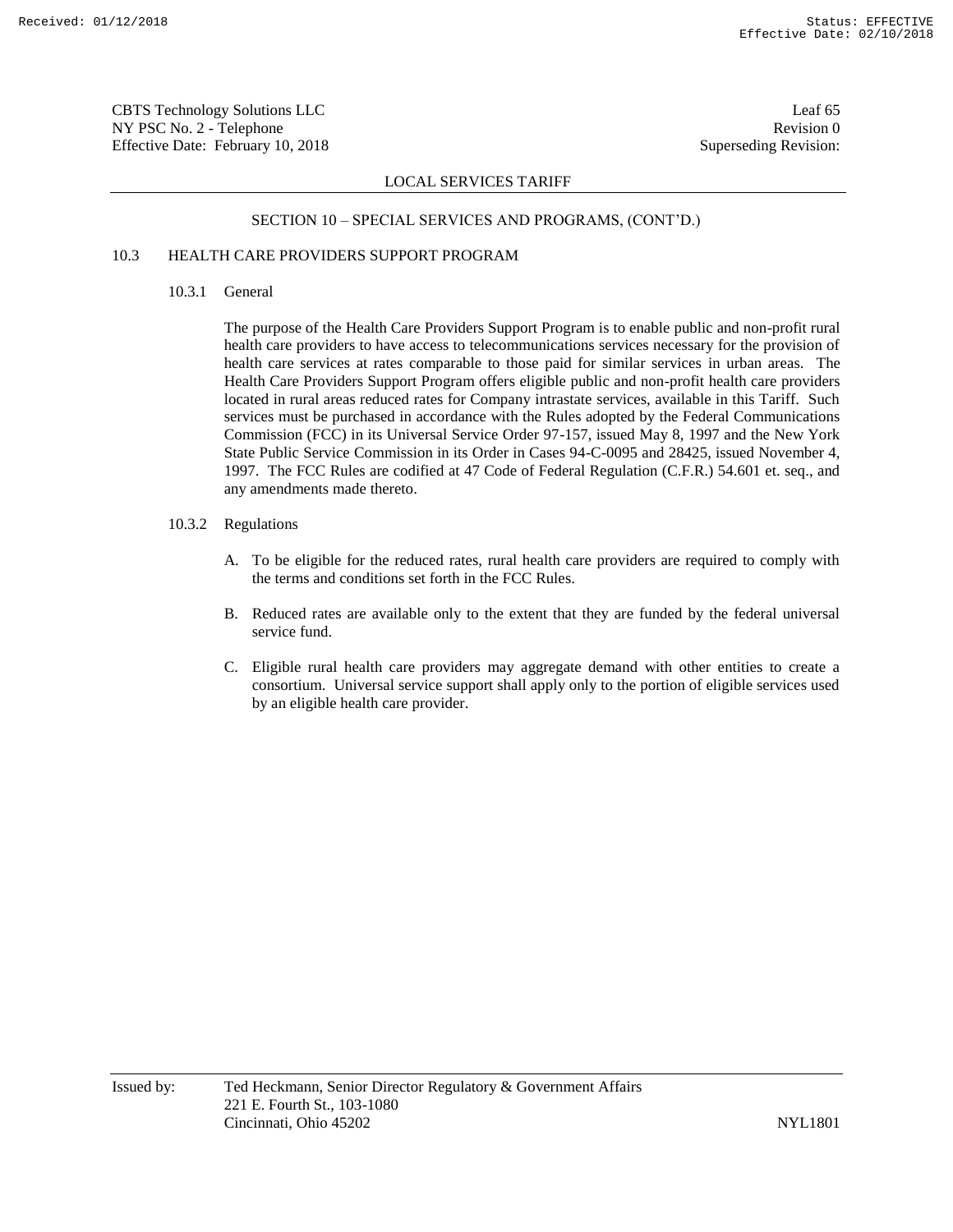CBTS Technology Solutions LLC Leaf 66 NY PSC No. 2 - Telephone Revision 0 Effective Date: February 10, 2018 Superseding Revision:

# LOCAL SERVICES TARIFF

# SECTION 10 – SPECIAL SERVICES AND PROGRAMS, (CONT'D.)

# 10.3 HEALTH CARE PROVIDERS SUPPORT PROGRAM, (CONT'D.)

- 10.3.2 Regulations, (Cont'd.)
	- D. Responsibility of eligible health care providers
		- 1. Rural health care providers and consortia shall participate in a competitive bidding process for all services eligible for reduced rates in accordance with any state and local procurement rules.
		- 2. Rural health care providers and consortia shall submit requests for services to the program Administrator, as designated by the FCC, and follow established procedures.
		- 3. Services requested must be used for purposes related to the provision of health care services or instruction that the health care provider is legally authorized to provide under the law.
		- 4. A health care provider that cannot obtain toll free access to an Internet Service Provider and who is eligible for support for limited toll-free access under the Rules must certify that it lacks toll-free Internet access and that it is an eligible health care provider.
		- 5. Services cannot be sold, resold or transferred in consideration for money or any other thing of value.
	- E. Responsibility of the Company
		- 1. The Company shall offer the rates and charges as specified in Section 3, to eligible health care providers to the extent that facilities and services are available and offered in the tariffs specified in 1. preceding.
		- 2. The Company shall offer services to eligible rural health care providers and consortia at prices no higher than the highest urban rate as defined in the FCC Order and Rules.
		- 3. In competitive bidding situations, where specific flexible pricing arrangements are allowed, the Company may offer flexible pricing (to determine the reduced rate) subject to New York State Public Service Commission approval.